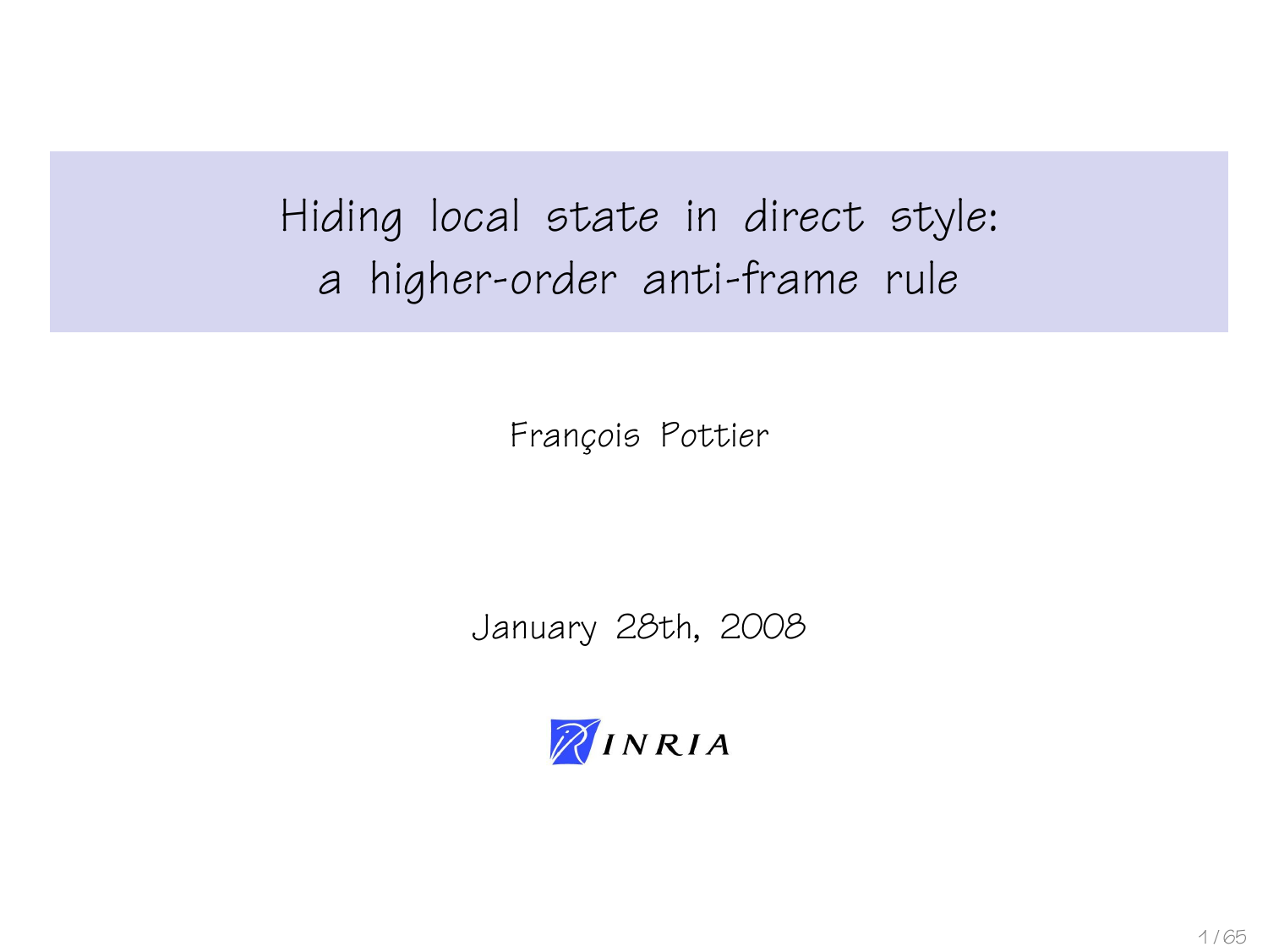### <span id="page-1-0"></span>Contents

#### **•** [Introduction](#page-1-0)

- **•** [Basics of the type system](#page-11-0)
- [A higher-order anti-frame rule](#page-21-0)
- **•** [Applications](#page-39-0)
- **•** [Conclusion](#page-51-0)
- **•** [Bibliography](#page-62-0)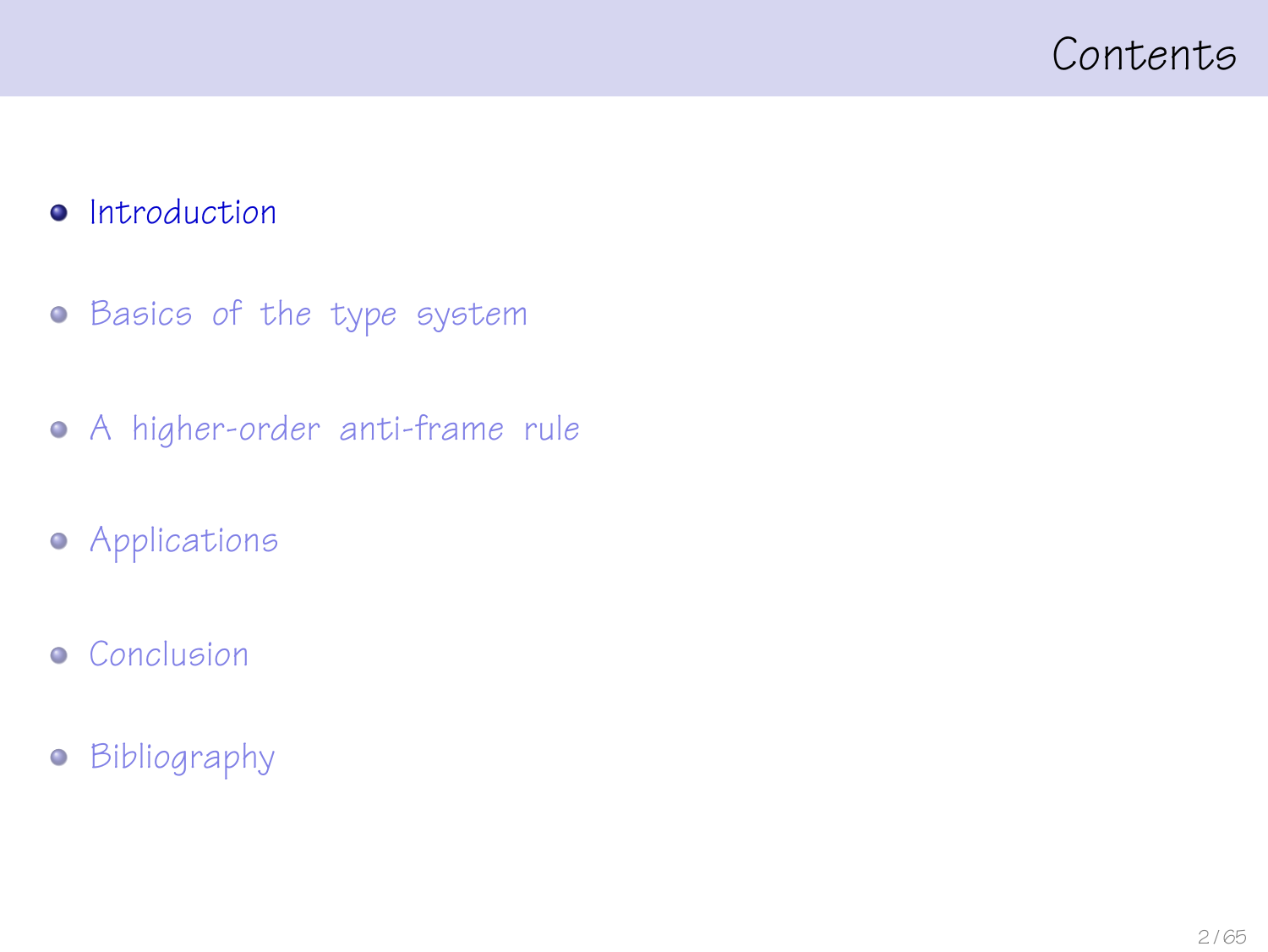Many "objects" (or "modules", "components", "functions") rely on a piece of modifiable internal state, yet publish an informal specification that does not reveal the existence of such a state.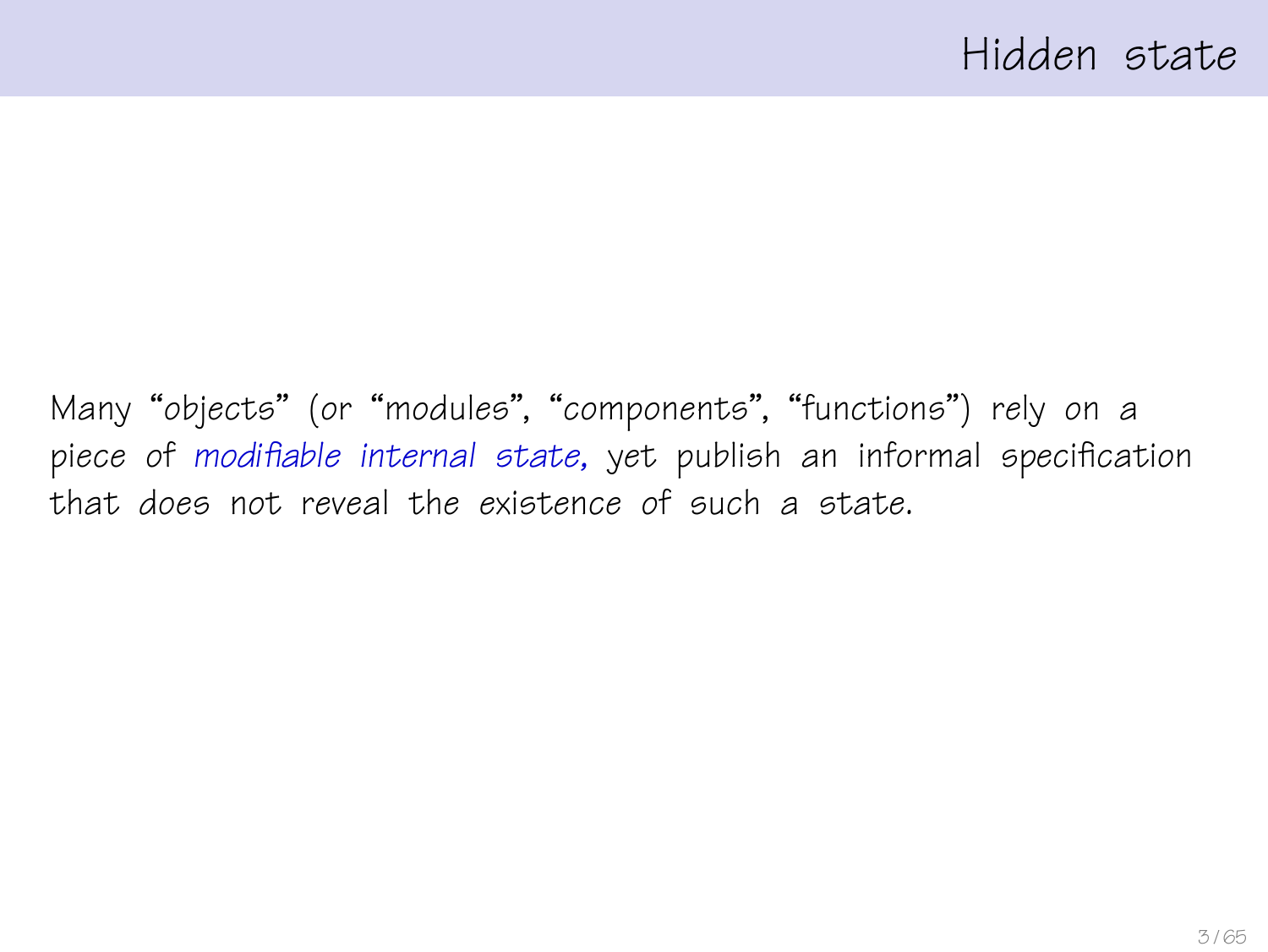For instance, a memory manager might maintain a linked list of freed memory blocks.

Yet, clients need not, and wish not, know anything about it.

They need not even be told that the memory manager has a certain abstract invariant.

Telling them so would force them to publish the fact that they require and preserve this invariant. In short, every (direct or indirect) client of the memory manager would have to declare itself as such! That would not be modular.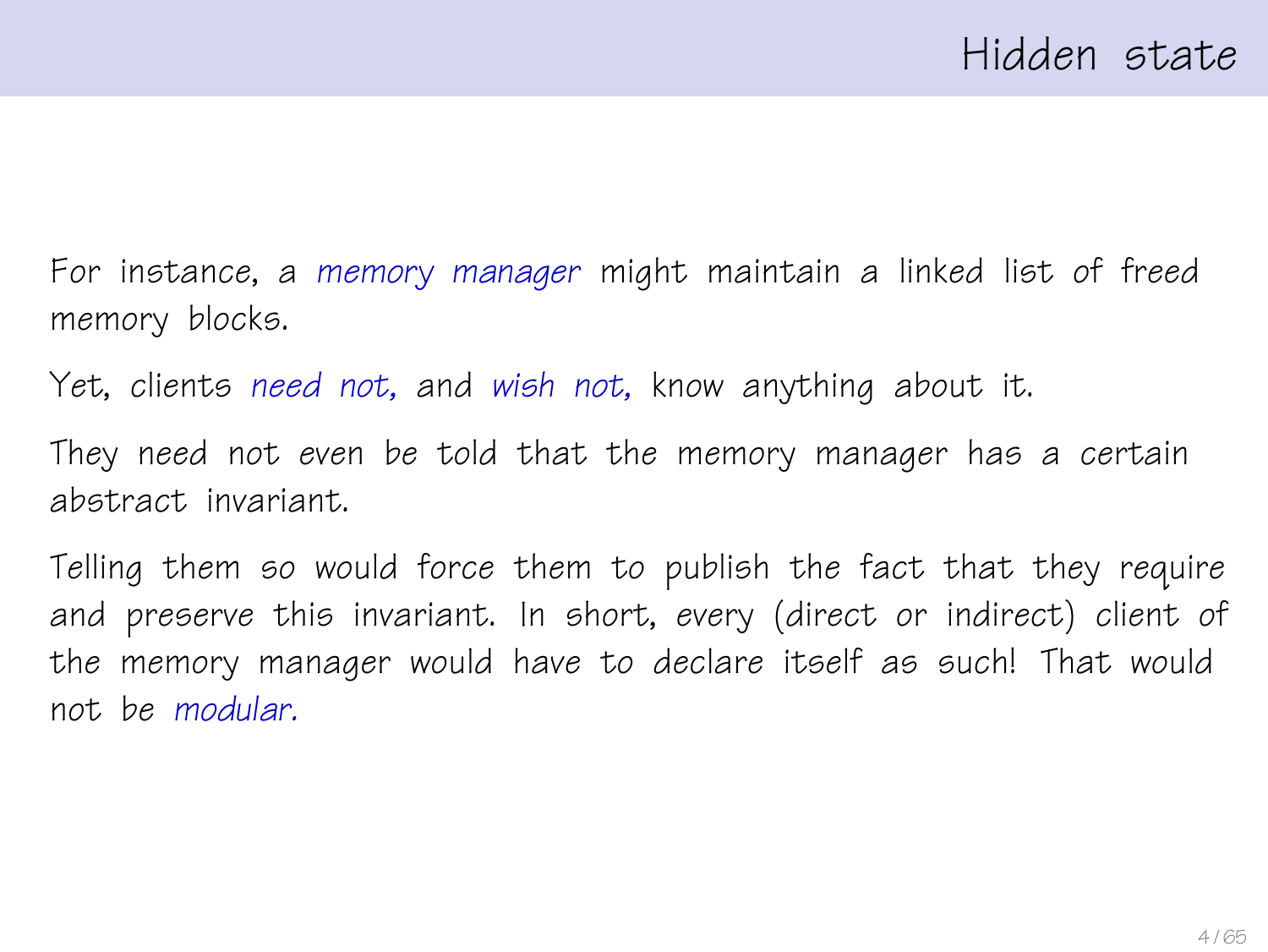Hiding is not abstraction. Hiding pretends that there is no internal state, while abstraction acknowledges that there is one, but makes its type (and properties) abstract.

Both protect the internal state from interference by clients, and protect clients from changes in the representation of the internal state.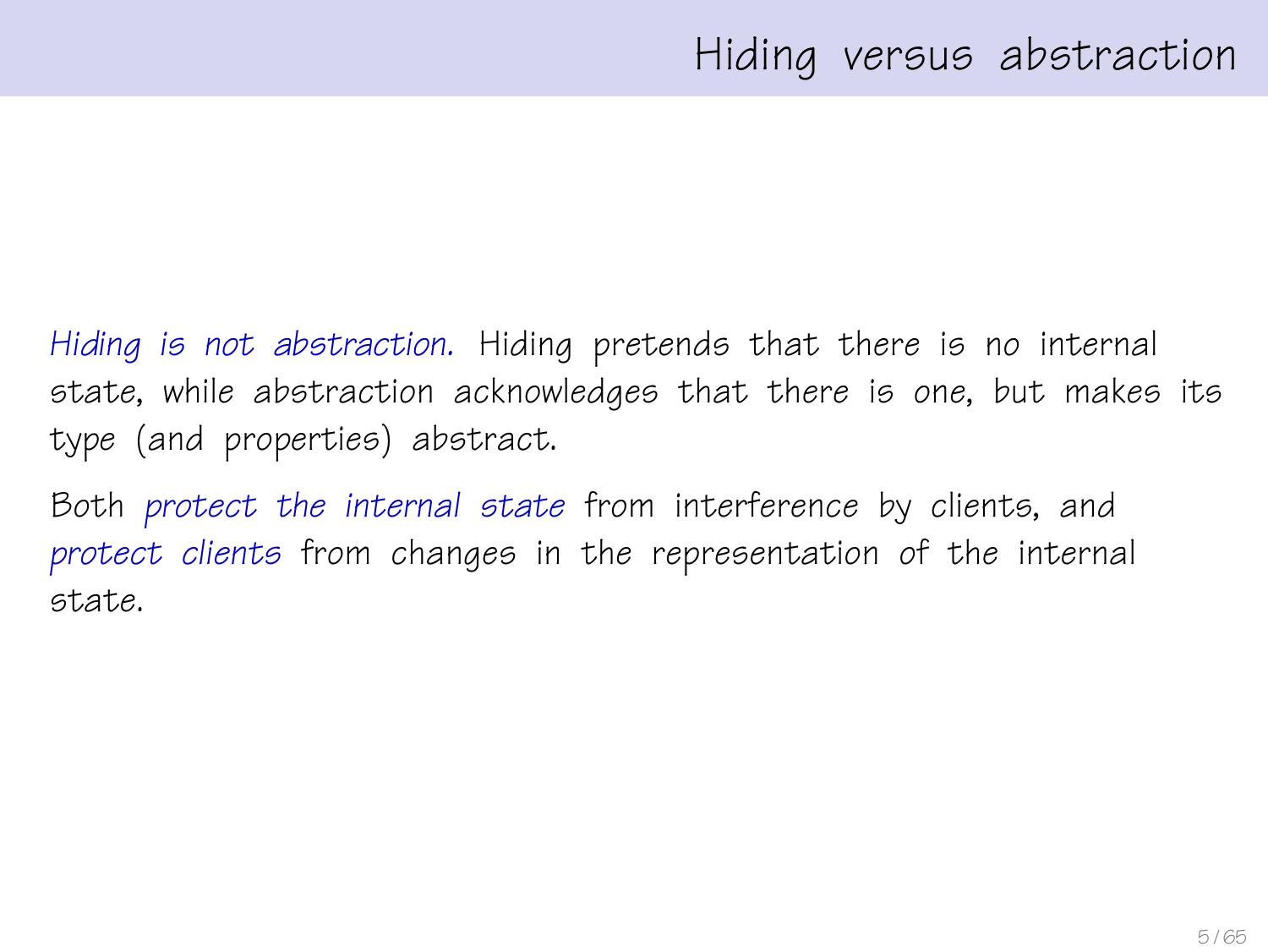Hiding offers the additional advantage that objects with internal state appear as ordinary objects, hence can be untracked. It is not necessary to ask how they are aliased, who owns them, or how they internal state is threaded through client computations.

Abstraction offers the additional advantage that clients can reason about state changes. The computational state, which has abstract type, can be declared to represent some logical state, at a concrete type. For instance, the internal state of a hash table can be declared to represent a mathematical finite map.

In practice, both hiding and abstraction are useful, albeit in different circumstances.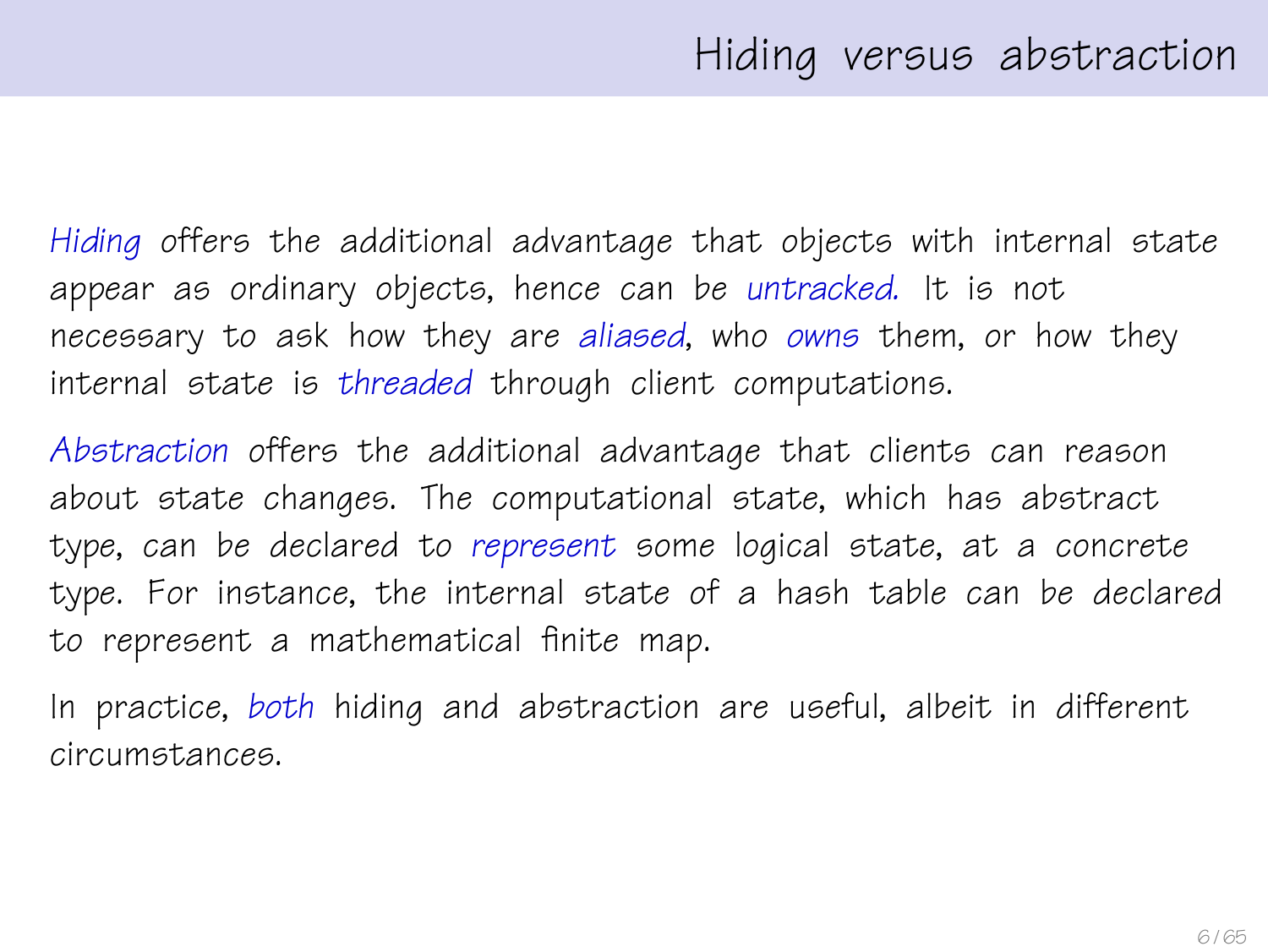Consider an object that produces a stream of the prime numbers. If it is specified that each invocation returns the next prime number, then the internal state can only be abstract.

If it is only specified that each invocation returns some prime number, then the state can be hidden.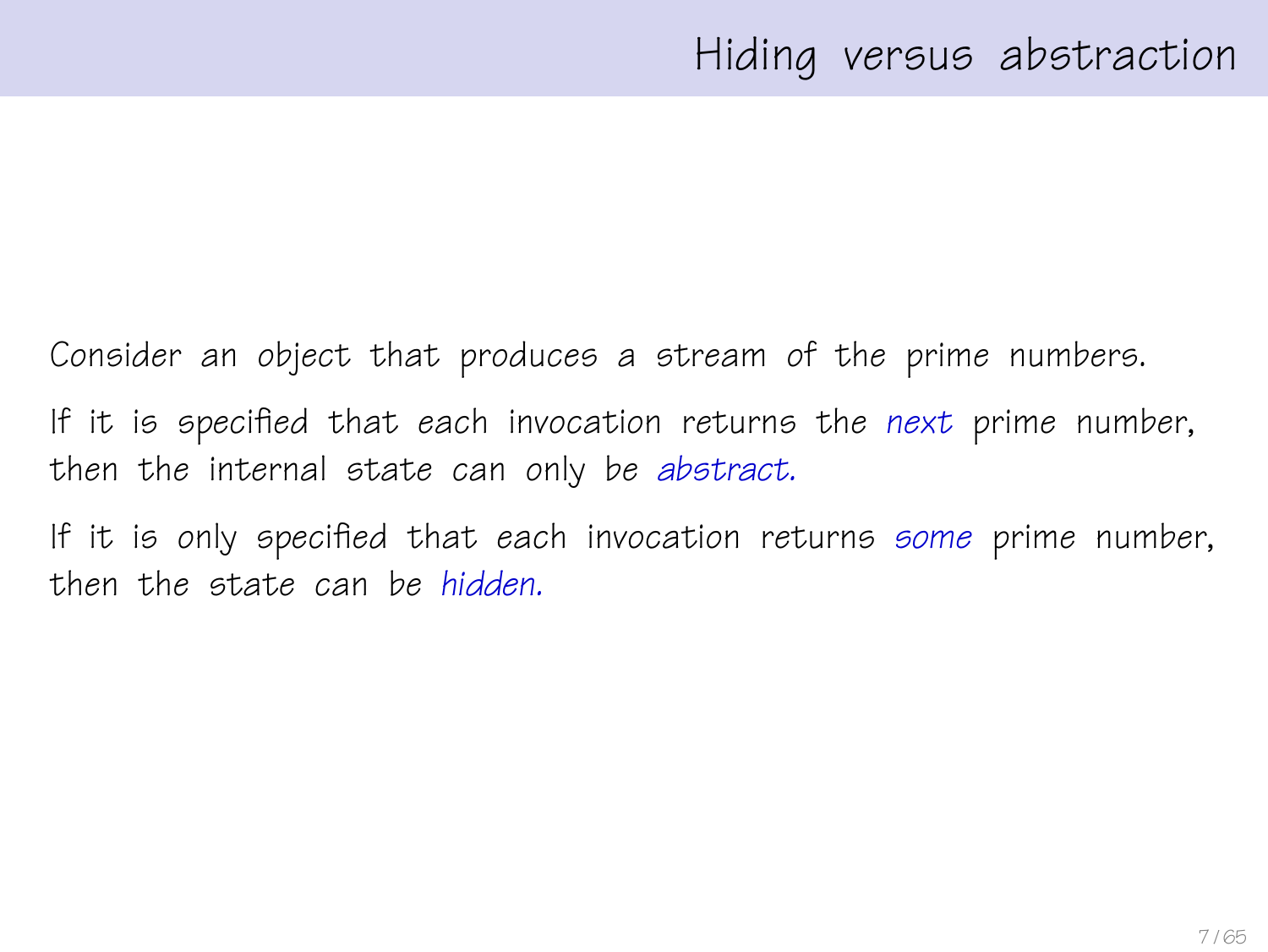Whether an object's internal state can be hidden depends not on the object's actual behavior, but only on its specification.

As specifications become weaker, opportunities for hiding state increase!

When specifications are just types, which describe the structure of data and the structure of the store, these opportunities are quite numerous.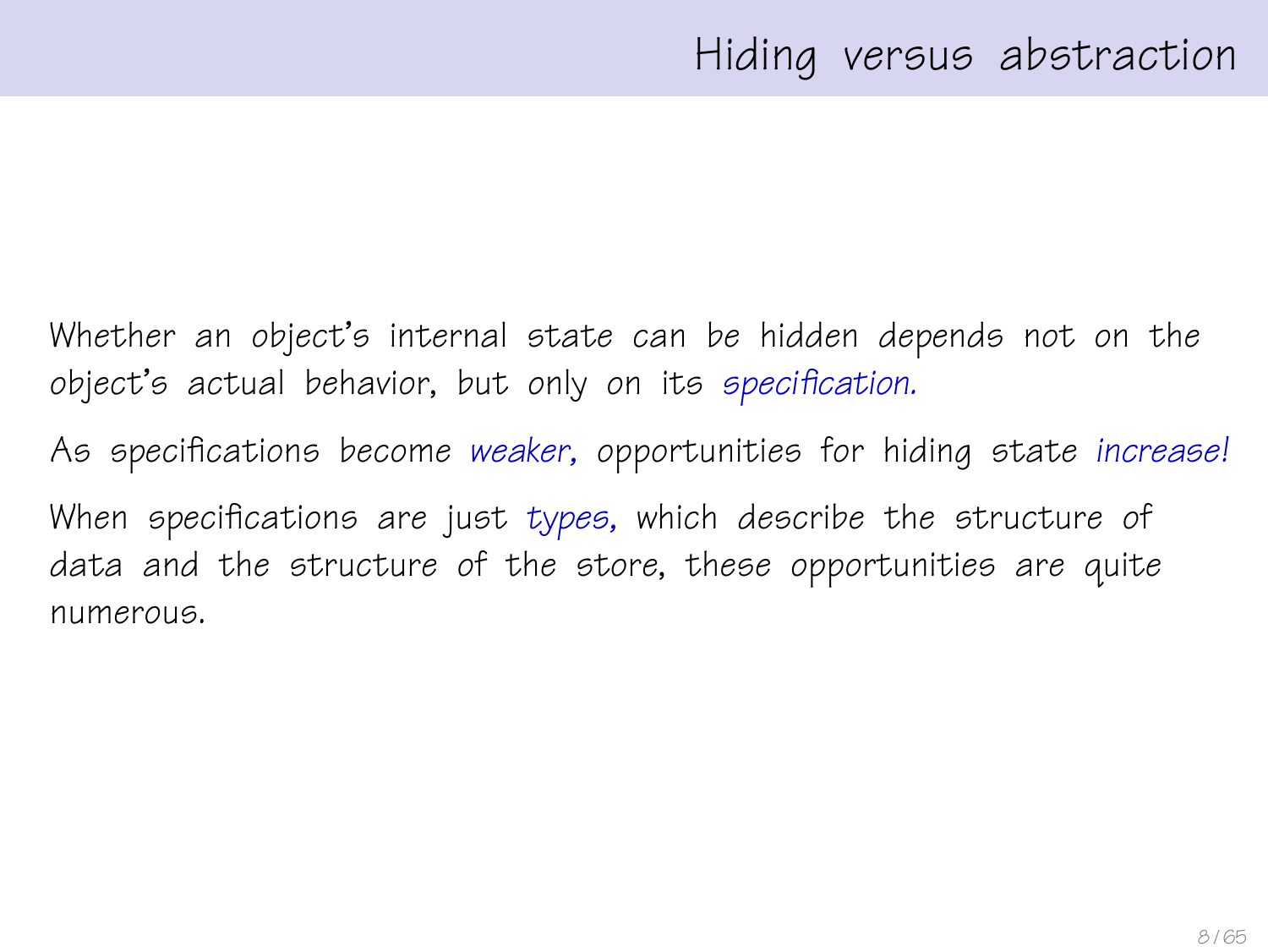How could the concept of hidden state be made precise in a formal framework for reasoning about programs?

In this talk, I attempt to provide an answer...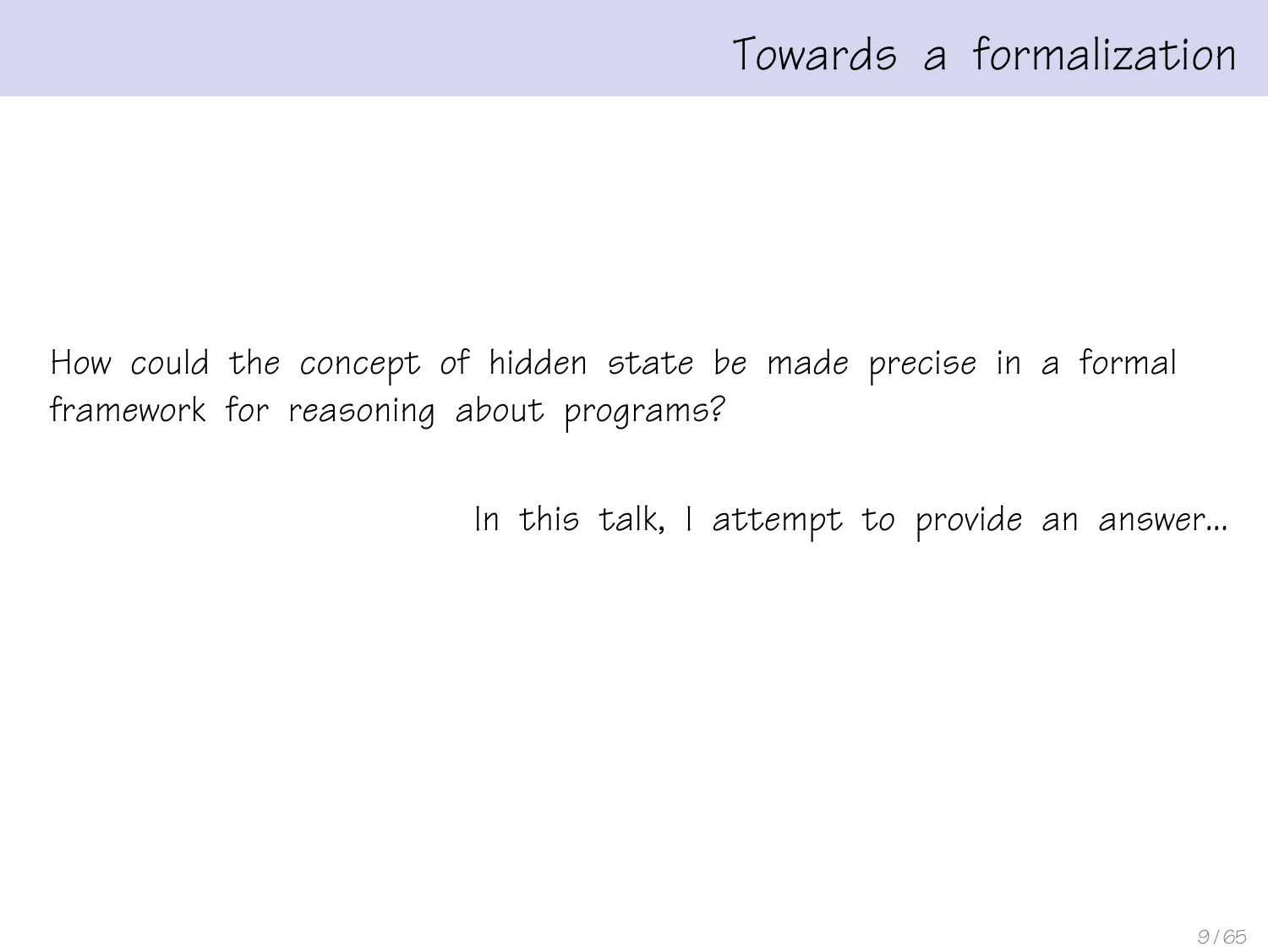Which formal frameworks provide an appropriate setting in which to ask (and answer) this question?

Any system that keeps track of aliasing and ownership properties, and allows expressing pre- and post-conditions that describe the structure of the store, should do.

Pick one of: Hoare logic / separation logic / bunched typing / type systems with regions and capabilities / Hoare type theory / you-name-it...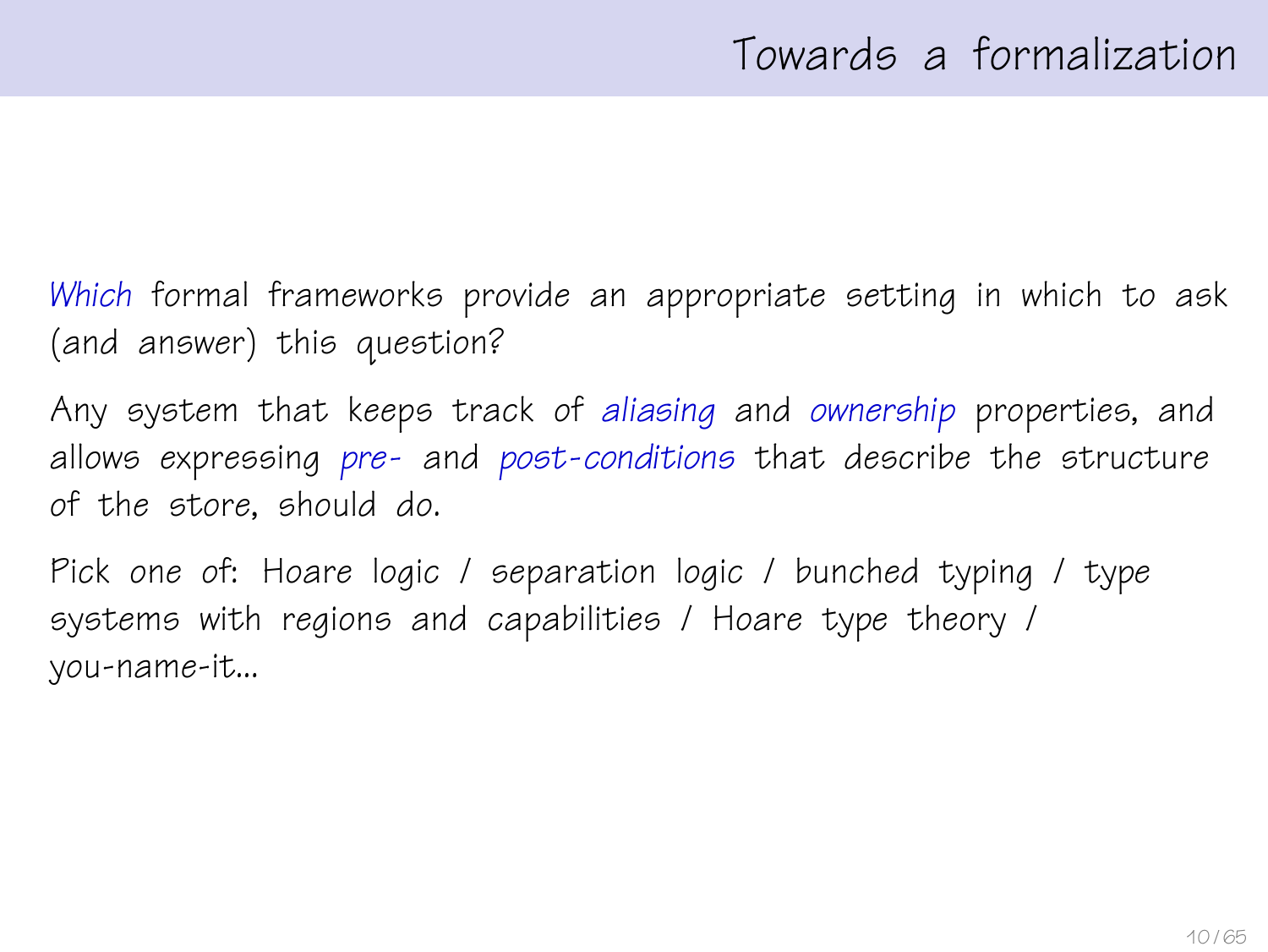In this talk, I use the vocabulary of a type system for an ML-like programming language [Charguéraud and Pottier, 2007].

It should be possible to transpose the main idea to another setting. (If you think I should do so, please do come and talk to me!)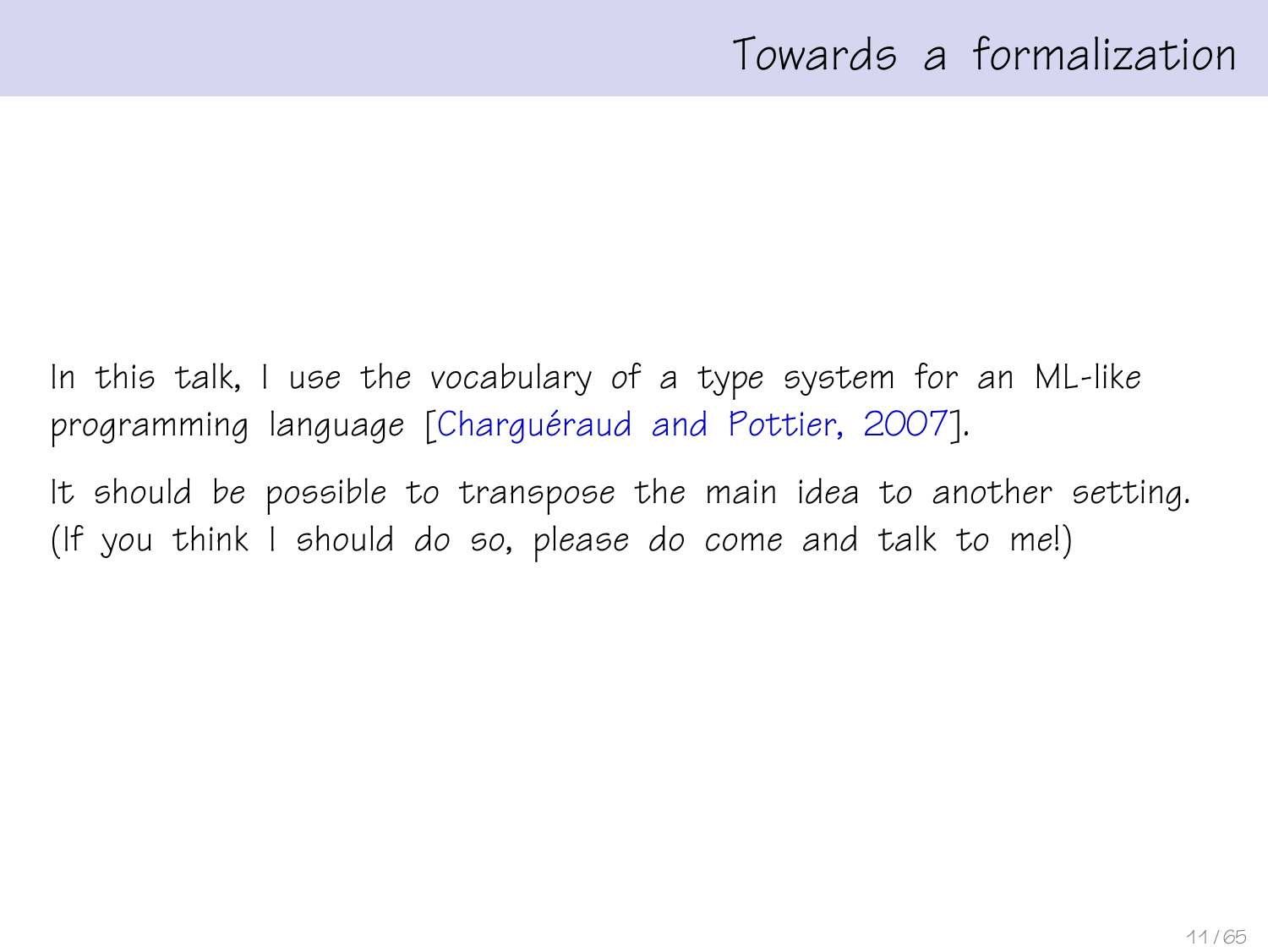### <span id="page-11-0"></span>Contents

#### • [Introduction](#page-1-0)

- **•** [Basics of the type system](#page-11-0)
- [A higher-order anti-frame rule](#page-21-0)
- **•** [Applications](#page-39-0)
- **•** [Conclusion](#page-51-0)
- **•** [Bibliography](#page-62-0)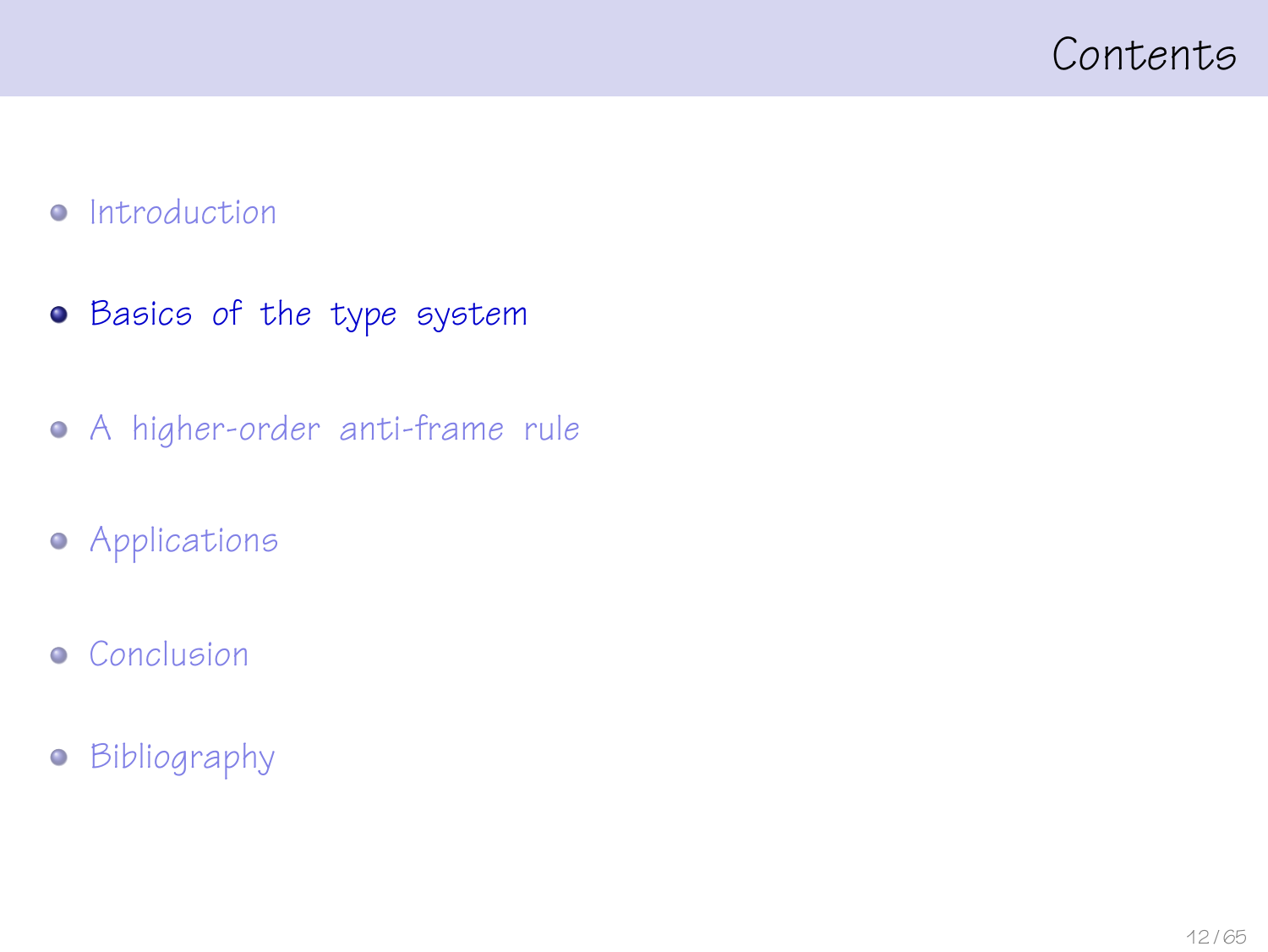## The host type system

This type system is the setting in which I develop a rule for hiding state and prove (syntactic) type soundness.

The details of the type system are somewhat unimportant for this talk, so I will flash them by...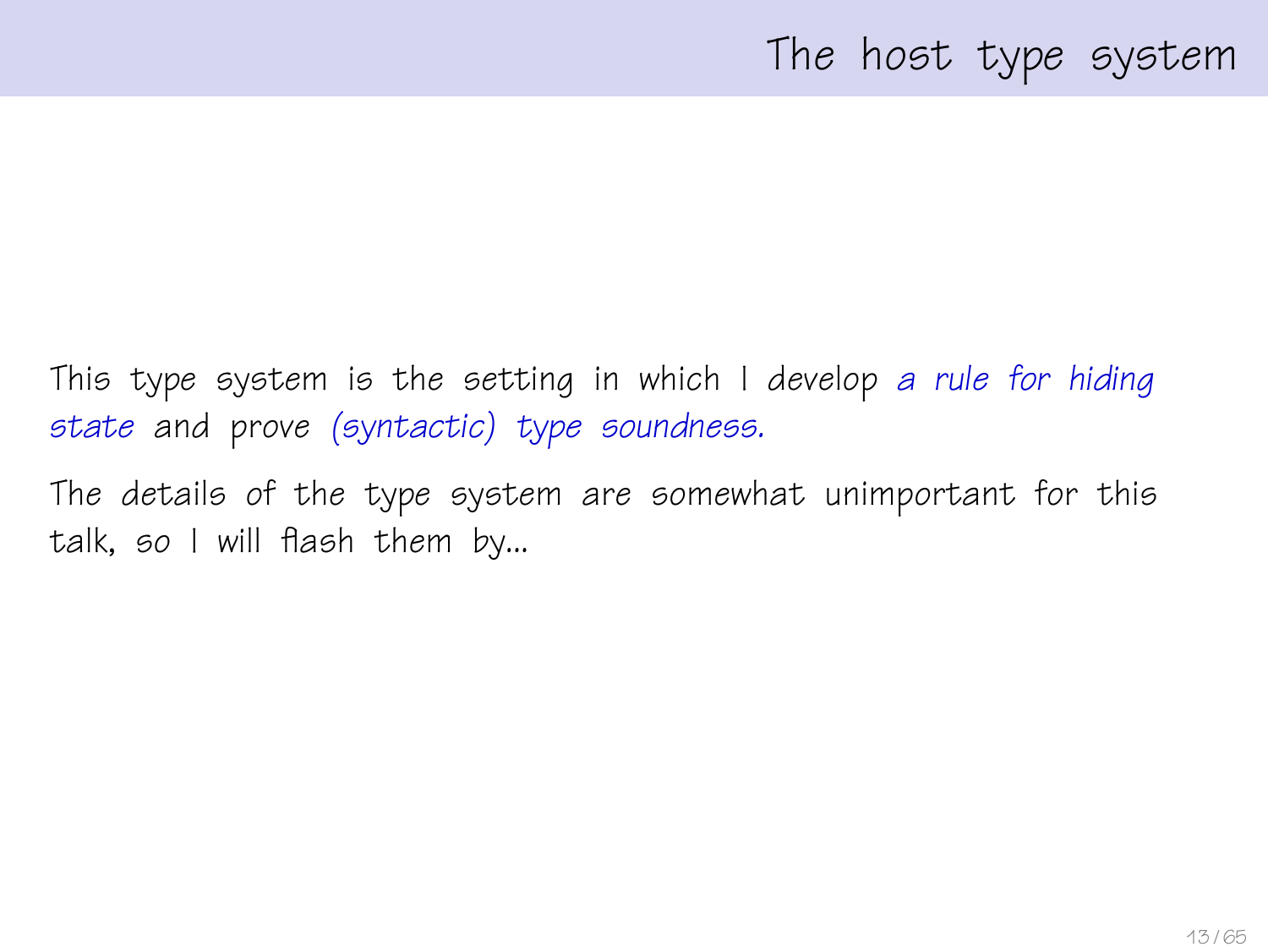A region  $\rho$  is a static name for a set of values. The type  $[\rho]$  is the type of the values that inhabit the region  $\rho$ . In this talk, there are only singleton regions, so a region  $\rho$  is a static name for a value, and  $[\rho]$  is a singleton type.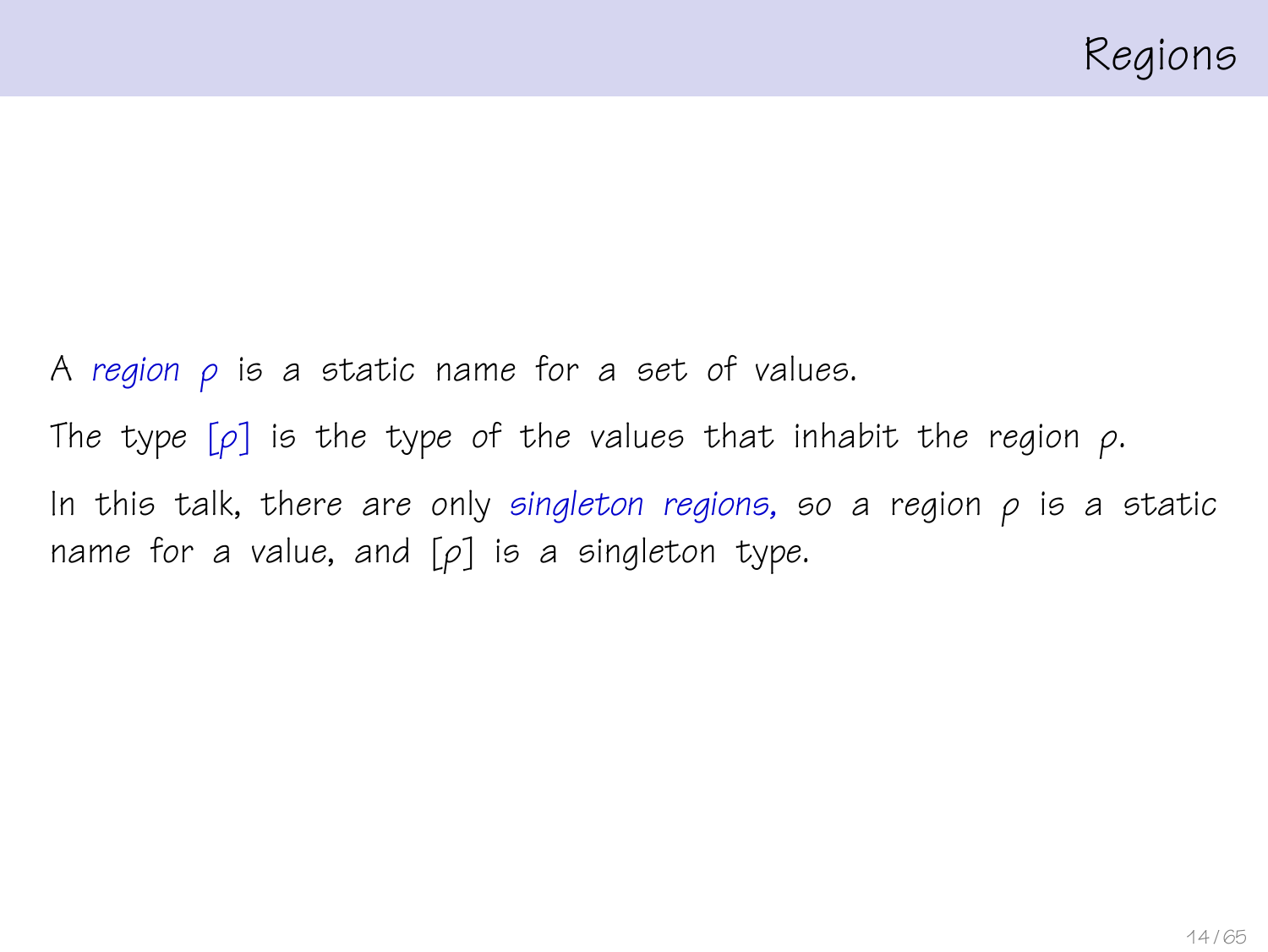A singleton capability  $\{\rho : \theta\}$  is a static token that serves two roles. First, it carries a memory type  $\theta$ , which describes the structure and extent of the memory area to which the value  $\rho$  gives access. Second, it represents ownership of this area.

For instance,  $\{\rho : \text{ref int}\}$  asserts that the value  $\rho$  is the address of a reference cell, and asserts ownership of this cell.

Capabilities are linear: they are never duplicated.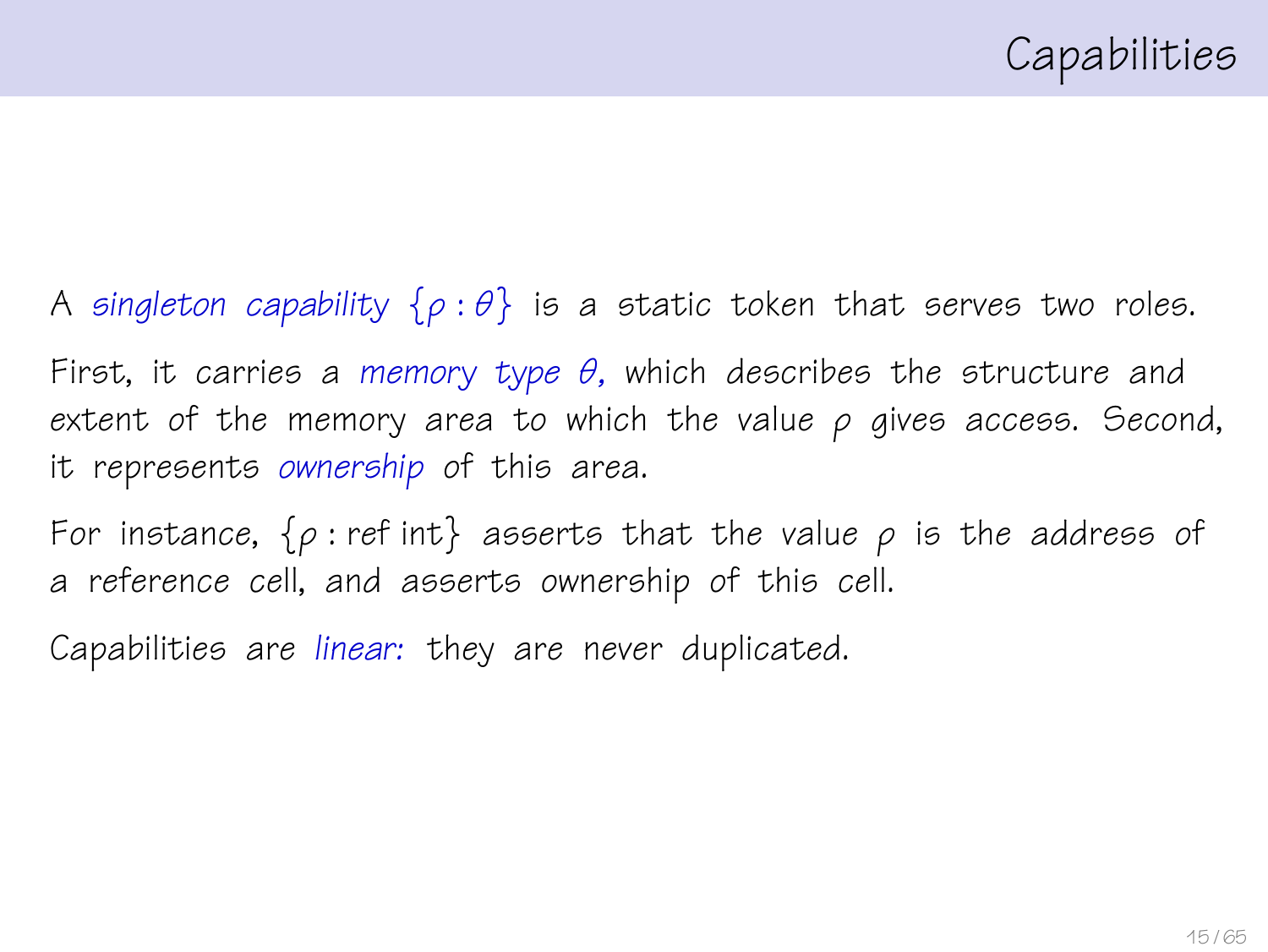On top of singleton capabilities, one builds composite capabilities:

$$
C ::= \emptyset \qquad \text{empty heap}
$$
\n
$$
[ \begin{array}{ccc} \{ \rho : \theta \} & \text{singleton heap} \\ \{ C_1 \land C_2 \} & \text{(separating) conjunction} \\ \{ \end{array} \}
$$
\n
$$
[ \begin{array}{ccc} \exists \rho. C & \text{embedding} \\ \{ C_4 \otimes C_2 \} & \text{(explained later on)} \end{array} ]
$$

There is a clear analogy between capabilities and separation logic assertions.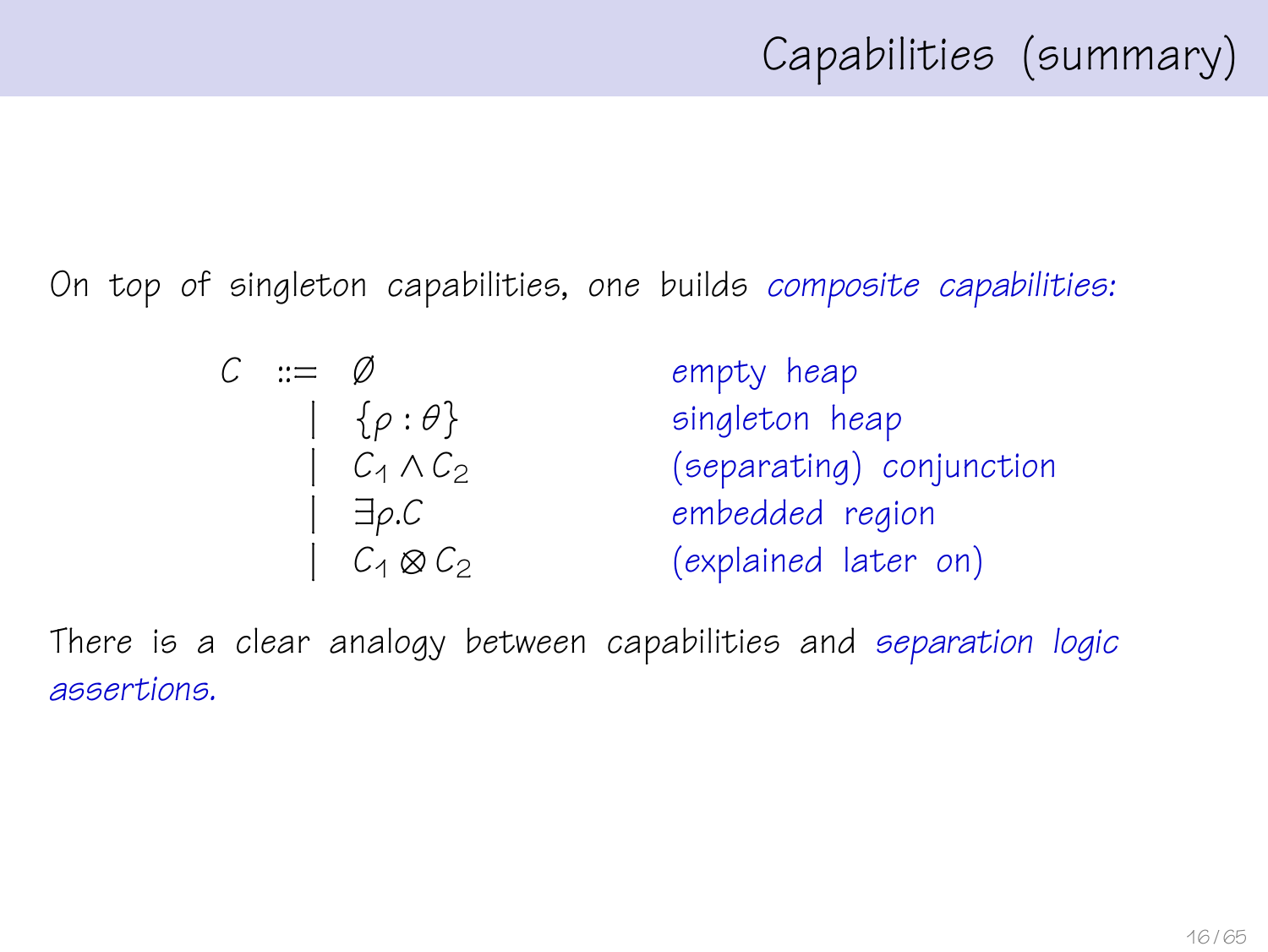Memory types

Here is a summary of memory types:

| $\theta$ | :=                              | $\bot$   unit   $\theta_1 + \theta_2$   $\theta_1 \times \theta_2$ | data |
|----------|---------------------------------|--------------------------------------------------------------------|------|
|          | $\sigma_1 \rightarrow \sigma_2$ | functions                                                          |      |
|          | [ $\rho$ ]                      | indirection via a region                                           |      |
|          | $\sigma_1 \rightarrow \sigma_2$ | reference cell                                                     |      |
|          | $\sigma_1 \land \theta$         | embedded capability                                                |      |
|          | $\exists \rho. \theta$          | embedded region                                                    |      |
|          | $\theta \otimes C$              | (explained later on)                                               |      |

Memory types express ownership, so they are linear.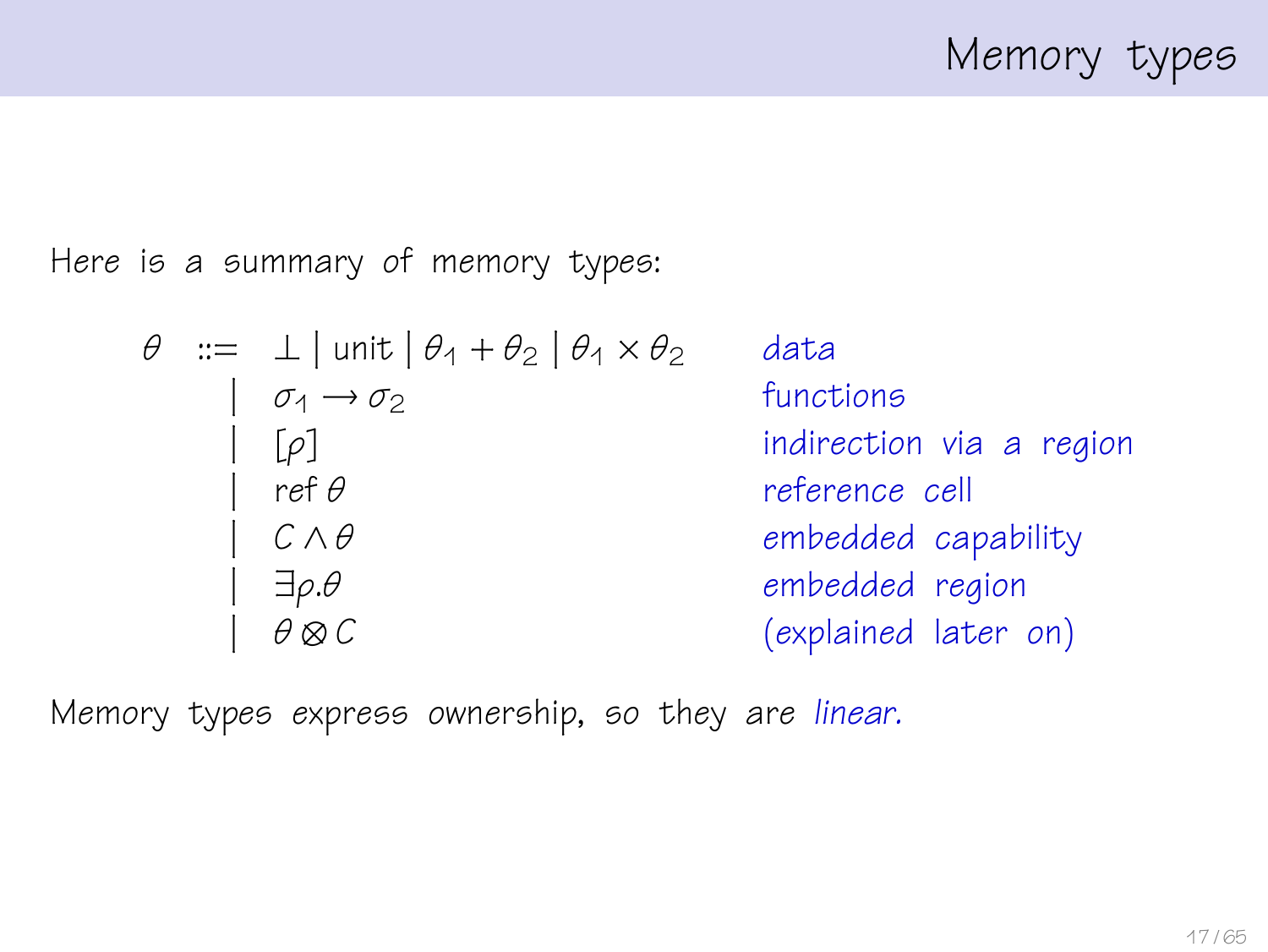# Value types (summary)

Values receive value types:

$$
\tau ::= \bot | \text{unit} | \tau_1 + \tau_2 | \tau_1 \times \tau_2
$$
 data  
\n
$$
| \sigma_1 \rightarrow \sigma_2
$$
 functions  
\n
$$
| \tau \otimes C
$$
 (explained later on)

Values are non-linear: they can be discarded or duplicated at will.

Value types form a subset of memory types, deprived of references and embedded capabilities.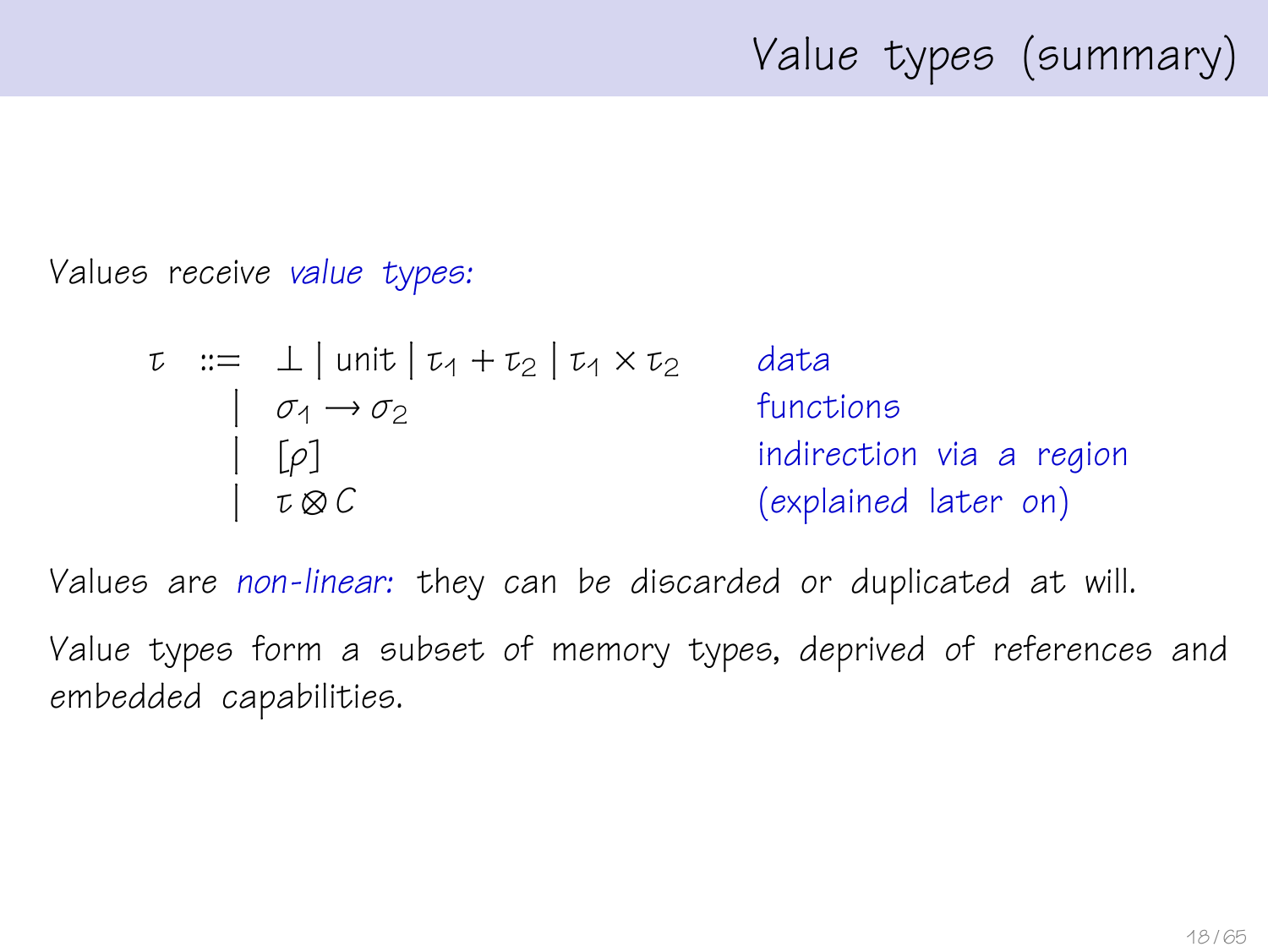### Judgements about values

Judgements about values take the form:

 $\Gamma \vdash v : \tau$ 

Type environments Γ associate value types with variables.

Values do not involve computation, which is why this judgement form does not involve any capabilities, either as input or as output.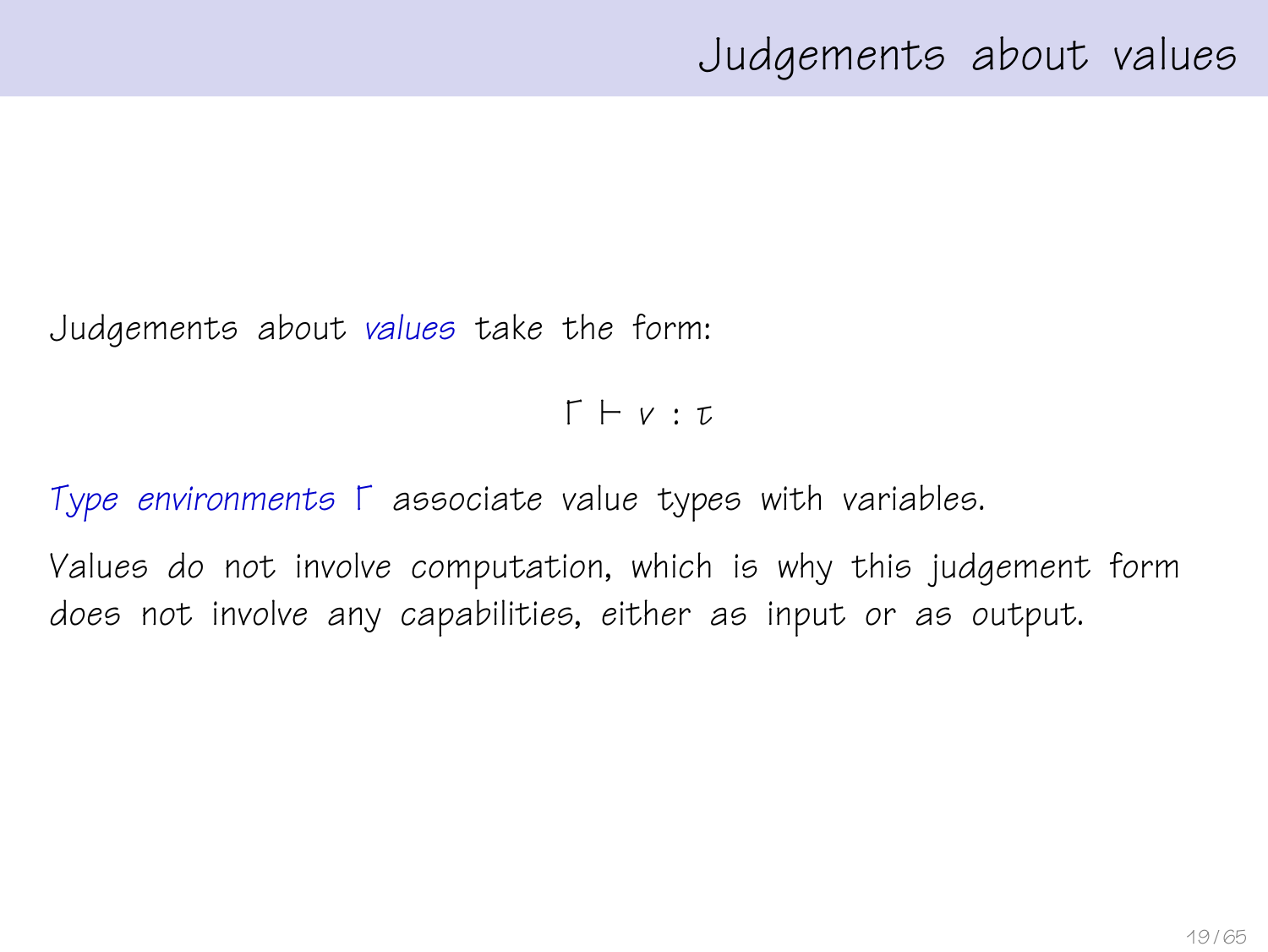Judgements about terms take the form:

 $\Gamma : C \vdash t : \sigma$ 

The capability C and the computation type  $\sigma$  respectively describe the initial and final shapes of the store. Judgements about terms are analogous to Hoare triples in separation logic.

Computation types are:

$$
\sigma ::= \tau \mid C \wedge \sigma \mid \exists \rho. \sigma \mid \sigma \otimes C
$$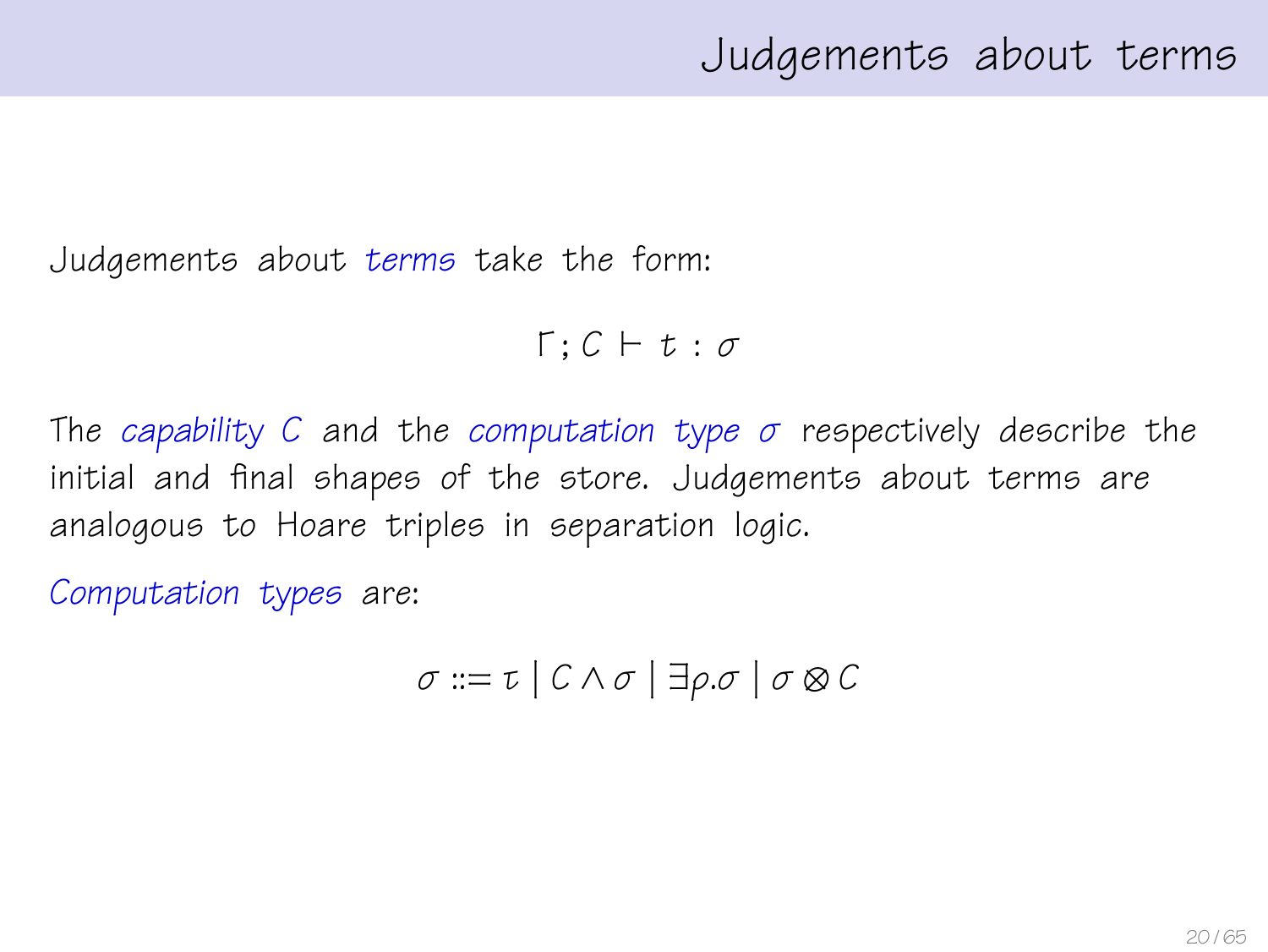References are tracked: allocation produces a singleton capability, which is later required for access.

ref : 
$$
\tau \rightarrow \exists \rho . \{\rho : \text{ref } \tau\} [\rho]
$$
  
get : { $\rho : \text{ref } \tau\} [\rho] \rightarrow \{\rho : \text{ref } \tau\} \tau$   
set : { $\rho : \text{ref } \tau_1\} ([\rho] \times \tau_2) \rightarrow \{\rho : \text{ref } \tau_2\}$ unit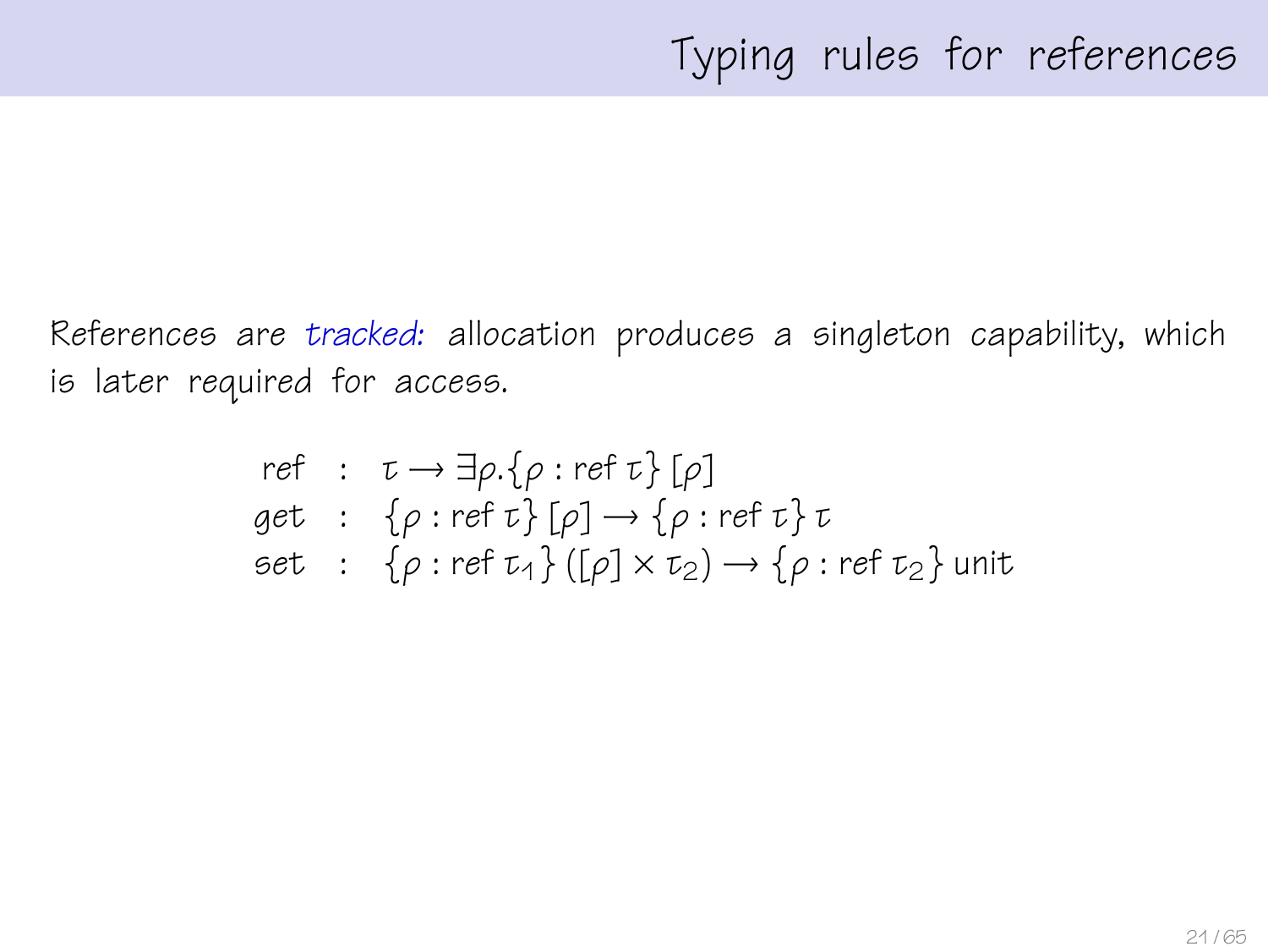### <span id="page-21-0"></span>Contents

#### • [Introduction](#page-1-0)

- **•** [Basics of the type system](#page-11-0)
- [A higher-order anti-frame rule](#page-21-0)
- **•** [Applications](#page-39-0)
- **•** [Conclusion](#page-51-0)
- **•** [Bibliography](#page-62-0)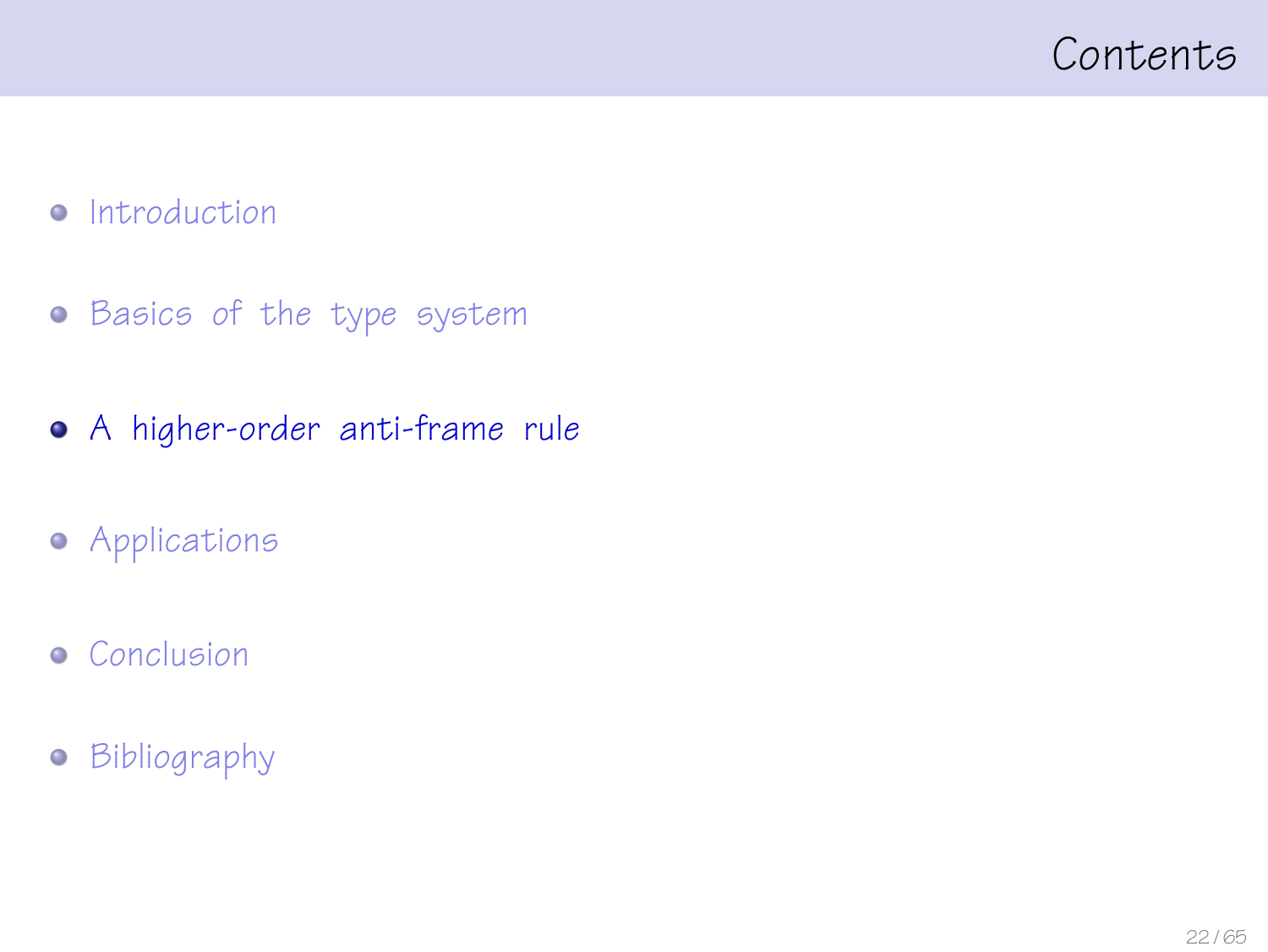The first-order frame rule states that, if a term behaves correctly in a certain store, then it also behaves correctly in a larger store, and does not affect the part of the store that it does not know about:

$$
\frac{\Gamma\,;\,C_2\,\vdash\,t\,:\,\sigma}{\Gamma\,;\, (C_1\wedge C_2)\,\vdash\,t\,:\, (C_1\wedge\sigma)}
$$

This rule can also take the form of a simple subtyping axiom:

$$
\sigma_1 \to \sigma_2 \quad \leq \quad (C \wedge \sigma_1) \to (C \wedge \sigma_2)
$$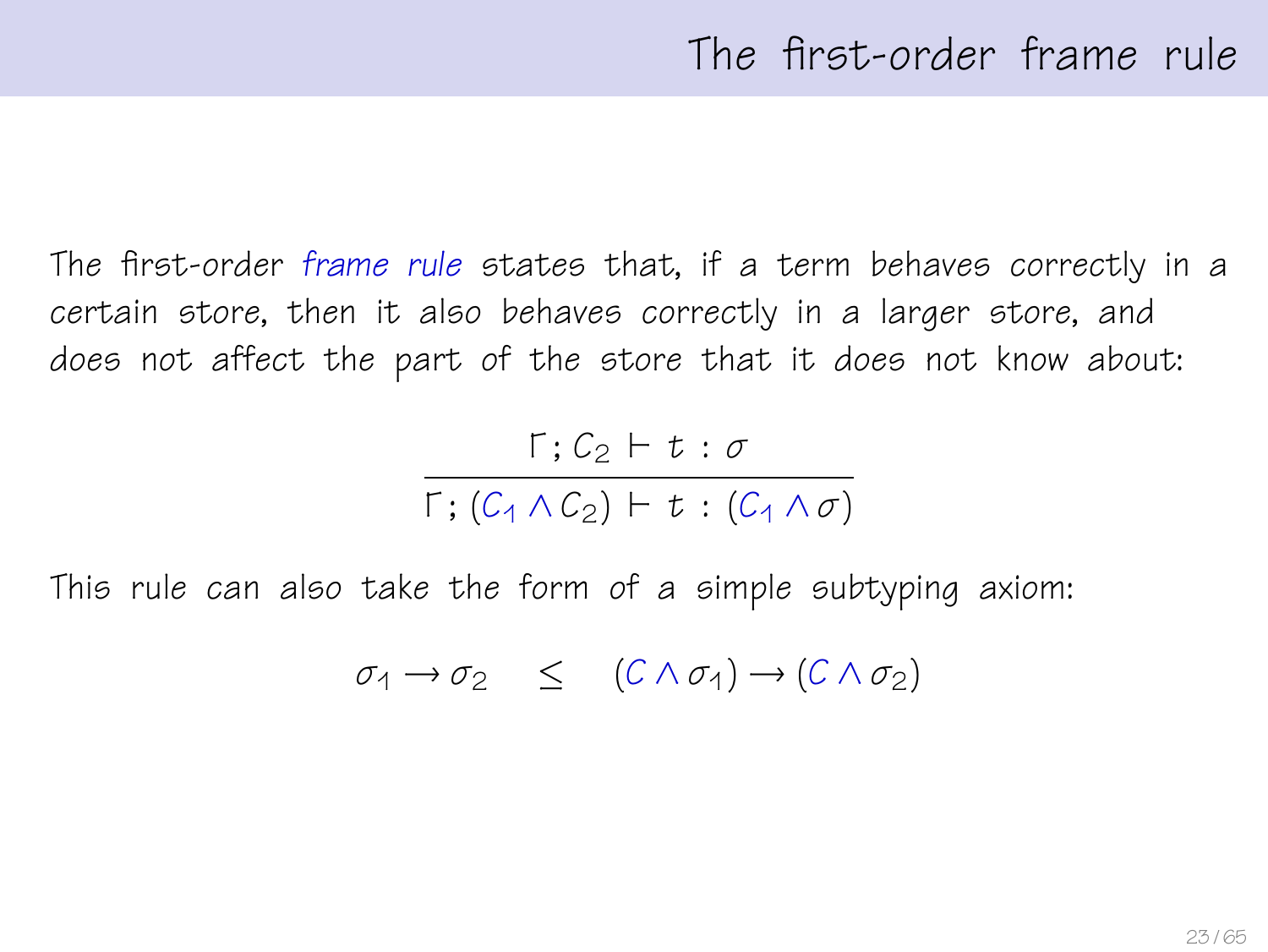The frame rule makes a capability unknown to a term, while known to its context.

To hide a piece of local state is the exact dual: to make a capability known to a term, yet unknown to its context.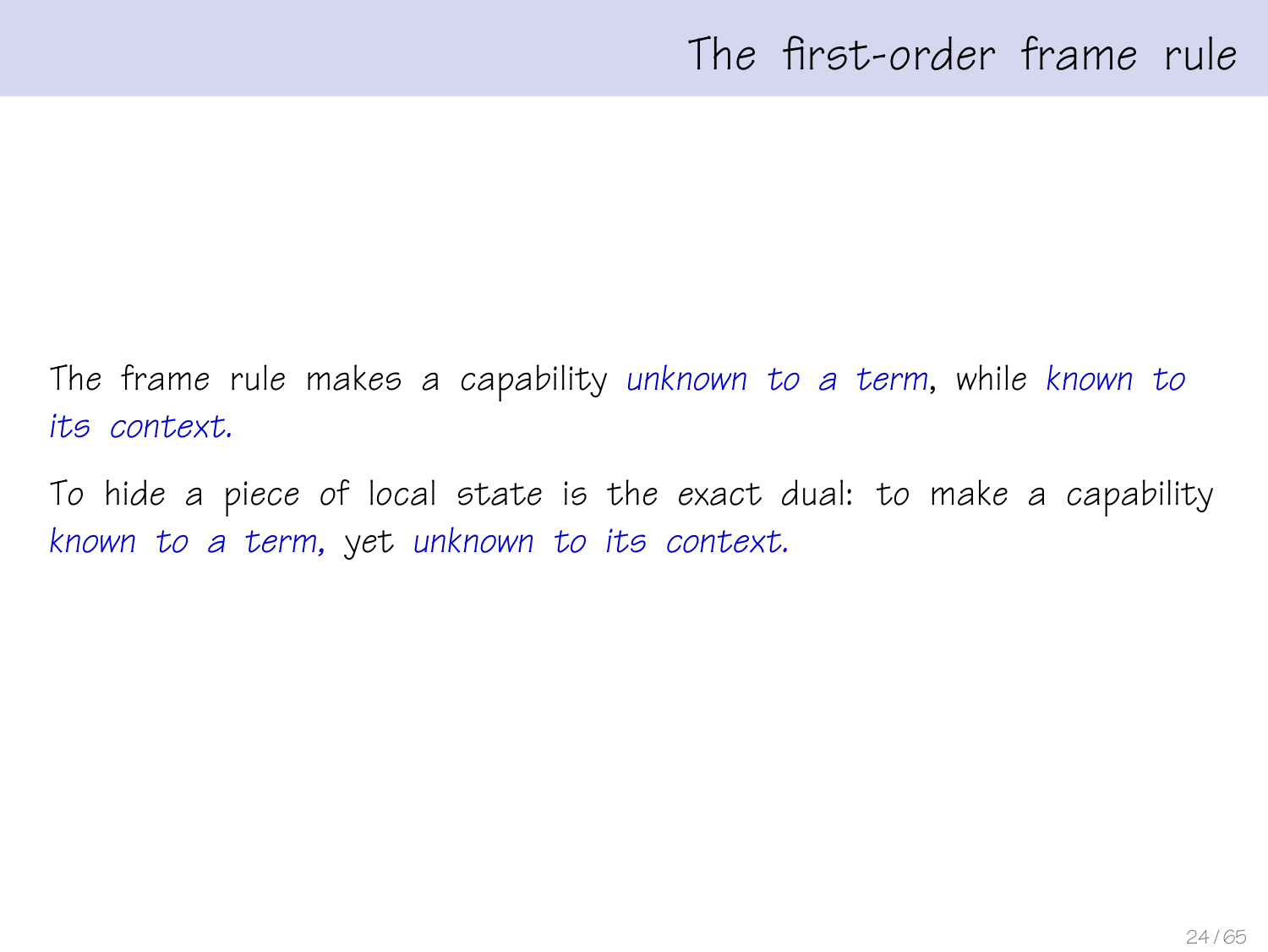In a programming language with higher-order functions, one could hope to be able to exploit the duality between terms and contexts.

By viewing the context as a term, a continuation, one could perhaps use a frame rule to hide a piece of local state.

This is the approach of Birkedal, Torp-Smith, and Yang [\[2006\]](#page-63-1), who follow up on earlier work by O'Hearn, Yang, and Reynolds [\[2004\]](#page-63-2).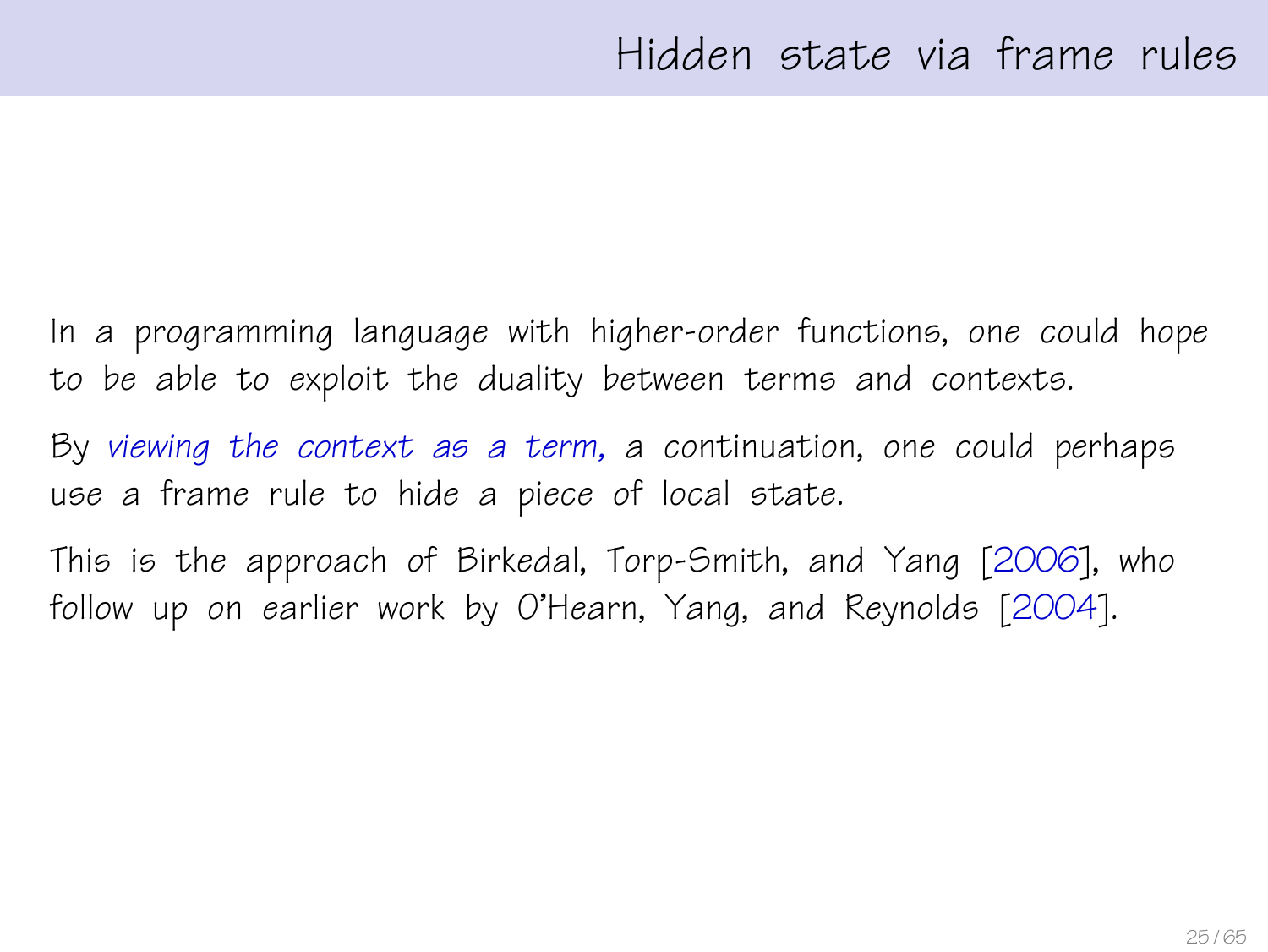Imagine that we have a provider, a term of type:

 $C \wedge ((C \wedge \text{unit}) \rightarrow (C \wedge \text{int}))$ 

The provider initially establishes  $C$  and returns a function that requires C and preserves it.

This could be the type of a stream of integers, with internal state.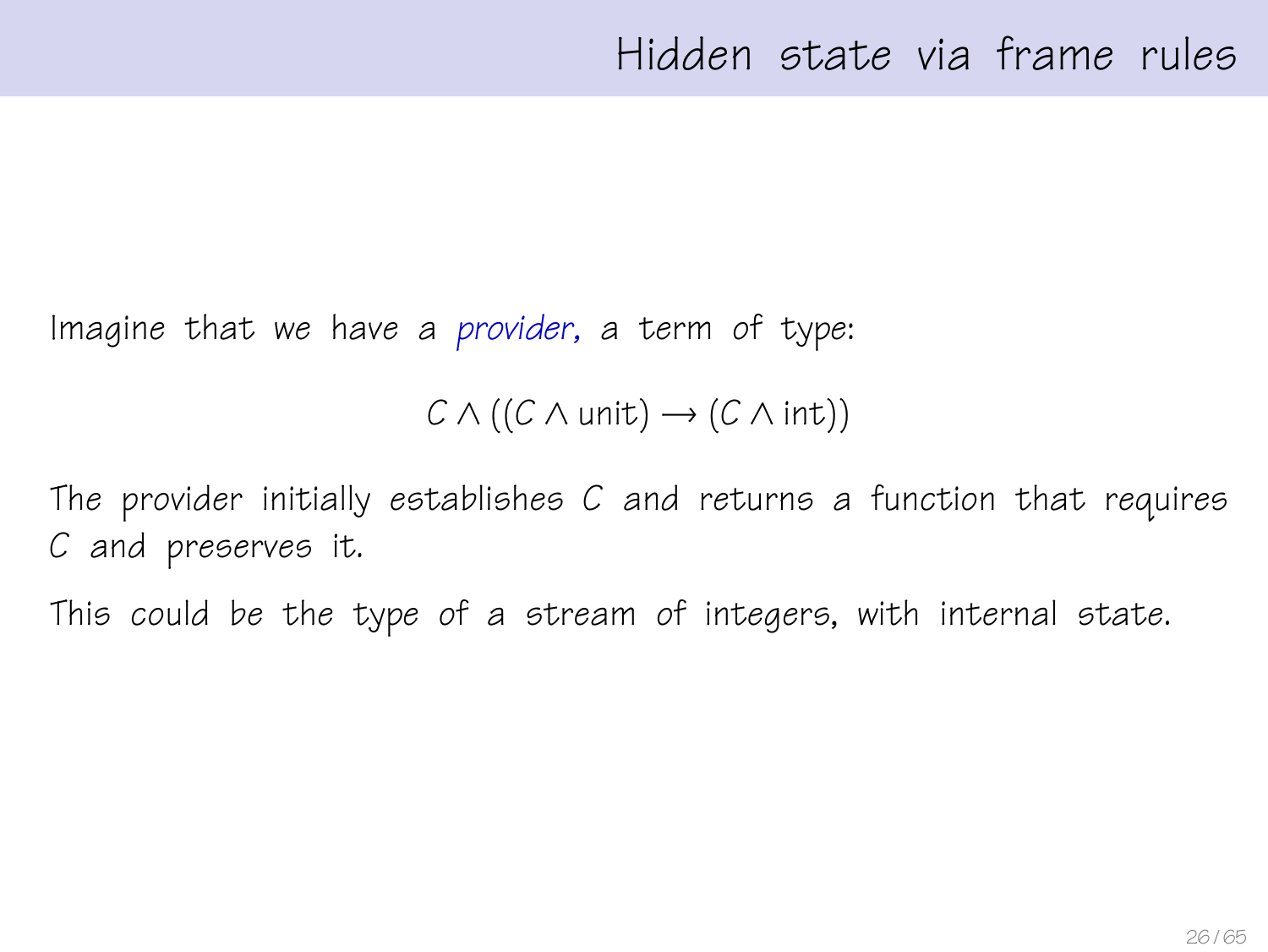We now wish to hide C and pretend that the provider is an ordinary function, of type unit  $\rightarrow$  int.

Applying the frame rule to the provider would not help.

We must apply the frame rule to the client.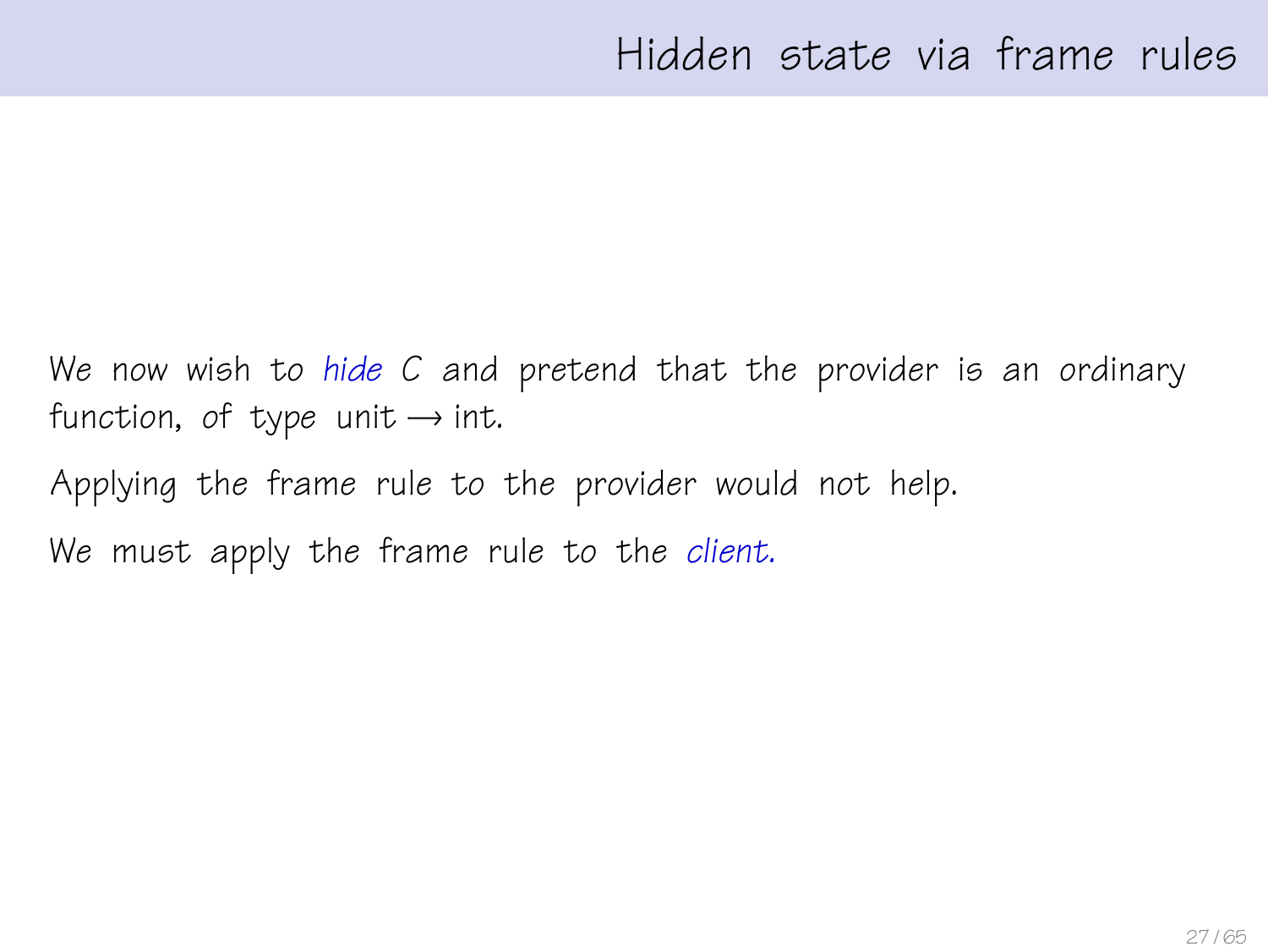Imagine the client is a term of type:

 $(\text{unit} \rightarrow \text{int}) \rightarrow a$ 

This client is explicitly abstracted over the provider. The type a is some answer type.

The client does not know about the invariant  $C$ . It views the provider as an ordinary function, without side effects.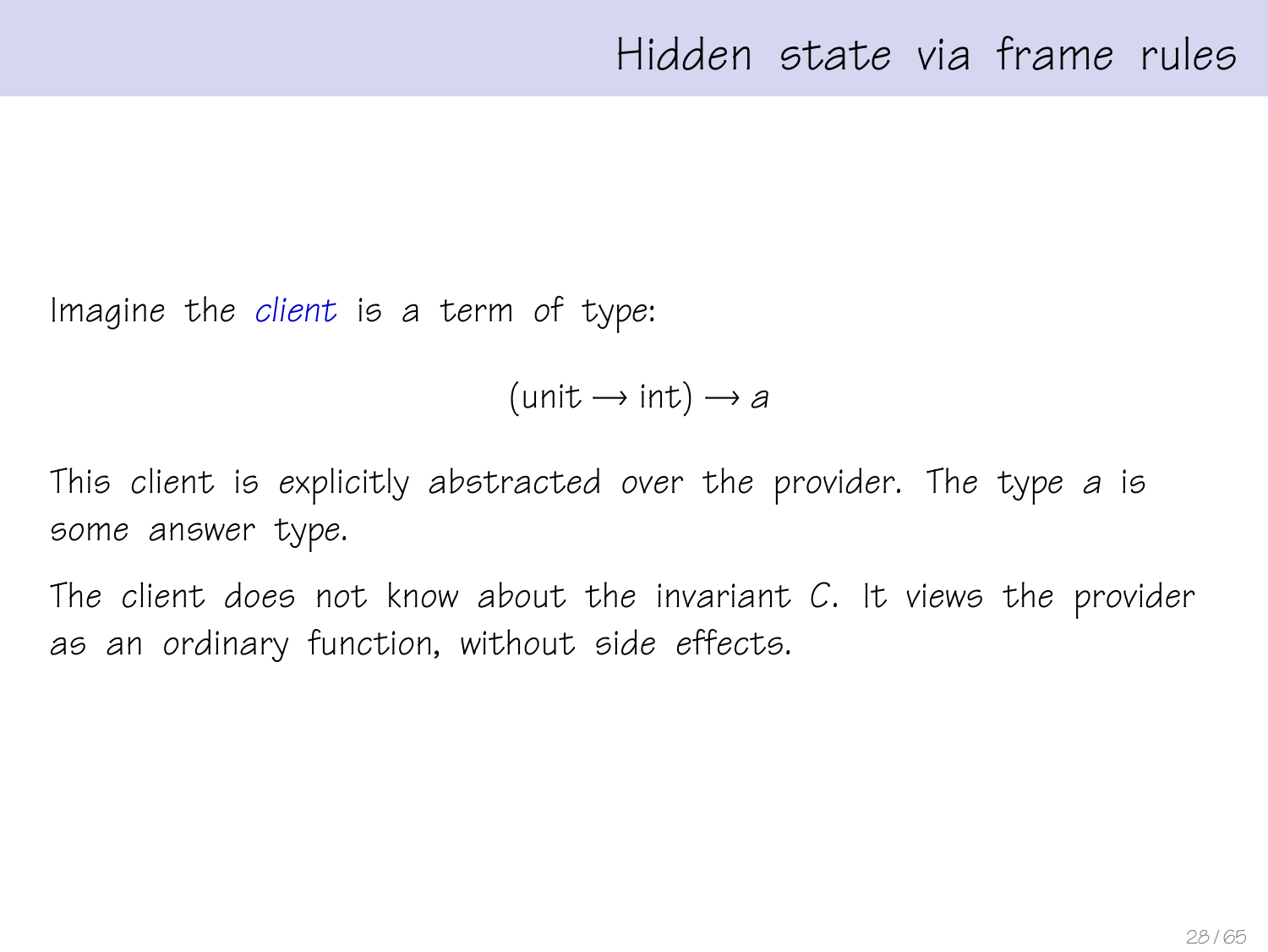The first-order frame rule alone does not help type-check the function application (client provider).

This is where Birkedal et al.'s higher-order frame rule [\[2006\]](#page-63-1) comes into play. The rule guarantees:

 $(\text{unit} \rightarrow \text{int}) \rightarrow a \quad \leq \quad (C \land (C \land \text{unit} \rightarrow C \land \text{int})) \rightarrow (C \land a)$ 

That is, if C holds initially and if the provider preserves  $C$ , then, the client will unwittingly preserve it as well.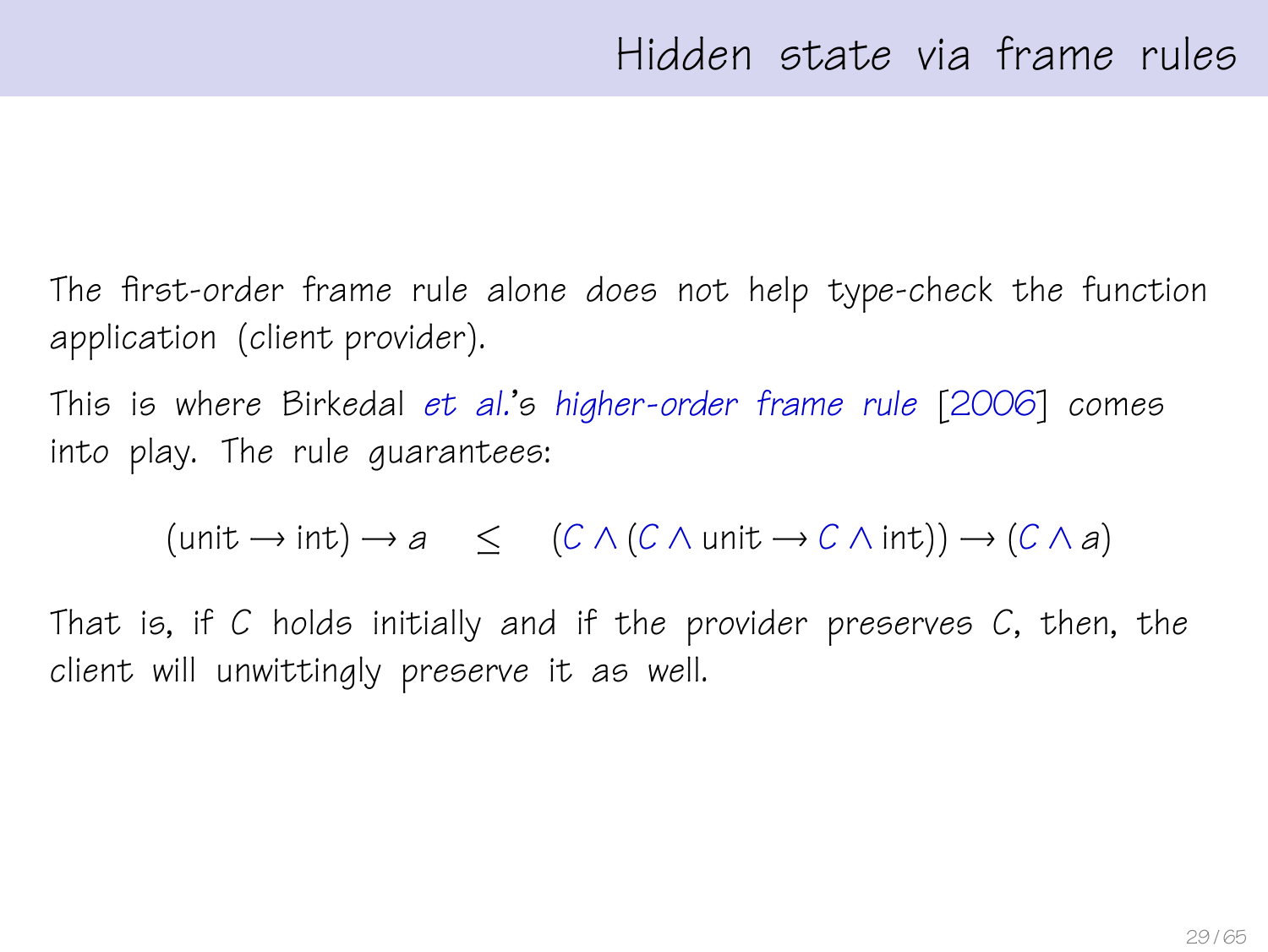After applying the higher-order frame rule, the client has type:

$$
(C \wedge (C \wedge \text{unit} \rightarrow C \wedge \text{int})) \rightarrow (C \wedge a)
$$

Recall that the provider has type:

$$
C \wedge ((C \wedge \mathsf{unit}) \rightarrow (C \wedge \mathsf{int}))
$$

So the function application (client provider) is in fact well-typed, and has type  $C \wedge a$ .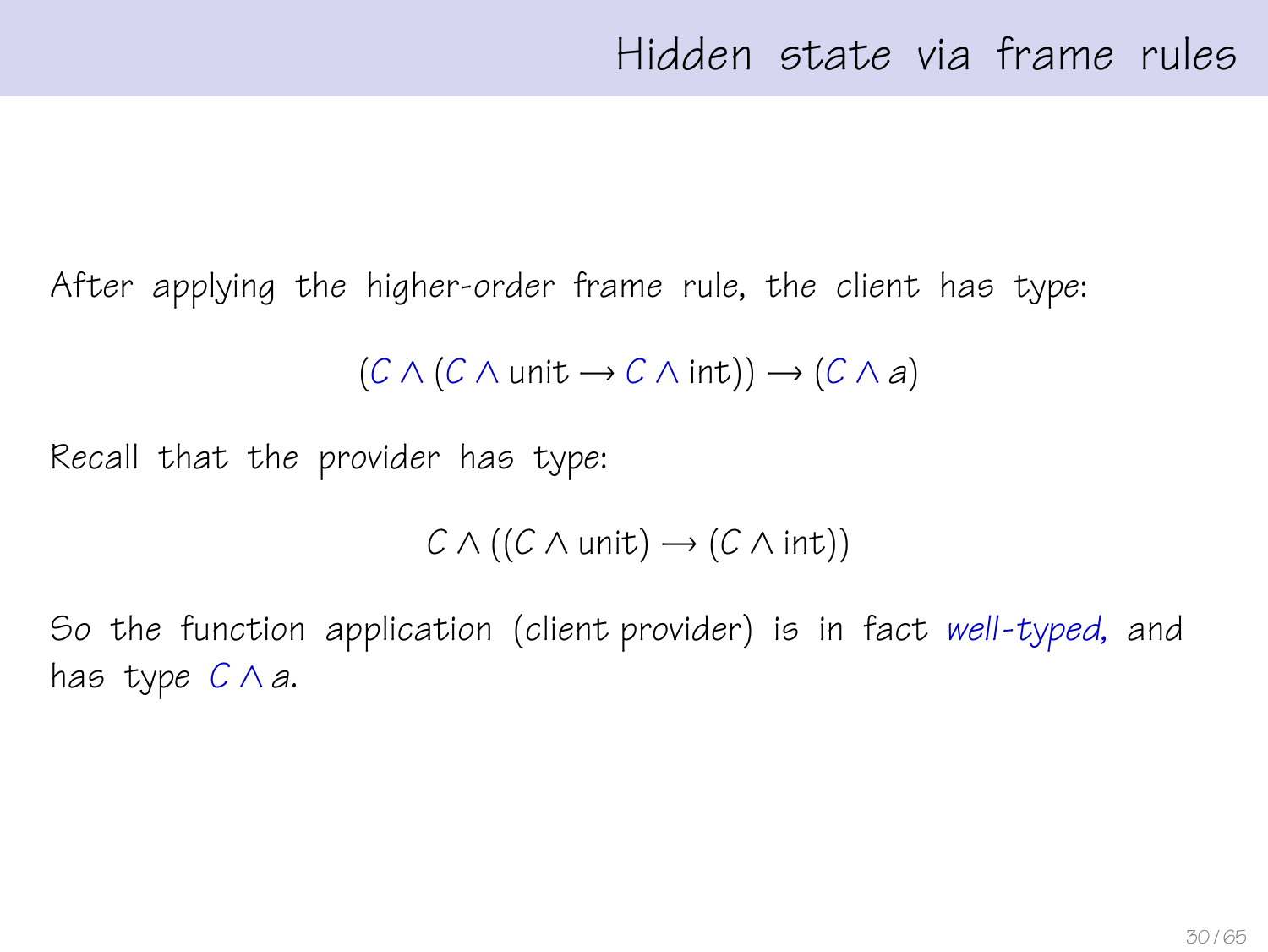In a modular setting, the client is unknown. One must abstract the provider over the client. If one admits the subtyping axiom  $C \leq \emptyset$ , then the value:

λclient.(client provider)

has type:

$$
((unit \rightarrow int) \rightarrow a) \rightarrow a
$$

This is the *double negation* of the desired type.

We succeeded, but were led to use continuation-passing style.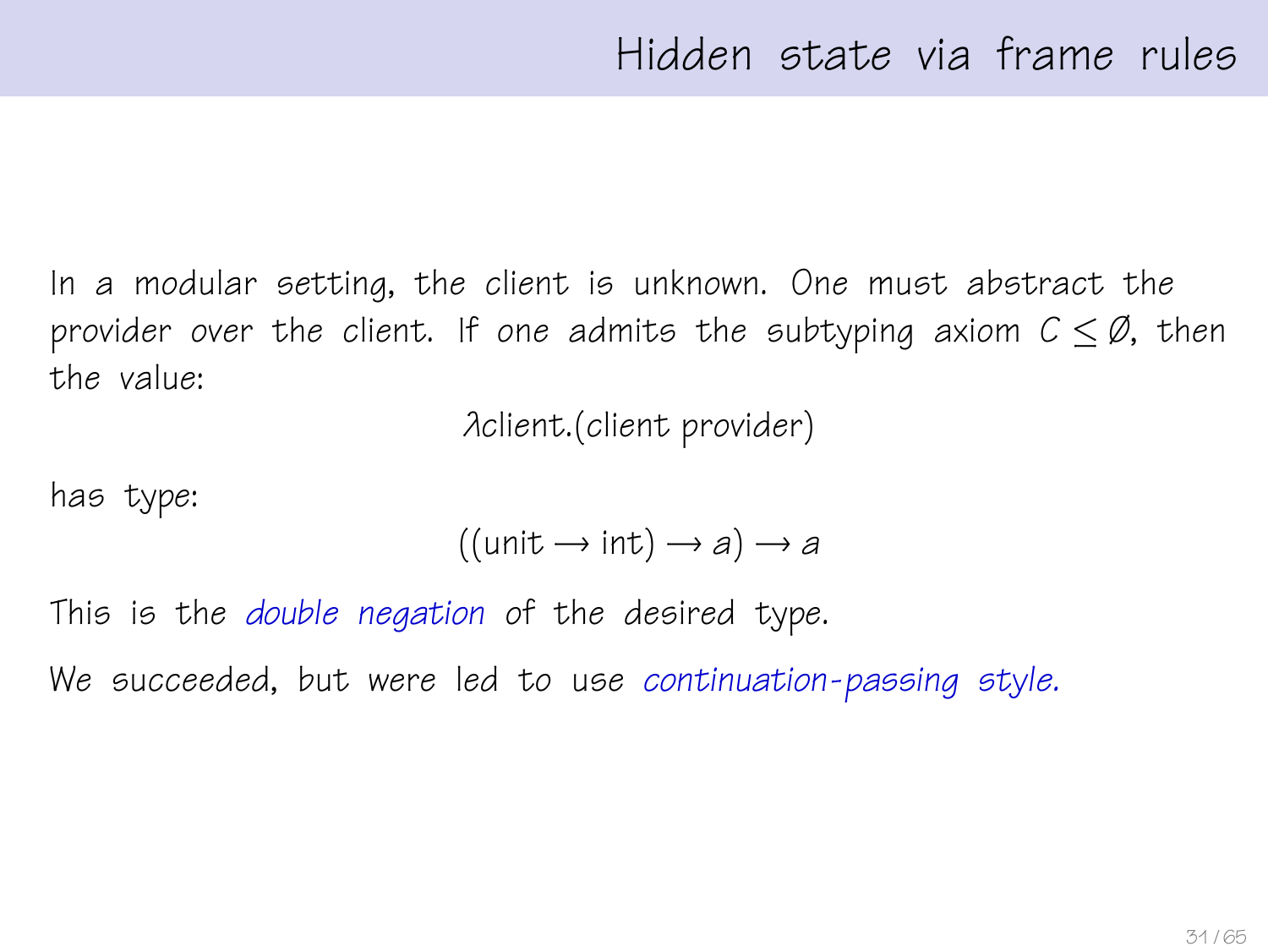Is this approach to hidden state realistic?

I claim not: continuation-passing style is not practical.

What is a direct-style analoque of the higher-order frame rule?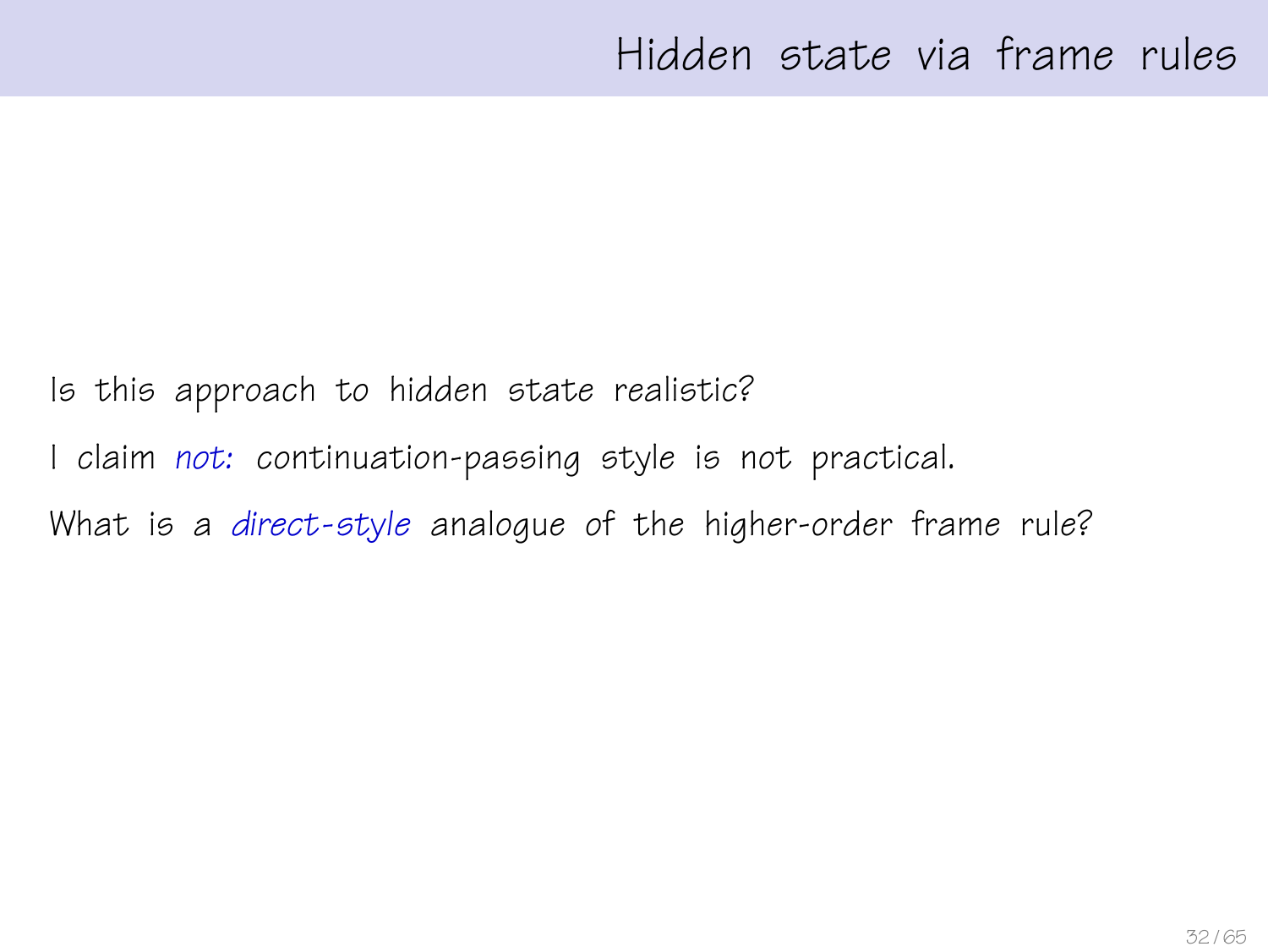We need a (higher-order) anti-frame rule, that is, a rule that explains hidden local state without requiring a switch to continuation-passing style.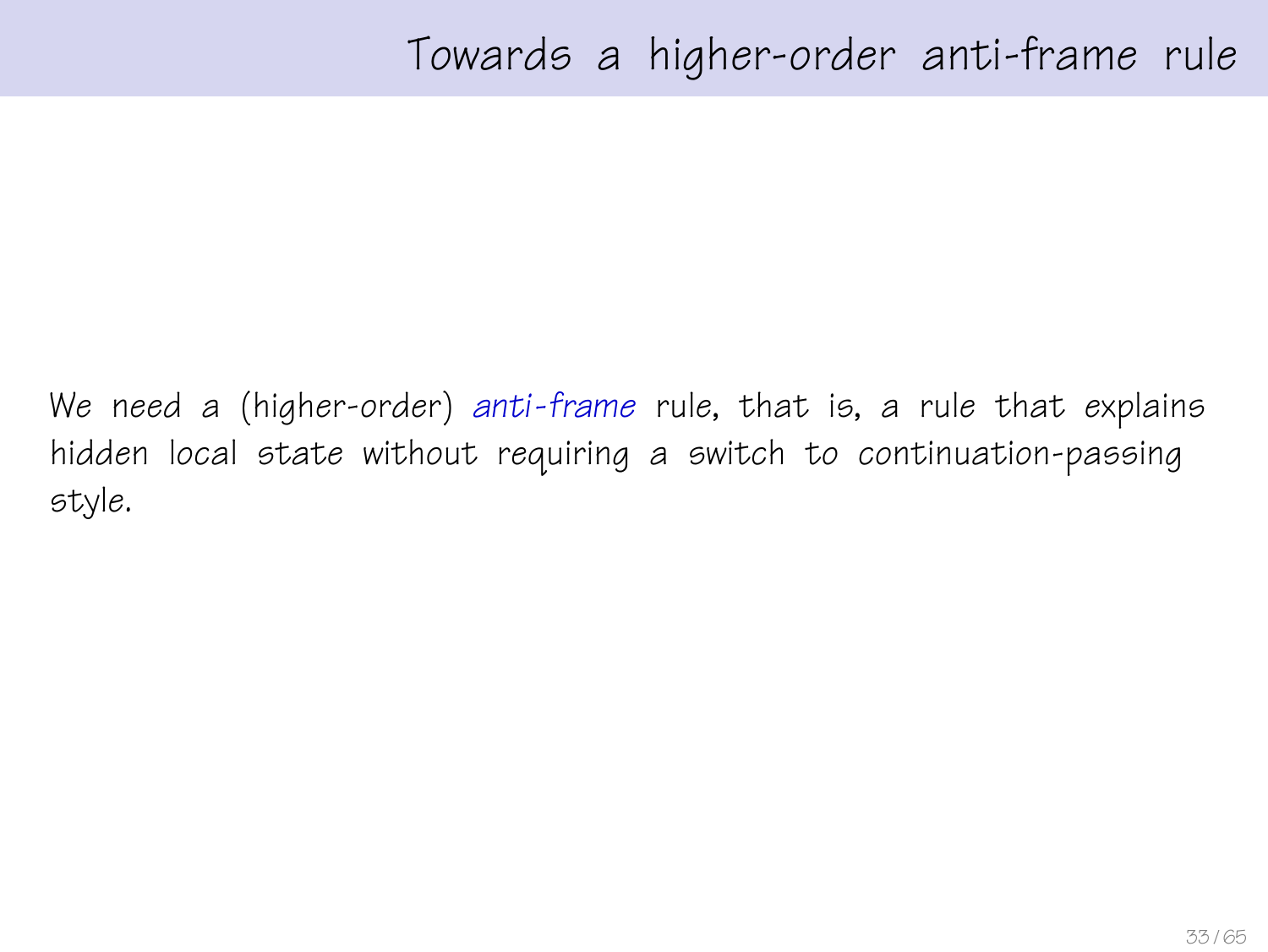Let me first recall the higher-order frame rule.

Its general form is:

σ ≤ σ ⊗ C

The type  $\sigma \otimes C$  (" $\sigma$  under C") describes the same behavior as  $\sigma$ , and additionally requires C to be available at every interaction between the term and its context.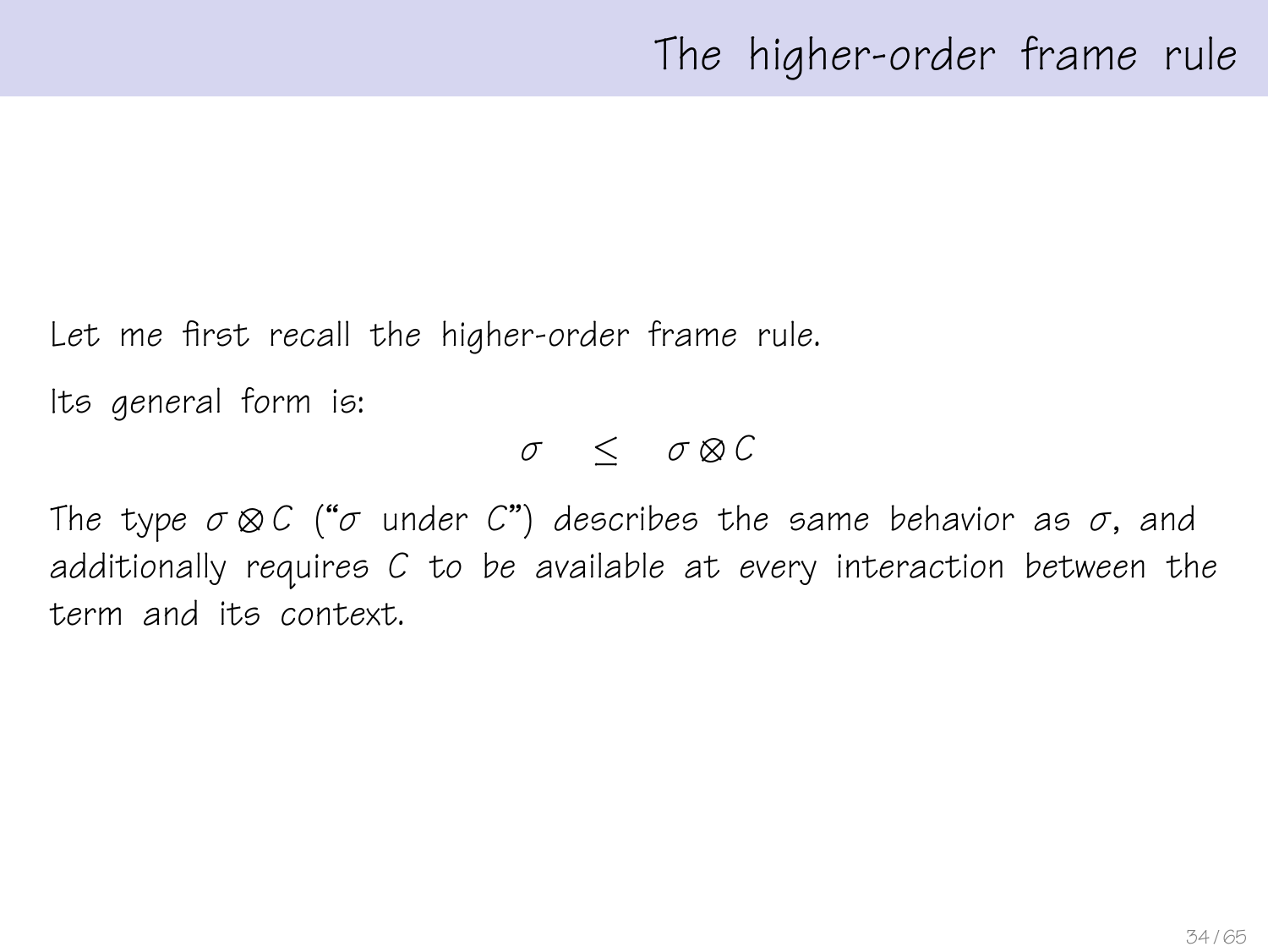The operator  $\cdot \otimes C$  makes C a new pre-condition and a new post-condition of every arrow within its left-hand argument:

$$
(\sigma_1 \to \sigma_2) \otimes C = (C \wedge (\sigma_1 \otimes C)) \to (C \wedge (\sigma_2 \otimes C))
$$

The operator  $\cdot \otimes C$  commutes with products, sums, references, etc. It vanishes at base types.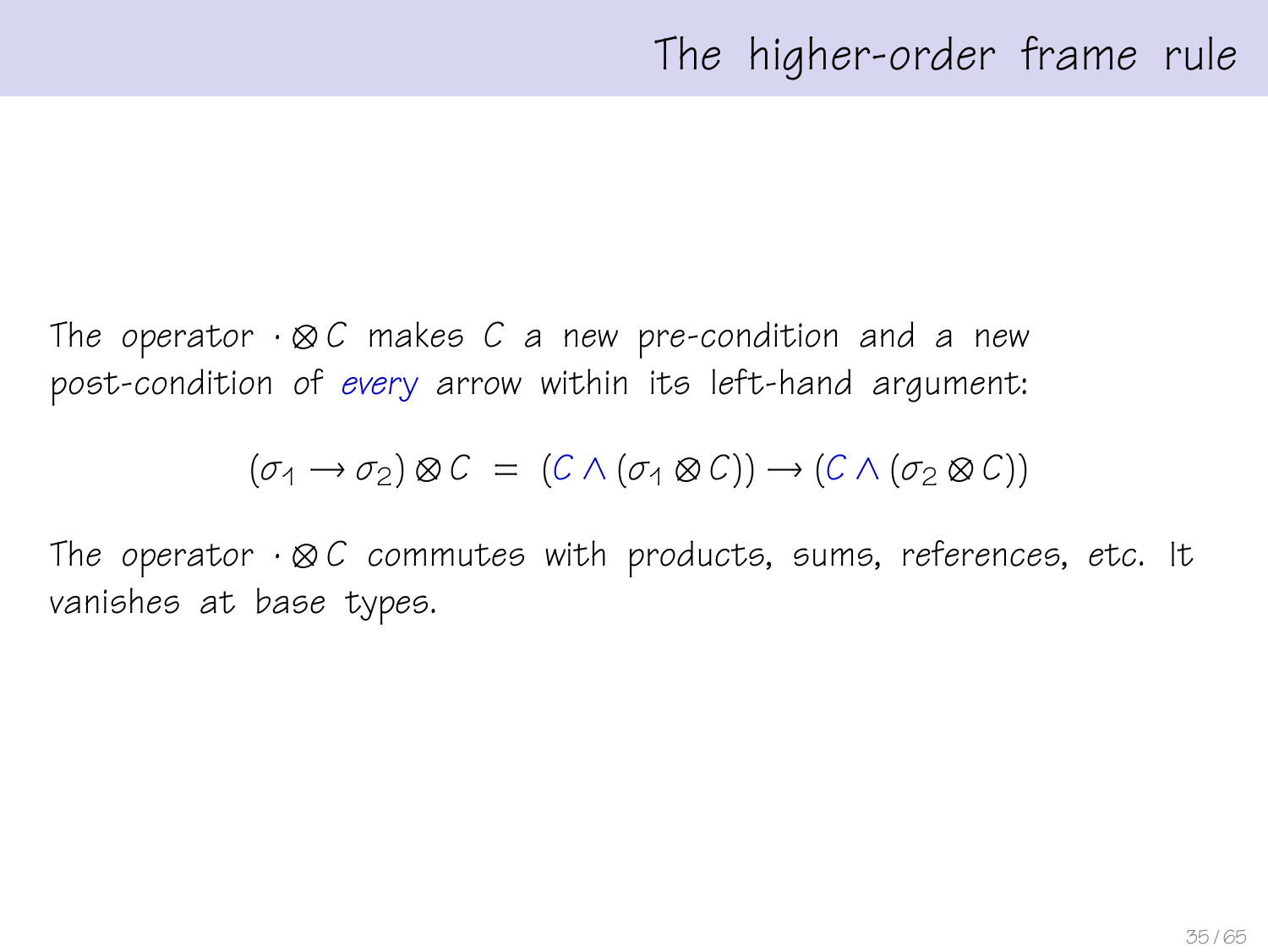A reasonable approximation of the anti-frame rule is:

$$
C \wedge (\sigma \otimes C) \leq \sigma \qquad \qquad \text{(unsound)}
$$

The rule states that:

- Term must guarantee C when abandoning control to Context;
- then, C will hold whenever Context has control, even though Context does not know about C;
- thus, Term may assume C when receiving control from Context.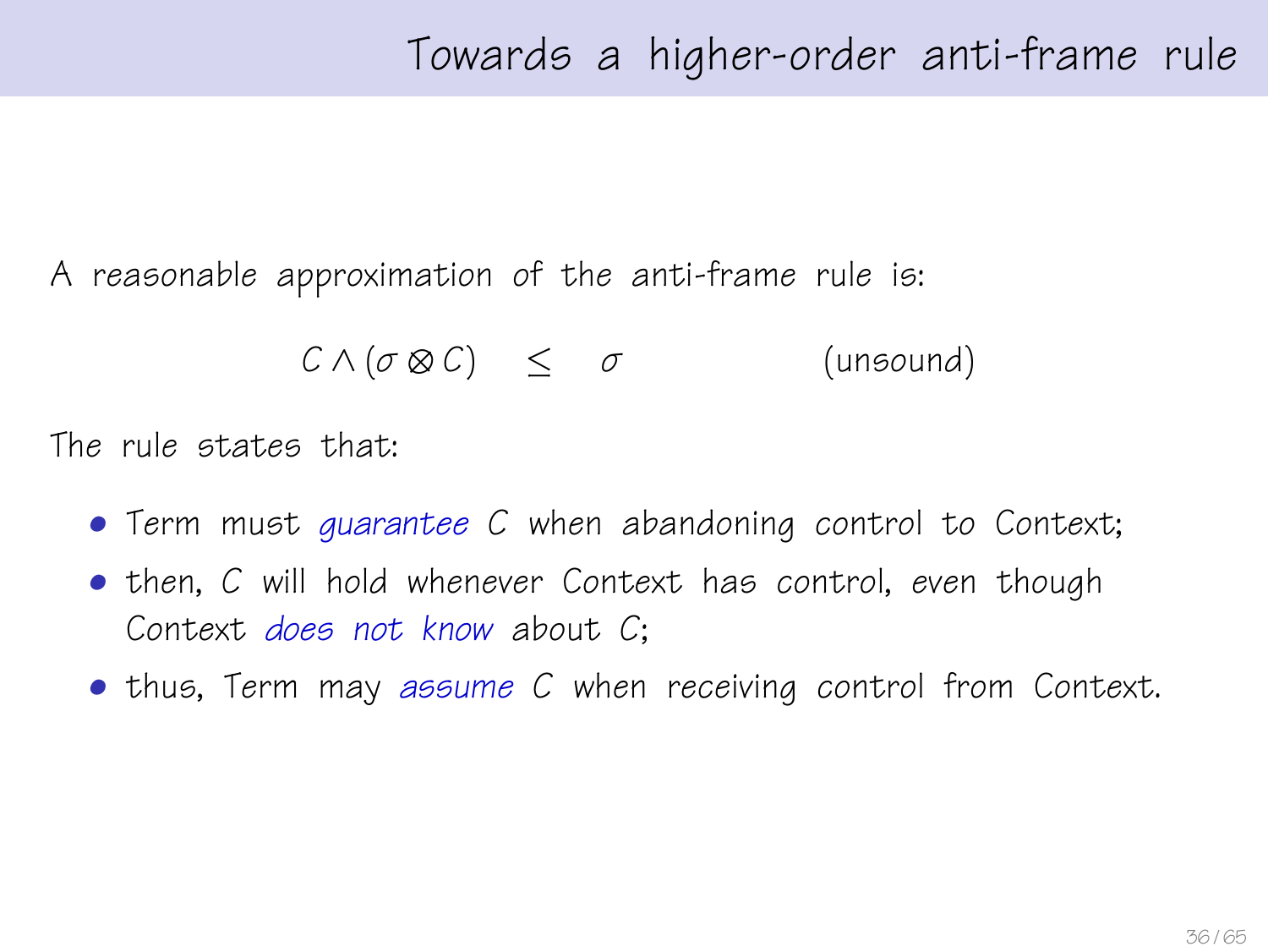The candidate rule on the previous slide is sound only for closed terms that run in an empty store.

In general, interaction between Term and Context takes place also via the function values found in the environment or in the store.

As a result, the type environment and the type of the store too must have internal and external versions.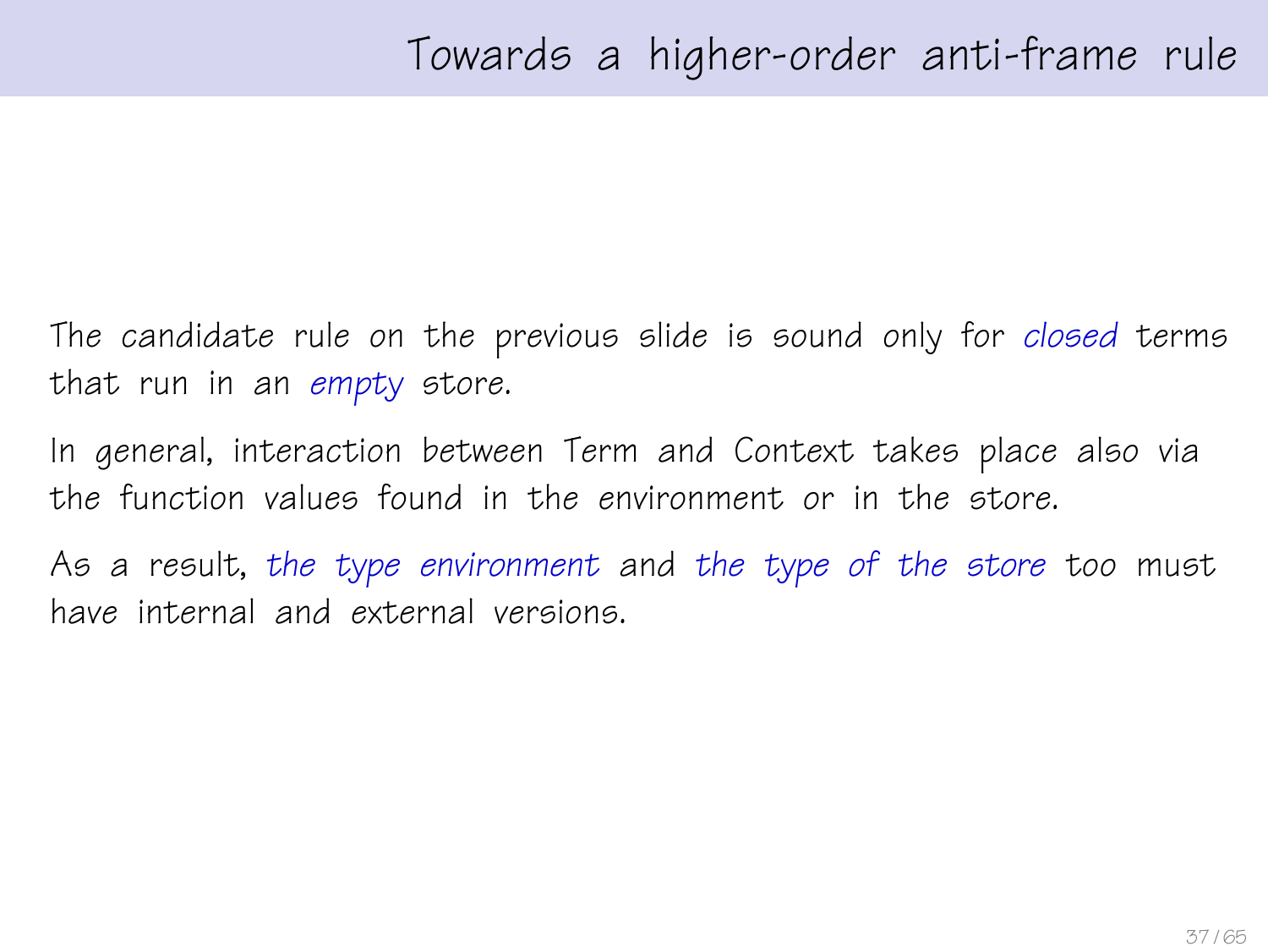A sound version of the rule is:

Anti-frame  $\Gamma \otimes C_1$ ;  $C_2 \otimes C_1 \vdash t : C_1 \wedge (\sigma \otimes C_1)$  $\Gamma: C_2 \vdash t : \sigma$ 

This is dual to the frame rule: the invariant  $C_1$  is known inside, unknown outside.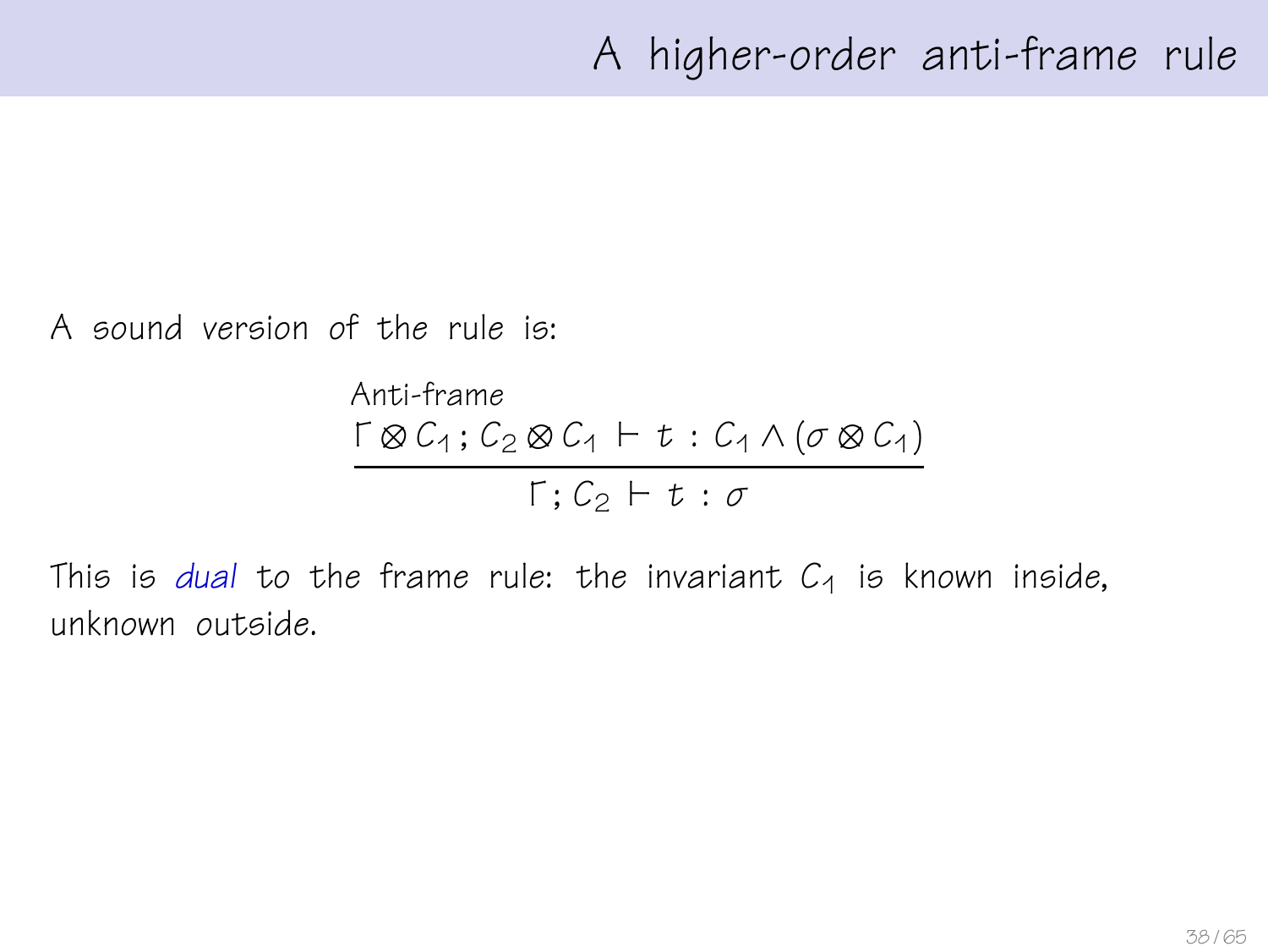The type system is proven sound via a standard syntactic argument, which involves subject reduction and progress theorems.

A key lemma is Revelation: a valid judgement remains valid after a previously hidden invariant R is revealed.

Lemma (Revelation)

 $\Gamma \vdash v : \tau$  implies  $\Gamma \otimes R \vdash v : \tau \otimes R$  $\Gamma$ ;  $C \vdash t : \sigma$  implies  $\Gamma \otimes R$ ;  $R \wedge (C \otimes R) \vdash t : R \wedge (\sigma \otimes R)$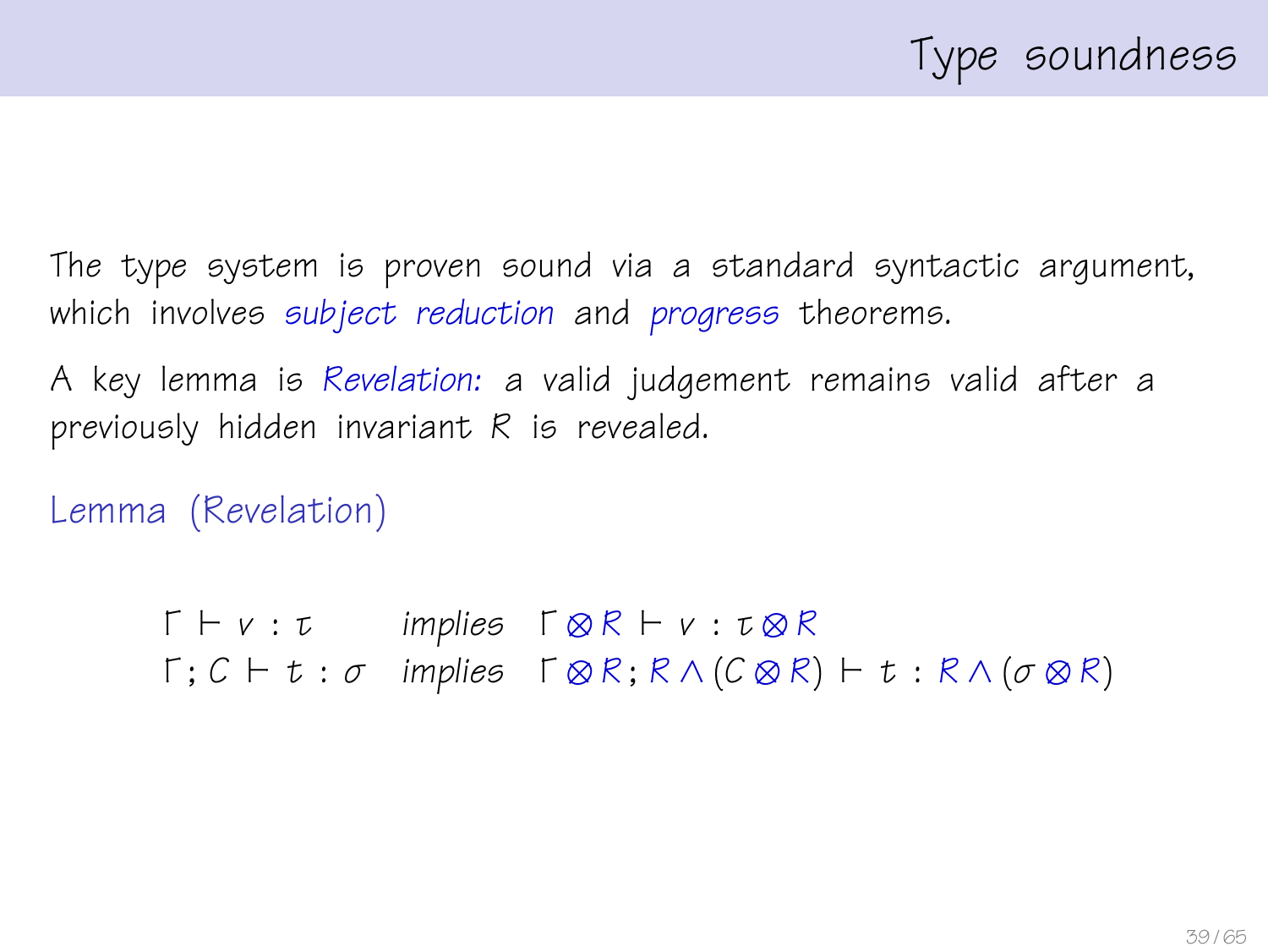### <span id="page-39-0"></span>Contents

#### • [Introduction](#page-1-0)

- **•** [Basics of the type system](#page-11-0)
- [A higher-order anti-frame rule](#page-21-0)
- **•** [Applications](#page-39-0)
- **•** [Conclusion](#page-51-0)
- **•** [Bibliography](#page-62-0)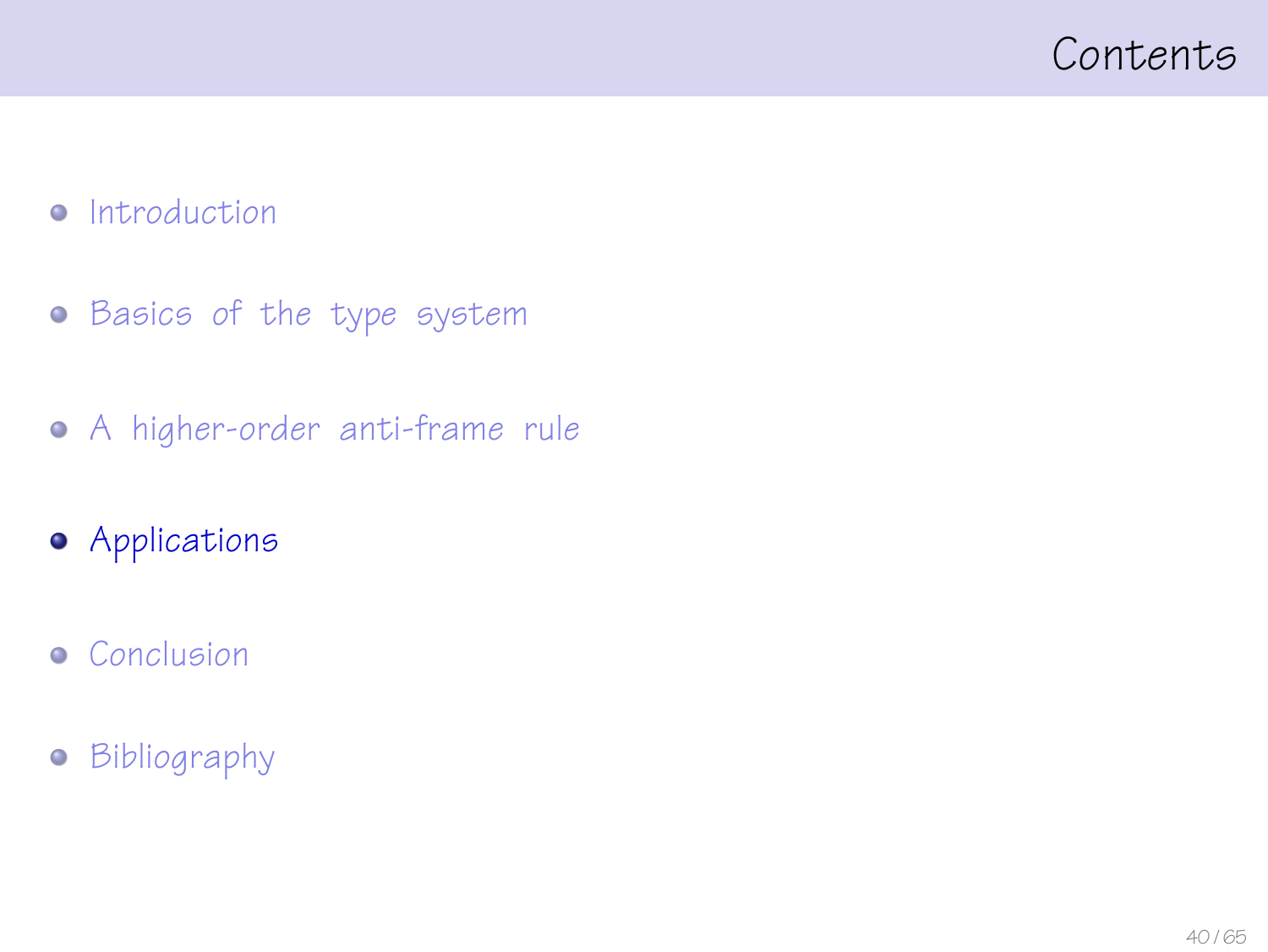If there is time, I would like to present three applications of the anti-frame rule:

- untracked references, in the style of ML;
- untracked lazy thunks;
- a generic fixed point combinator.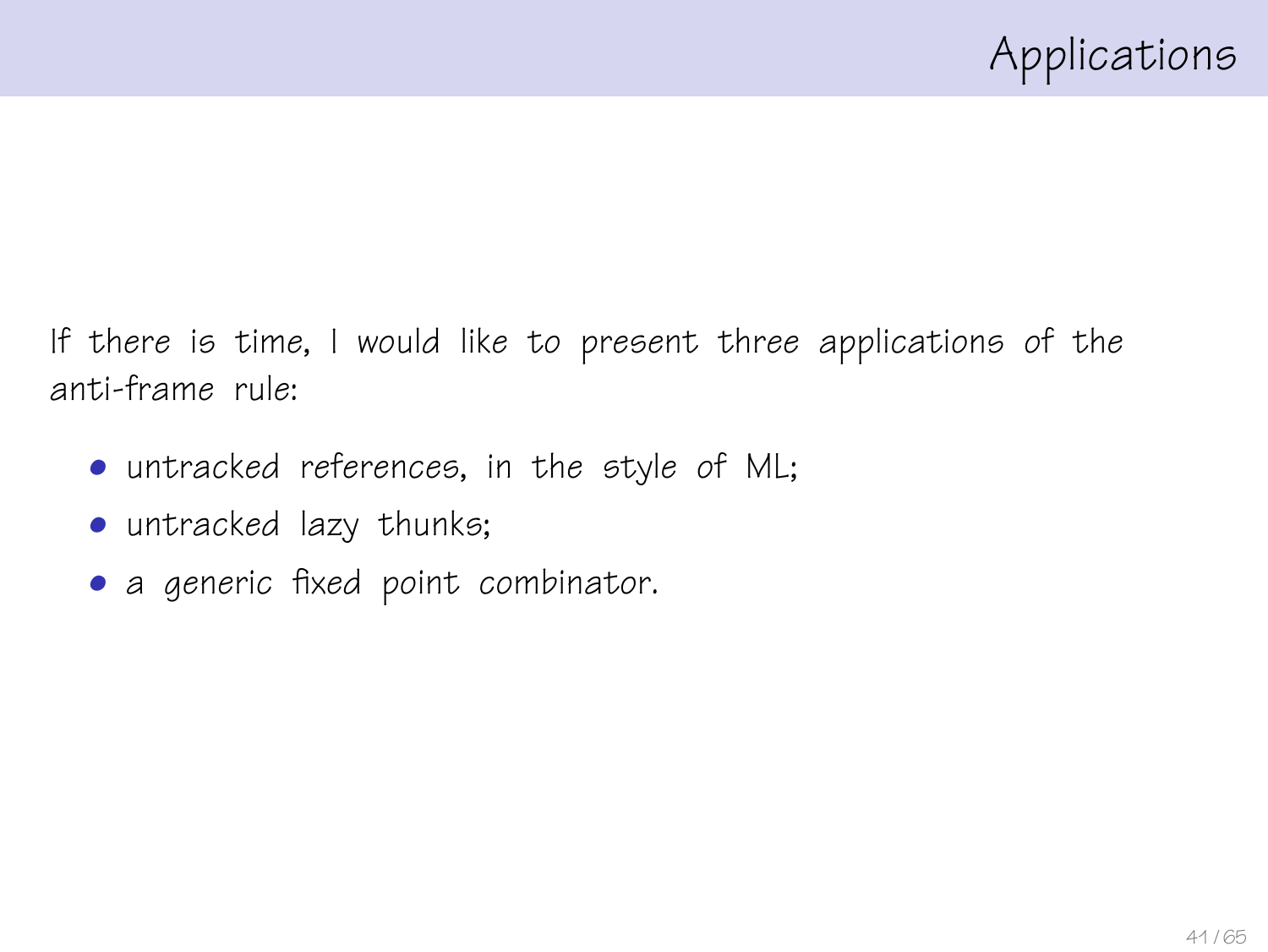In this type system, references are tracked: a reference cannot be read or written unless an appropriate capability is presented. This is heavy – capabilities are linear – but allows strong update.

In ML, references are untracked: no capability is required to read or write a cell, and references can be aliased. This is lightweight, but the type of a reference must remain fixed forever.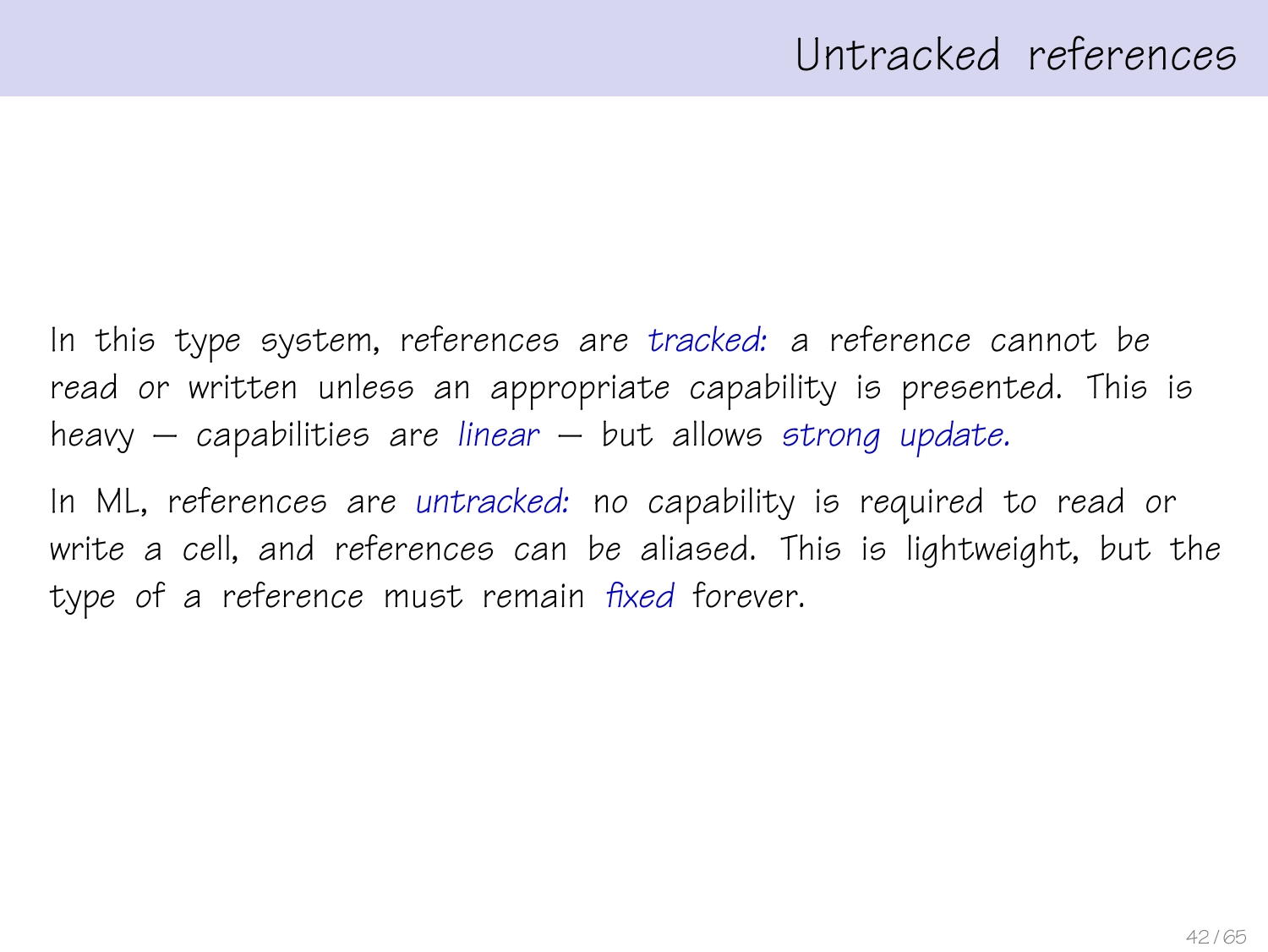Tracked and untracked references have different qualities, so it seems pragmatically desirable for a programming language to offer both.

The good news is, in theory, untracked references can be encoded in terms of tracked references and the anti-frame rule.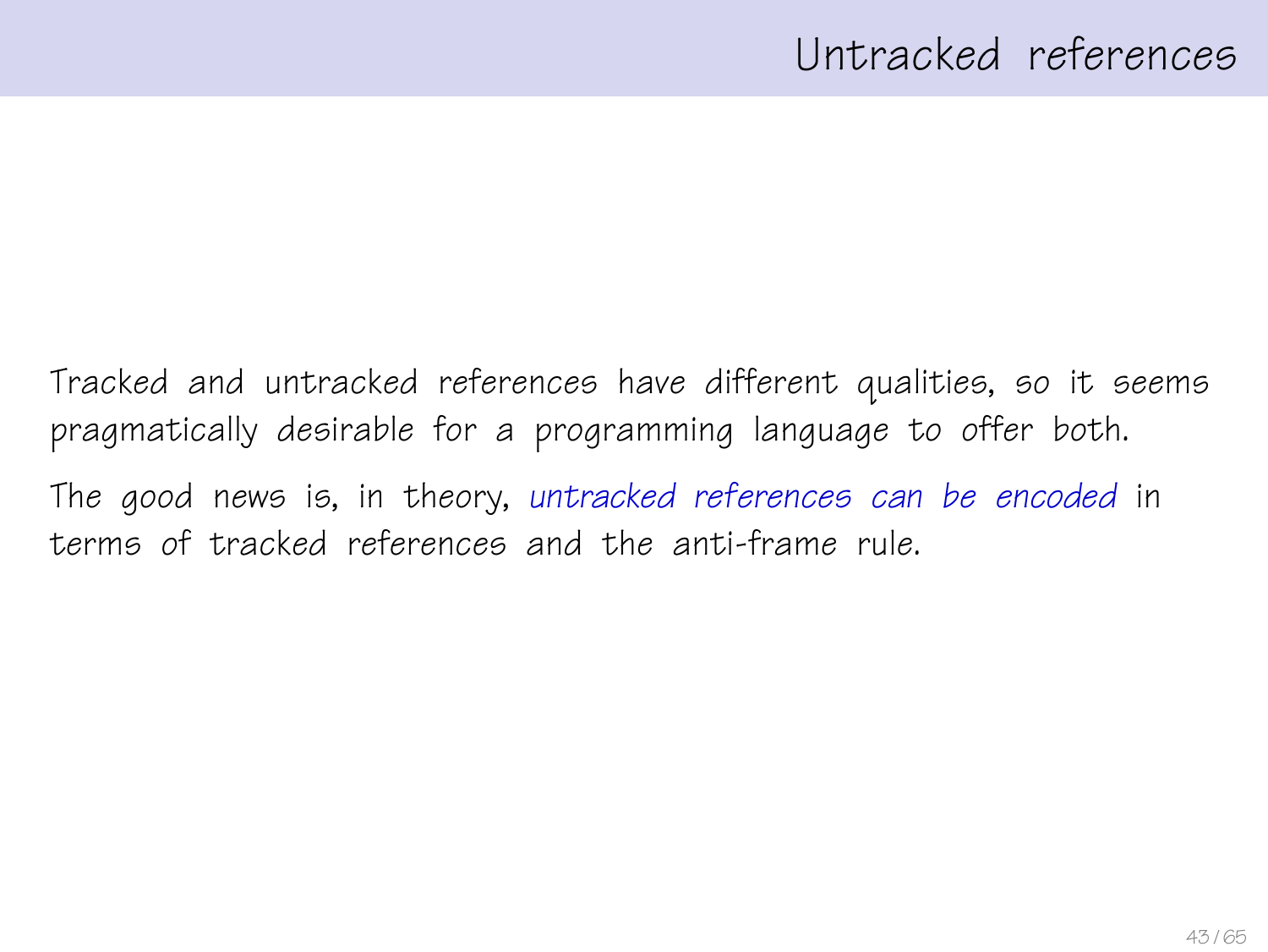The following two slides present the encoding.

For simplicity, the first slide shows integer references. The second slide presents the general case of references to an arbitrary value type α.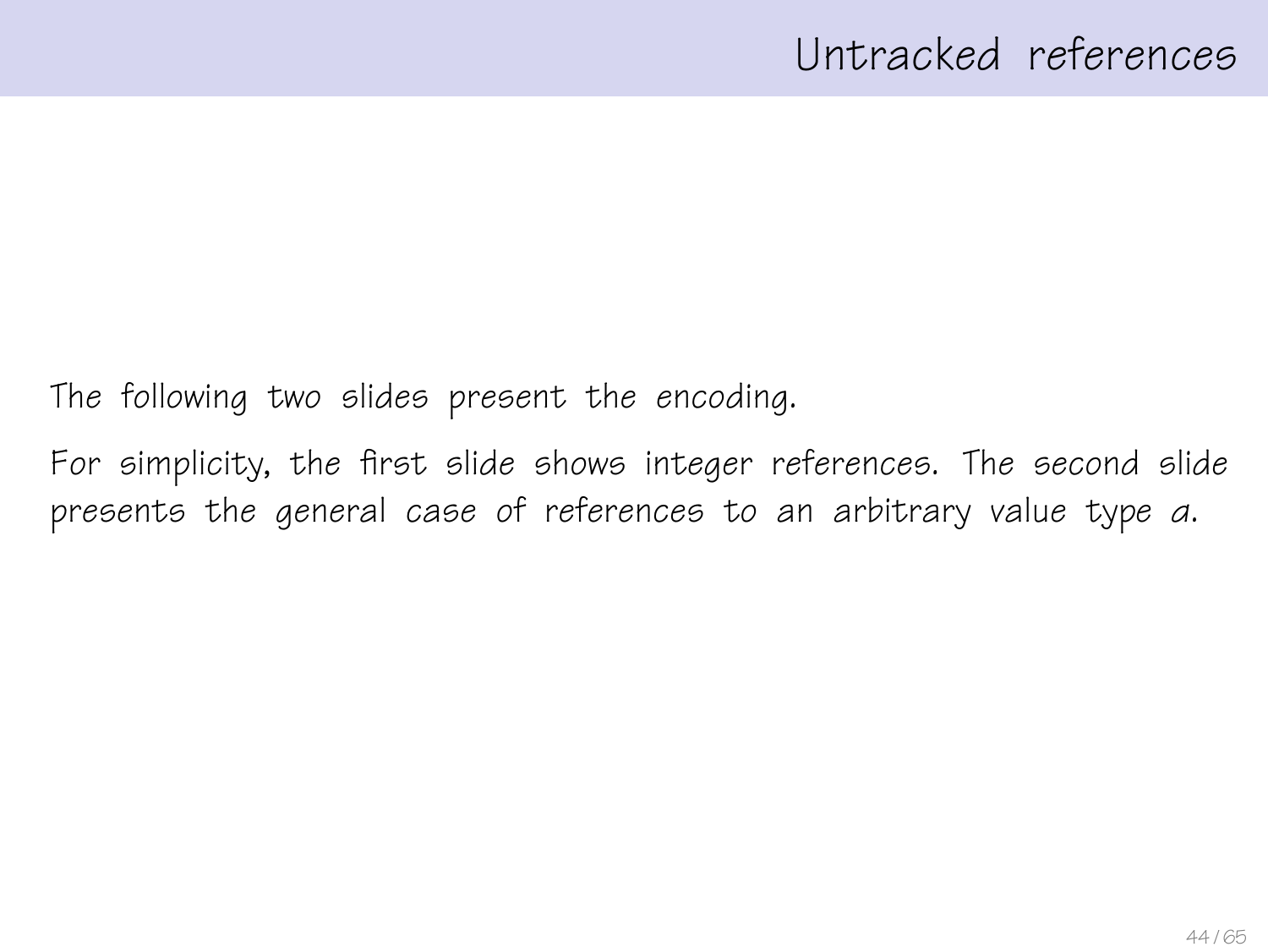## Untracked integer references

```
def type uref = - a non-linear type!
  (\text{unit} \rightarrow \text{int}) \times (\text{int} \rightarrow \text{unit})let mkuref \cdot int \rightarrow uref =\lambda(v : \text{int}).let \rho, (r : [\rho]) = ref \vee in – got \{\rho: ref \in \mathbb{R}\}\)hide R = \{ \rho: \text{ref int } \} outside of
  let uget : (R \wedge \text{unit}) \rightarrow (R \wedge \text{int}) =λ(). get r
  and uset : (R \wedge int) \rightarrow (R \wedge unit) =\lambda(v : \text{int}). set (r, v)in (uget, uset) – this pair has type uref ⊗ R
                                                       – to the outside, uref
```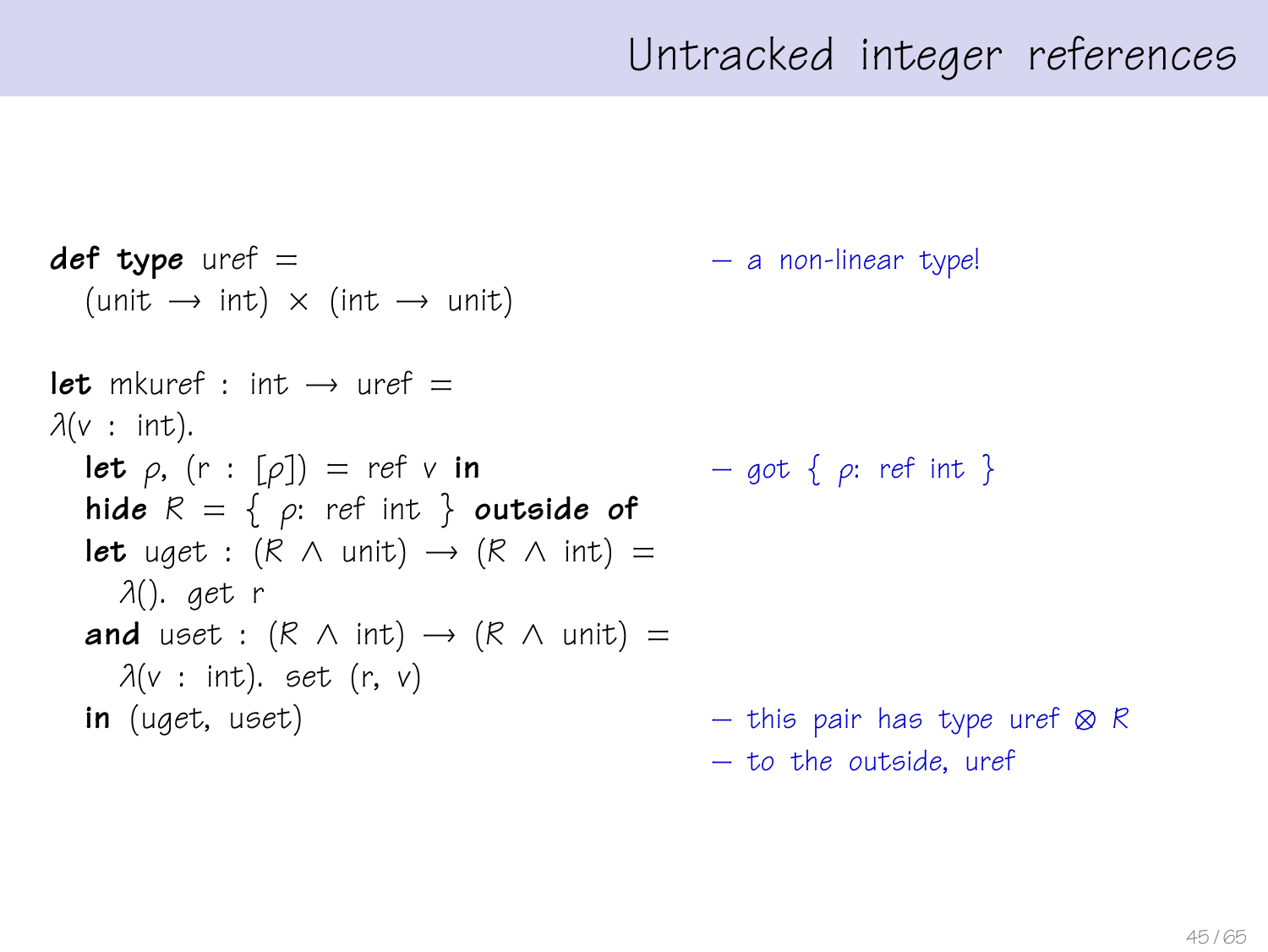## Generic untracked references

 $def\ type\ uref\ a =$  – parameterize over a  $(unit \rightarrow a) \times (a \rightarrow unit)$ let mkuref :  $\forall a.a \rightarrow$  uref  $a =$  $\lambda(v : a)$ . **let**  $\rho$ ,  $(r : [\rho]) = ref v$  in  $- qot \{ \rho : ref a \}$ hide  $R = \{ \rho: \text{ref } a \} \otimes R$  outside of  $\qquad - \text{got } \{ \rho: \text{ref } a \} \otimes R$ **let** uget :  $(R \wedge \text{unit}) \rightarrow (R \wedge (a \otimes R)) = -$  that is, R λ(). get r – also { ρ: ref (α ⊗ R) } **and** uset :  $(R \wedge (a \otimes R)) \rightarrow (R \wedge \text{unit}) =$  $\lambda(v : a \otimes R)$ . set (r, v) **in** (uget, uset) – type: (uref a)  $\otimes$  R – to the outside, uref α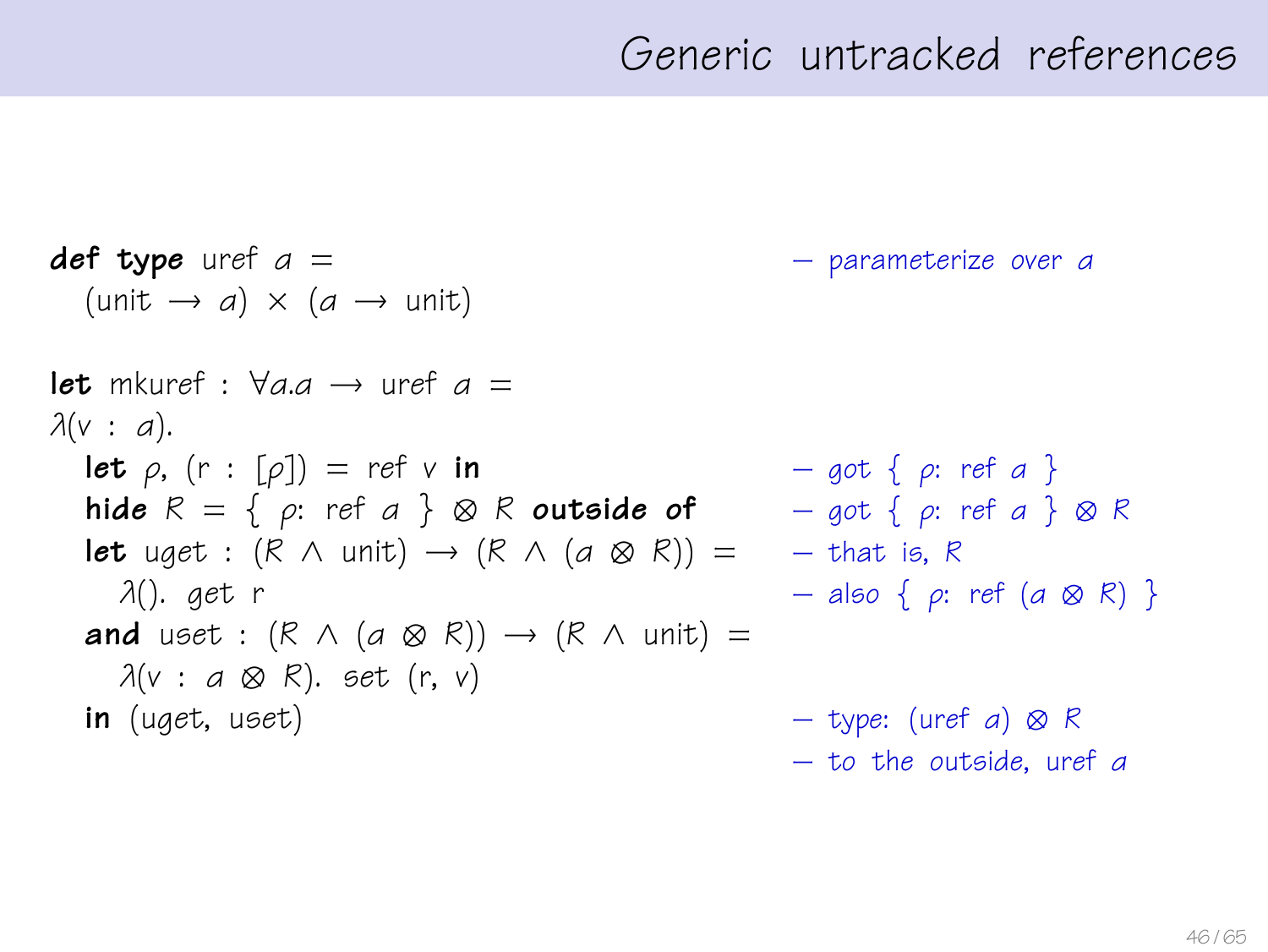I now define lazy thunks, which are built once and can be forced any number of times.

Thunks are untracked and can be freely aliased. Yet, the type system guarantees that each thunk is evaluated at most once.

A thunk contains a hidden reference to an internal state with three possible colors (unevaluated, being evaluated, evaluated). Any attempt to ignore the dangers of re-entrancy and use only two colors would be ill-typed, by virtue of the anti-frame rule.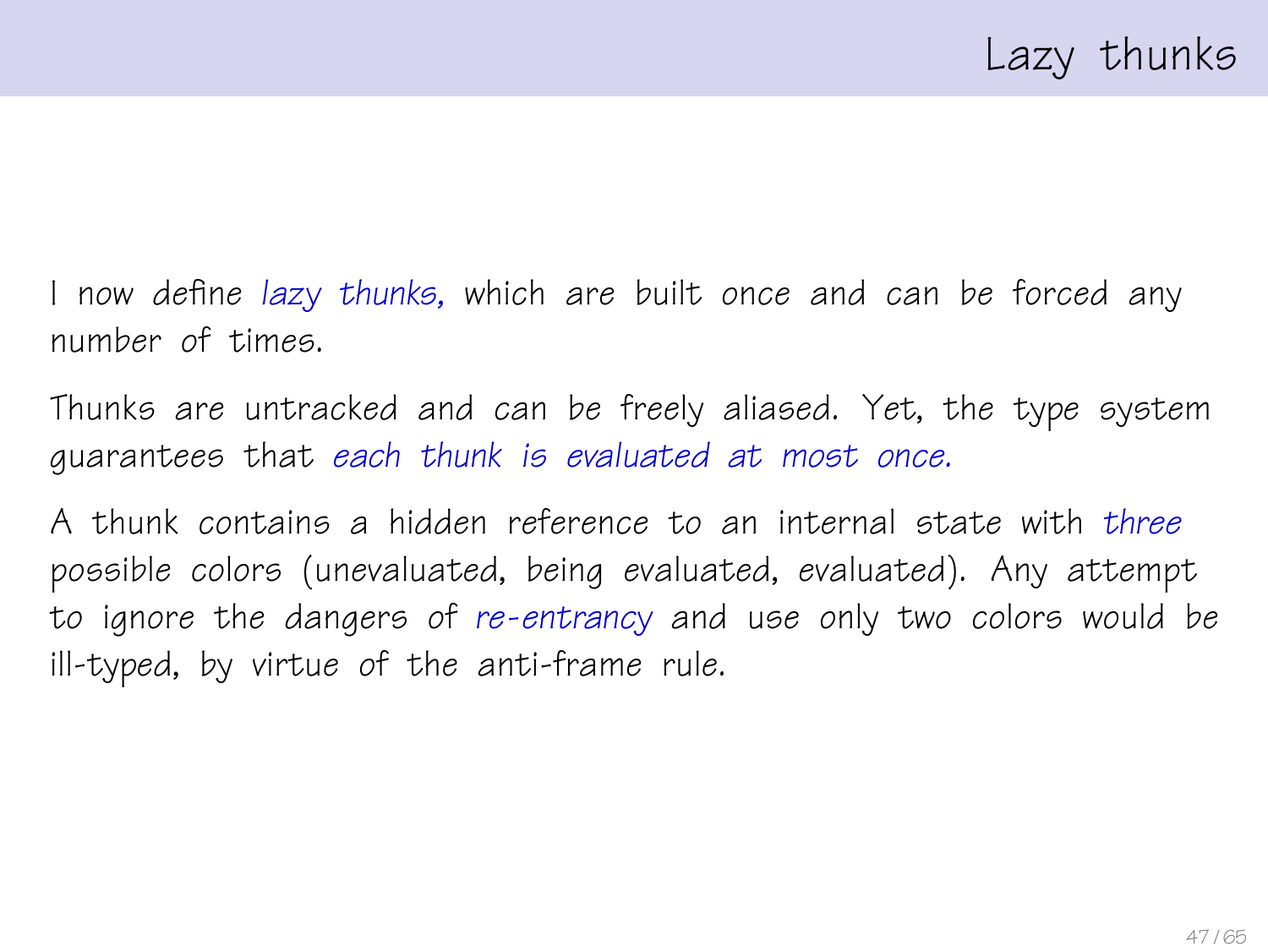## Lazy thunks – part 1

def type thunk  $a =$ unit  $\rightarrow$  a **def type** state  $y = a$  =  $-$  internal state: W (v  $\wedge$  unit) + G unit + B a – white/grey/black **let** mkthunk :  $\forall$ γ*a*.(γ  $\land$  ((γ  $\land$  unit)  $\rightarrow$  *a*))  $\rightarrow$  thunk *a* =  $\lambda(f : (y \wedge \text{unit}) \rightarrow a).$  – got y **let**  $\rho$ ,  $(r : [\rho]) = ref(W())$  in – got  $\{\rho: ref (state \gamma \alpha)\}\$ hide  $R = \{ \rho: \text{ref } (\text{state } \gamma \text{ a}) \} \otimes R$  outside of  $-$  got R  $\cdot$  – f: ((γ  $\wedge$  unit)  $\rightarrow$  a)  $\otimes$  R  $-$  f: (R ∧ (γ ⊗ R) ∧ unit) → (R ∧ (a ⊗ R))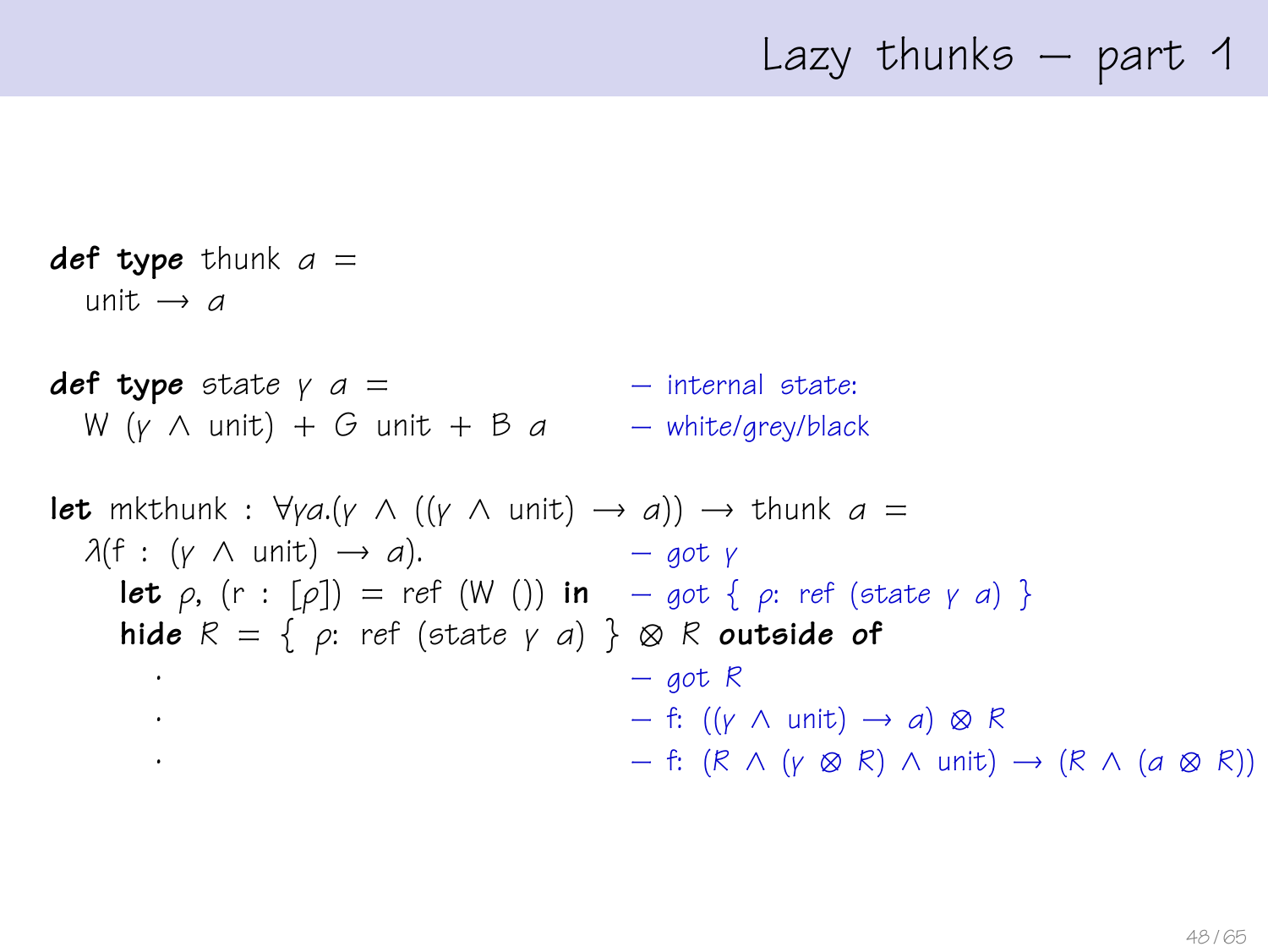# Lazy thunks – part 2

**let** force: 
$$
(R \wedge \text{unit}) \rightarrow (R \wedge a \otimes R) =
$$

\n $\lambda()$ .

\n**case** get  $r \circ f$ 

\n $\begin{array}{rcl}\n & - & \text{state } \gamma & a = W \ (\gamma \wedge \text{unit}) + G \text{ unit} + B \ a \\
& - & \text{got } R = \{ \rho : \text{ref } (\text{state } \gamma & a) \} \otimes R \\
& W \ (\text{)} \rightarrow & - & \text{got } \{ \rho : \text{ref } (W \text{ unit} + G \perp + B \perp) \} \land (\gamma \otimes R) \\
& = & \text{got } R \land (\gamma \otimes R) \\
& \text{let } v : (a \otimes R) = f() \text{ in } - & \text{got } R; (\gamma \otimes R) \text{ was consumed by } f \\
& & & - & \text{got } R \\
& & & & & \\
S \ (\text{G } () \rightarrow \text{fail}) & - & \text{without } \gamma \otimes R, \text{ invoking } f \text{ is forbidden} \\
& & & & & \\
\text{In force} & & & & - & \text{force: (thunk } a) \otimes R \\
& & & & & & \\
\text{To the outside, thunk } a\n \end{array}$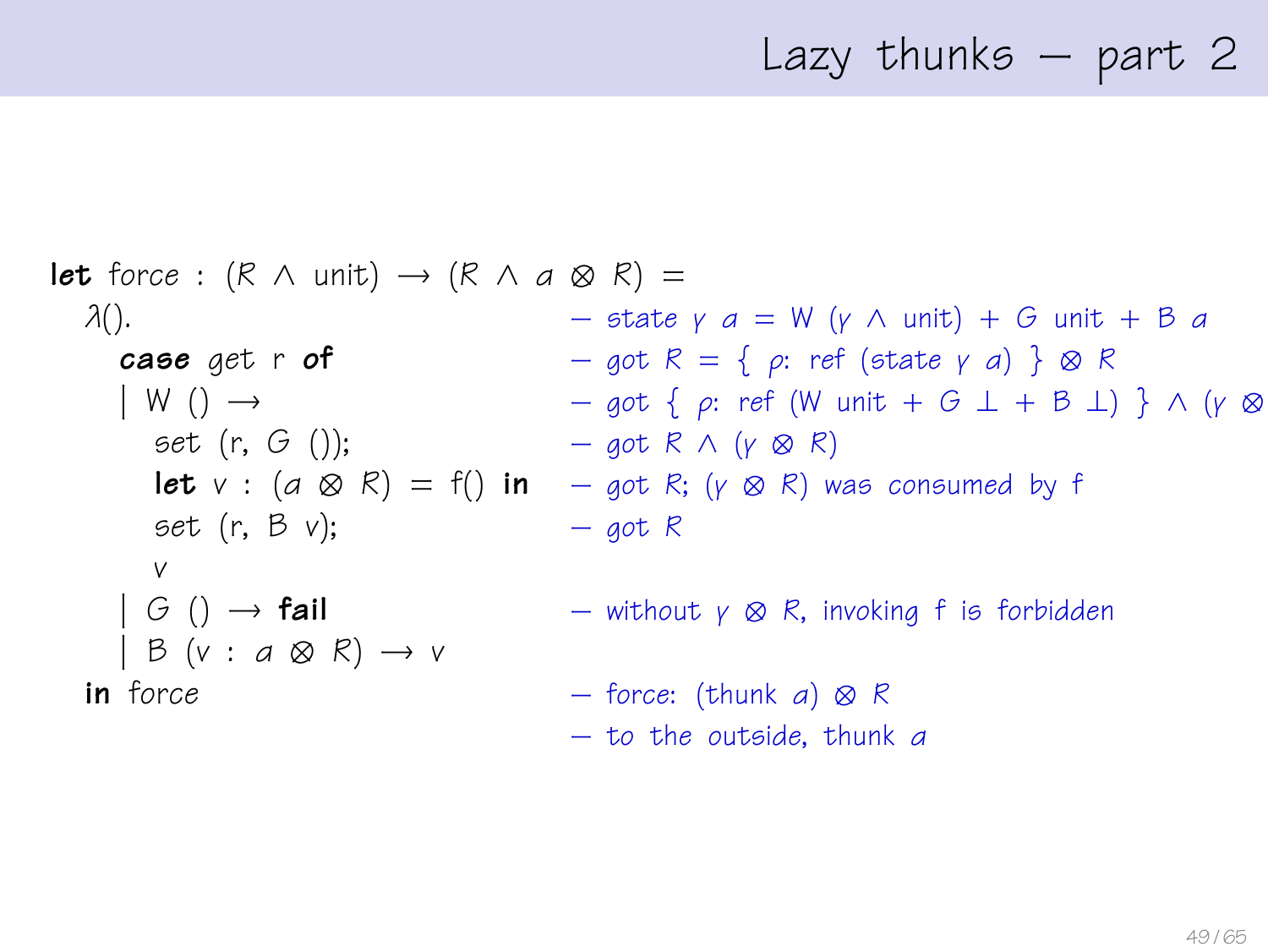The fixed point combinator ties a knot in the store in the style of Landin.

It is perhaps not very surprising, but illustrates:

- a use of the anti-frame rule at order 3;
- a delayed initialization, via a strong update;
- a hidden invariant that does not hold upon entry, but does hold upon exit, of the **hide** construct.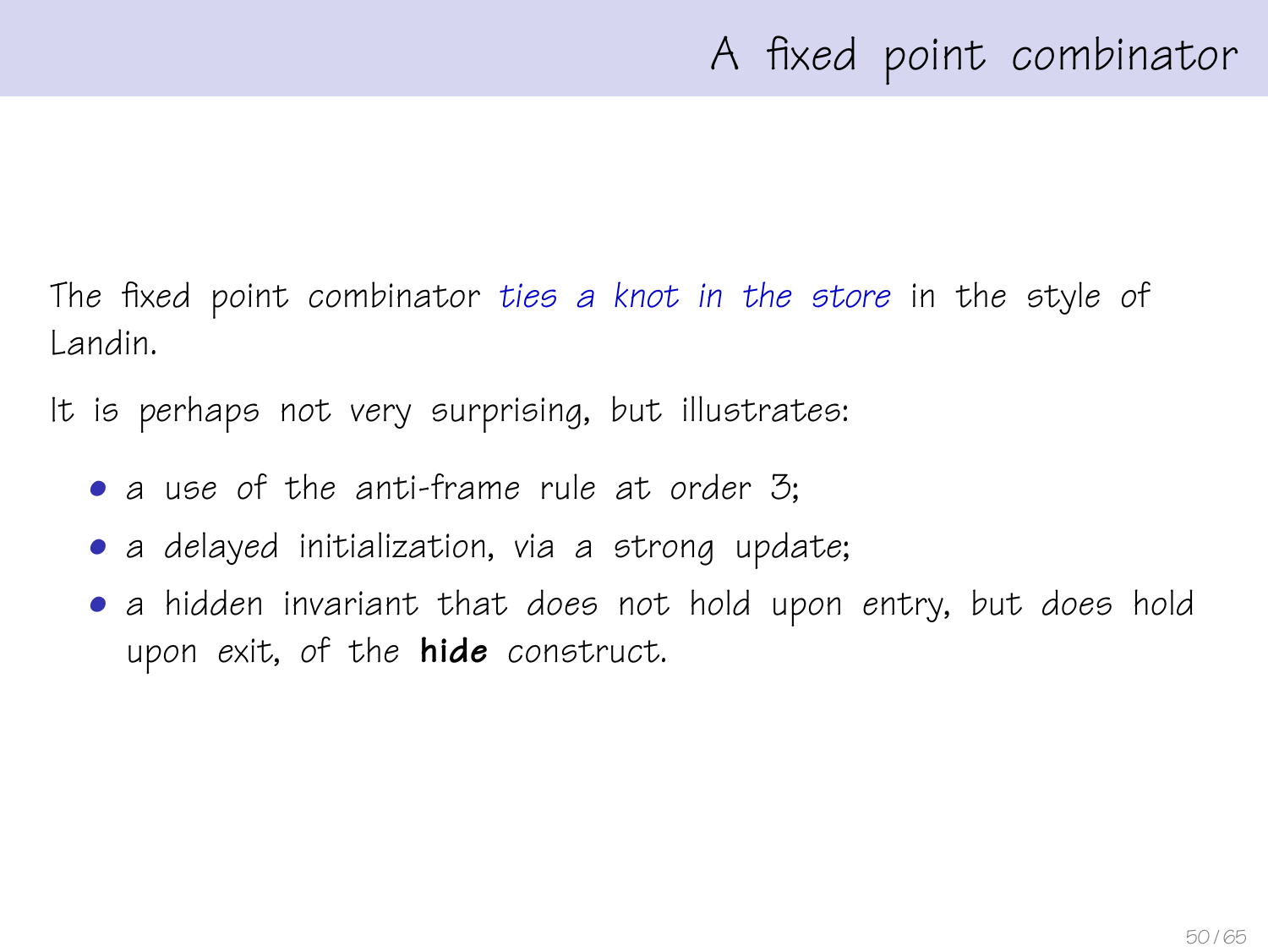## A fixed point combinator

let fix : 
$$
\forall a_1a_2.\left(\left(a_1 \rightarrow a_2\right) \rightarrow \left(a_1 \rightarrow a_2\right)\right) \rightarrow a_1 \rightarrow a_2 =
$$
  
\n $\lambda(f : (a_1 \rightarrow a_2) \rightarrow (a_1 \rightarrow a_2)).$   
\nlet  $\rho$ , (r : [p]) = ref () in – got {  $\rho$ : ref unit }  
\nhide R = {  $\rho$ : ref  $(a_1 \rightarrow a_2)$  }  $\otimes$  R outside of  
\n-- haven't got R yet  
\nlet g :  $(a_1 \rightarrow a_2) \otimes R = -g$  invokes!r  
\n $\lambda(x : a_1 \otimes R)$ . get r x – within g, got R  
\nin let h :  $(a_1 \rightarrow a_2) \otimes R = -h$  invokes f, routing recursive calls to g  
\n $\lambda(x : a_1 \otimes R)$ . f g x – f:  $((a_1 \rightarrow a_2) \rightarrow (a_1 \rightarrow a_2)) \otimes R$   
\nin set (r, h); – a strong update establishes R  
\n– got R now, as required by anti-frame  
\n– h:  $(a_1 \rightarrow a_2) \otimes R$   
\n– to the outside,  $a_1 \rightarrow a_2$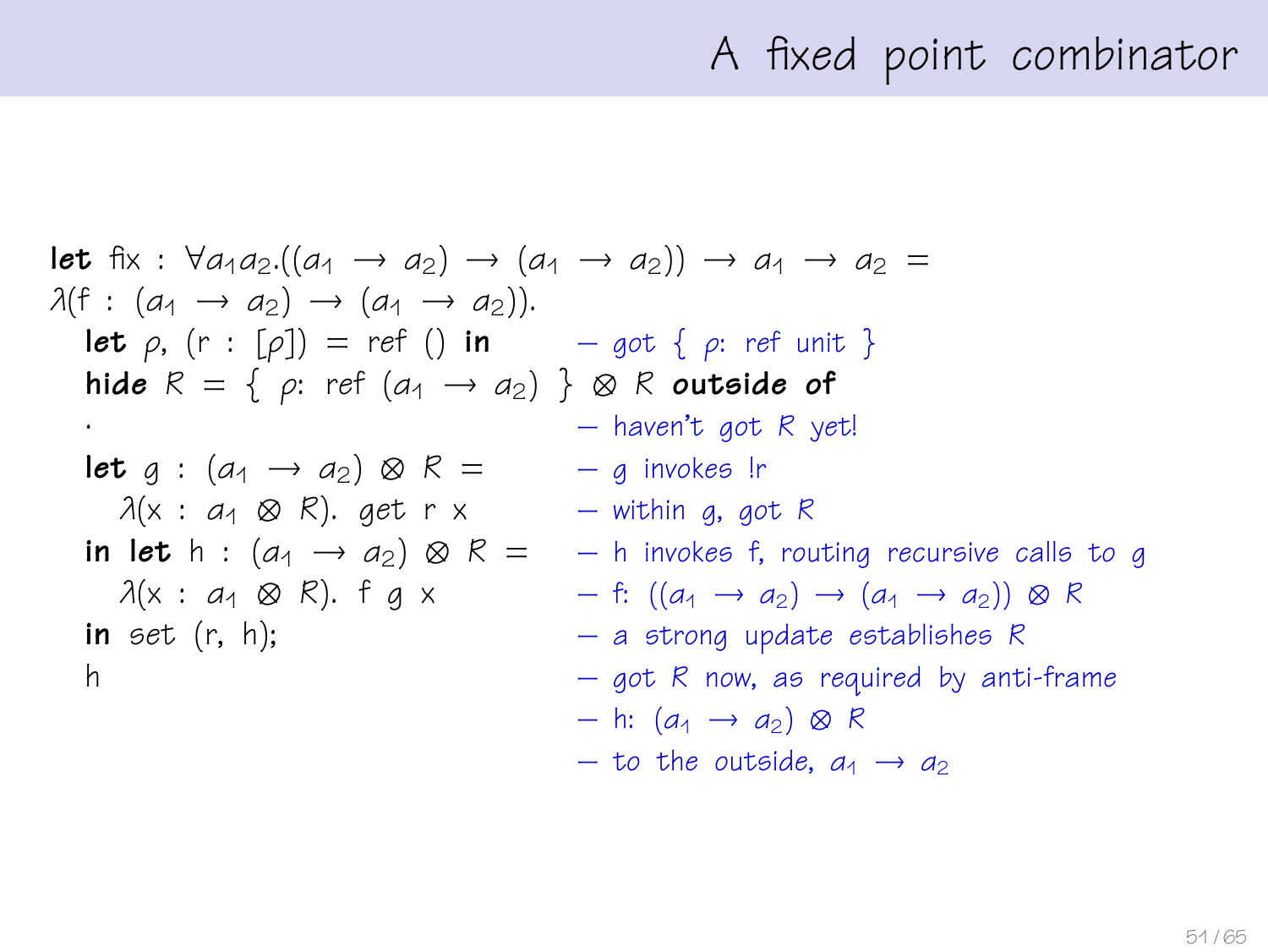### <span id="page-51-0"></span>Contents

#### • [Introduction](#page-1-0)

- **•** [Basics of the type system](#page-11-0)
- [A higher-order anti-frame rule](#page-21-0)
- **•** [Applications](#page-39-0)
- **•** [Conclusion](#page-51-0)
- **•** [Bibliography](#page-62-0)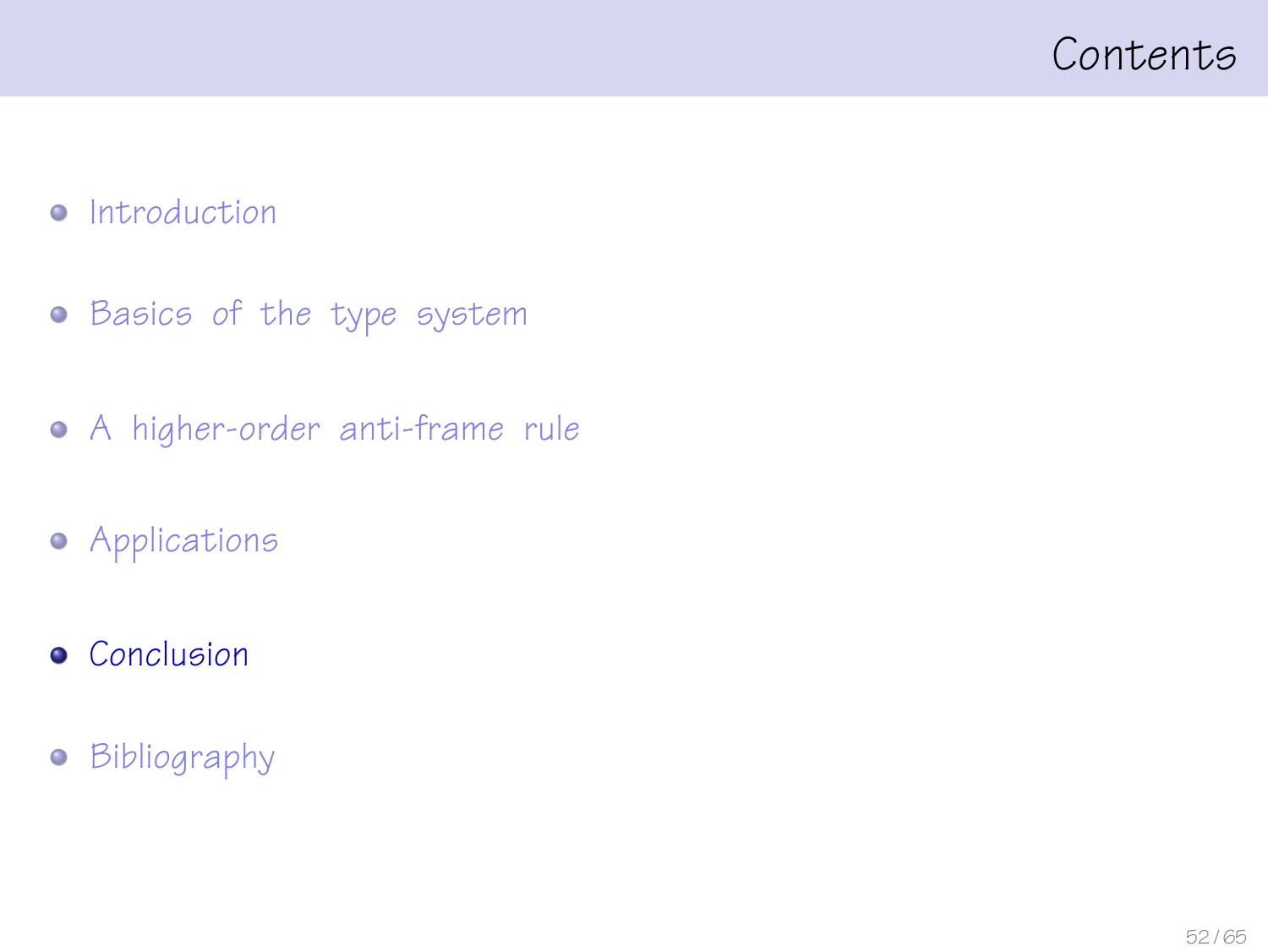In summary, a couple of key ideas are:

- a practical rule for hiding state must be in direct style;
- it is safe for a piece of hidden state to be untracked, as long as its invariant holds at every interaction between Term and Context.

There are more details in the paper [\[Pottier, 2008\]](#page-64-0).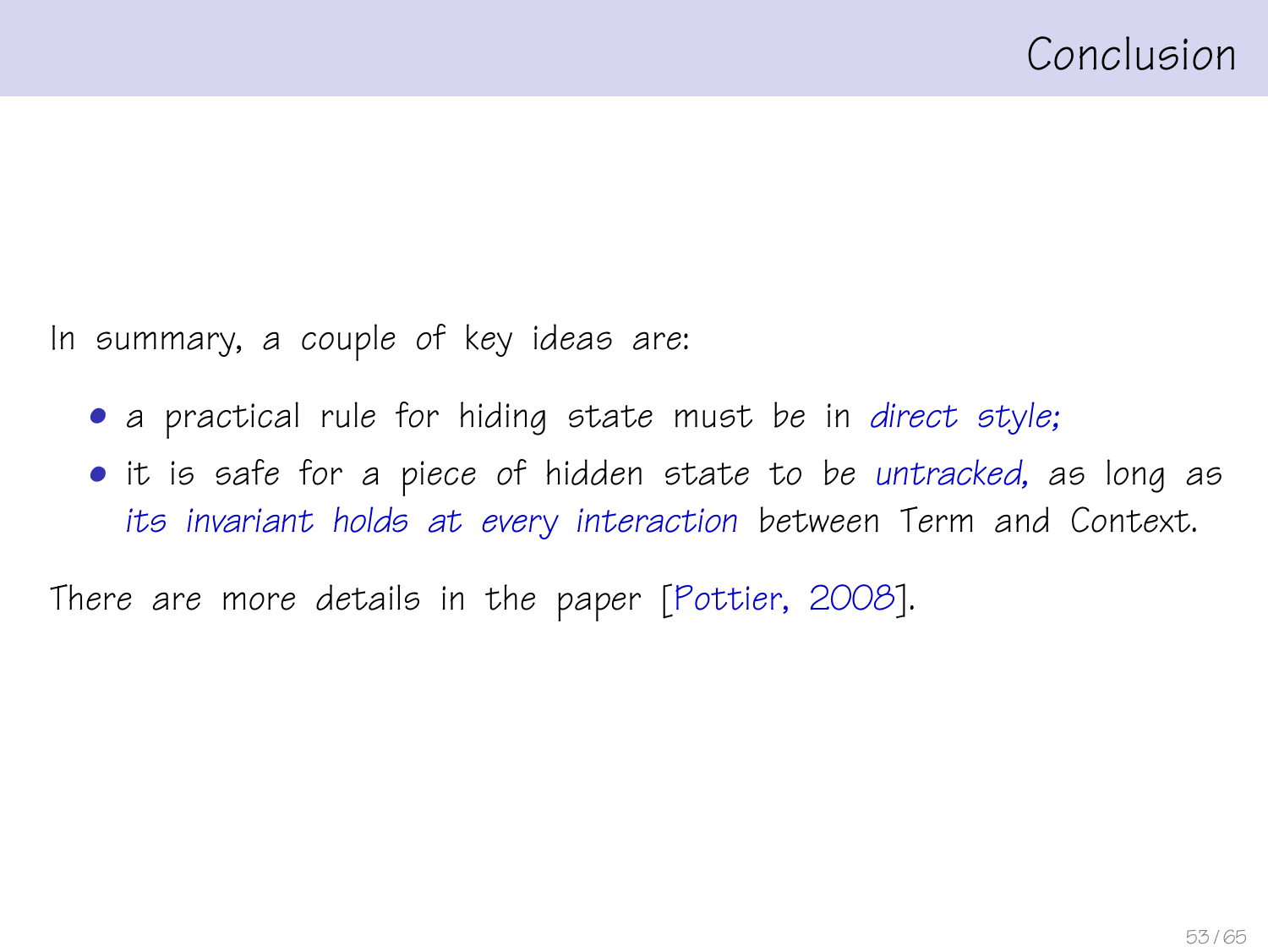Here are a few directions for future research:

- formally relate frame and anti-frame via a CPS transform;
- extend the functional interpretation developed with Charguéraud in the absence of anti-frame.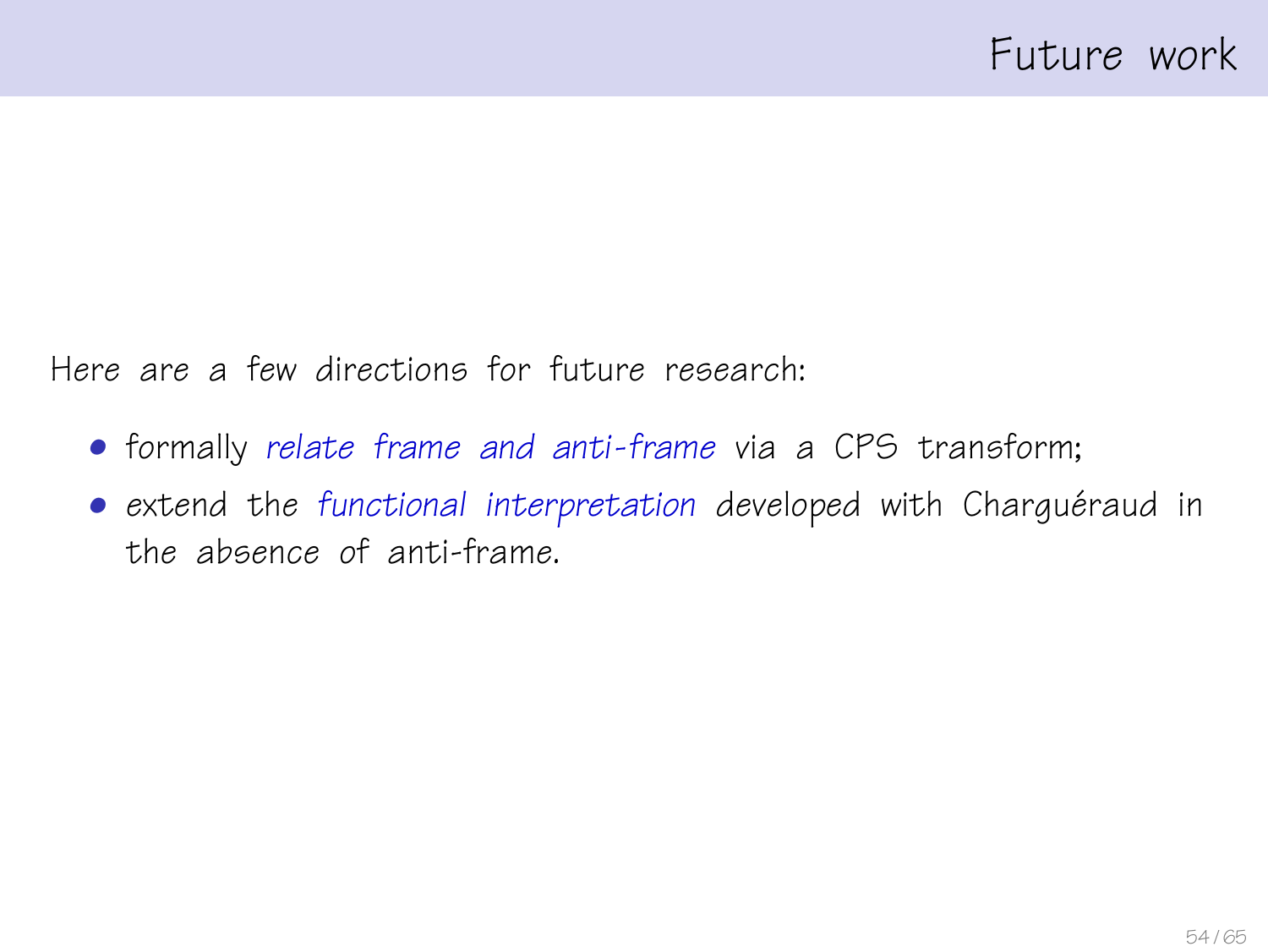# Appendix: typing rules for values

| var                                           | unit                                                                                        | inj                                                                                   | prim                     |
|-----------------------------------------------|---------------------------------------------------------------------------------------------|---------------------------------------------------------------------------------------|--------------------------|
| $(x:\tau) \in \Gamma$                         |                                                                                             | $\Gamma \vdash v : \tau_i$                                                            | p:U                      |
| $\Gamma \vdash x : \tau$                      | $\Gamma \vdash () :$ unit                                                                   | $\Gamma$ + (inj <sup>i</sup> v) : ( $\tau_1$ + $\tau_2$ )                             | $\Gamma \vdash p : \tau$ |
|                                               |                                                                                             | fun                                                                                   |                          |
| pair                                          |                                                                                             | $(\Gamma, x : \tau); C \vdash t : \sigma$                                             |                          |
|                                               | $\bar{\rho}$ # Г, $\sigma$<br>$\Gamma \vdash v_1 : \tau_1 \quad \Gamma \vdash v_2 : \tau_2$ |                                                                                       |                          |
| $\Gamma \vdash (v_1, v_2) : (v_1 \times v_2)$ |                                                                                             | $\Gamma \vdash (\lambda x. t) : (\exists \bar{\rho}.(C \wedge t)) \rightarrow \sigma$ |                          |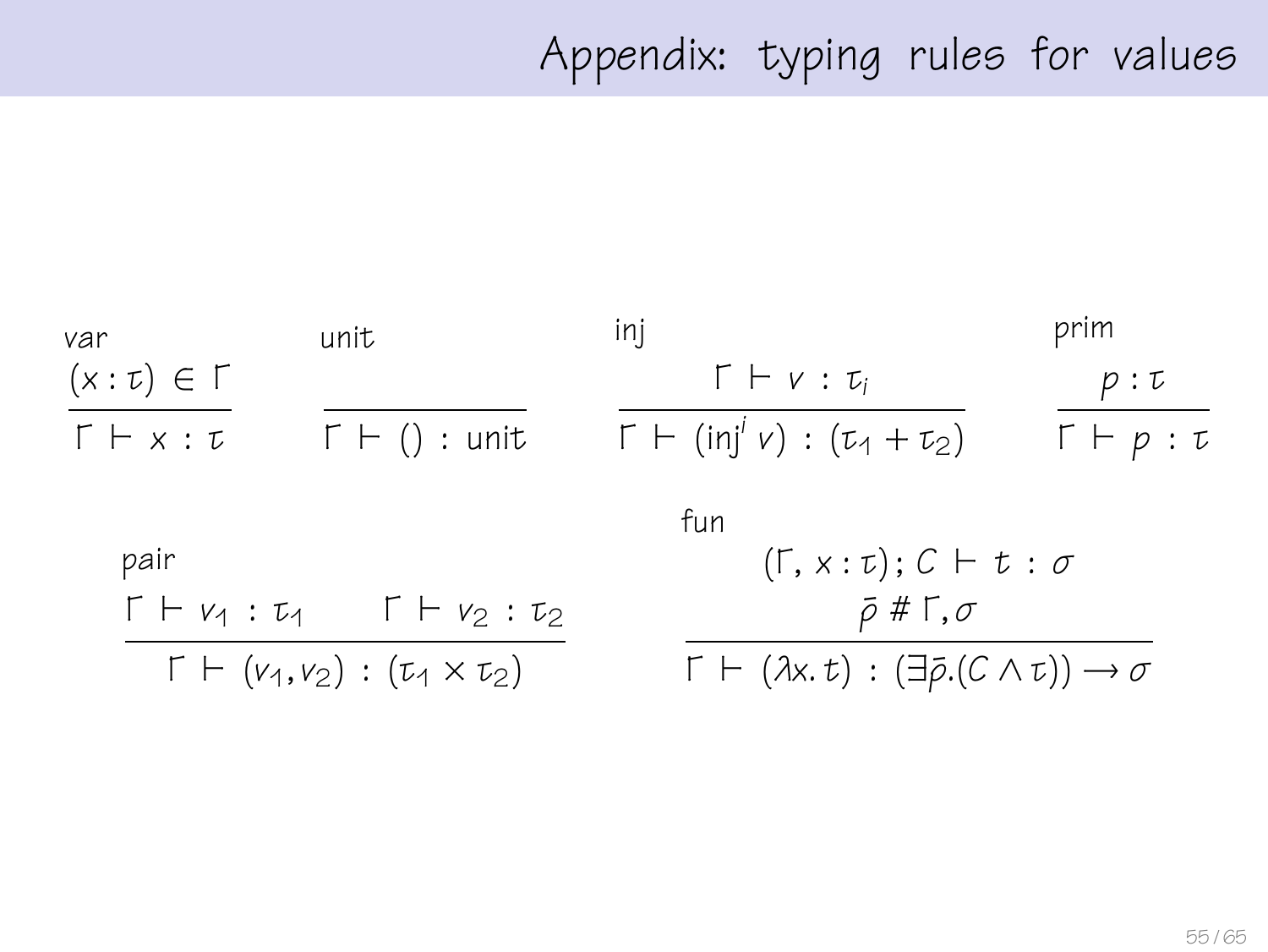# Appendix: typing rules for terms

| cap                              | sub-left                                          | sub-right                       |                                 |
|----------------------------------|---------------------------------------------------|---------------------------------|---------------------------------|
| val                              | $\Gamma \vdash v : \sigma_1 \rightarrow \sigma_2$ | $\Gamma; C_2 \vdash t : \sigma$ | $\Gamma; C \vdash t : \sigma_1$ |
| $\Gamma \vdash v : t$            | $\Gamma; C \vdash t : \sigma_1$                   | $C_1 \leq C_2$                  | $\sigma_1 \leq \sigma_2$        |
| $\Gamma; C \vdash v : C \land t$ | $\Gamma; C \vdash (vt) : \sigma_2$                | $\Gamma; C_1 \vdash t : \sigma$ | $\Gamma; C \vdash t : \sigma_2$ |

$$
\exists p\text{-elim} \qquad \text{frame} \qquad \qquad \Gamma; C \vdash t : \sigma \qquad p \text{ # } \Gamma, \sigma \qquad \qquad \Gamma; C_2 \vdash t : \sigma \qquad \qquad \Gamma; (\exists p.C) \vdash t : \sigma \qquad \qquad \overline{\Gamma; (C_1 \land C_2) \vdash t : (C_1 \land \sigma)}
$$

$$
\text{anti-frame}\atop \Gamma \otimes C_1; C_2 \otimes C_1 \vdash t: C_1 \wedge (\sigma \otimes C_1) \\
\Gamma; C_2 \vdash t: \sigma
$$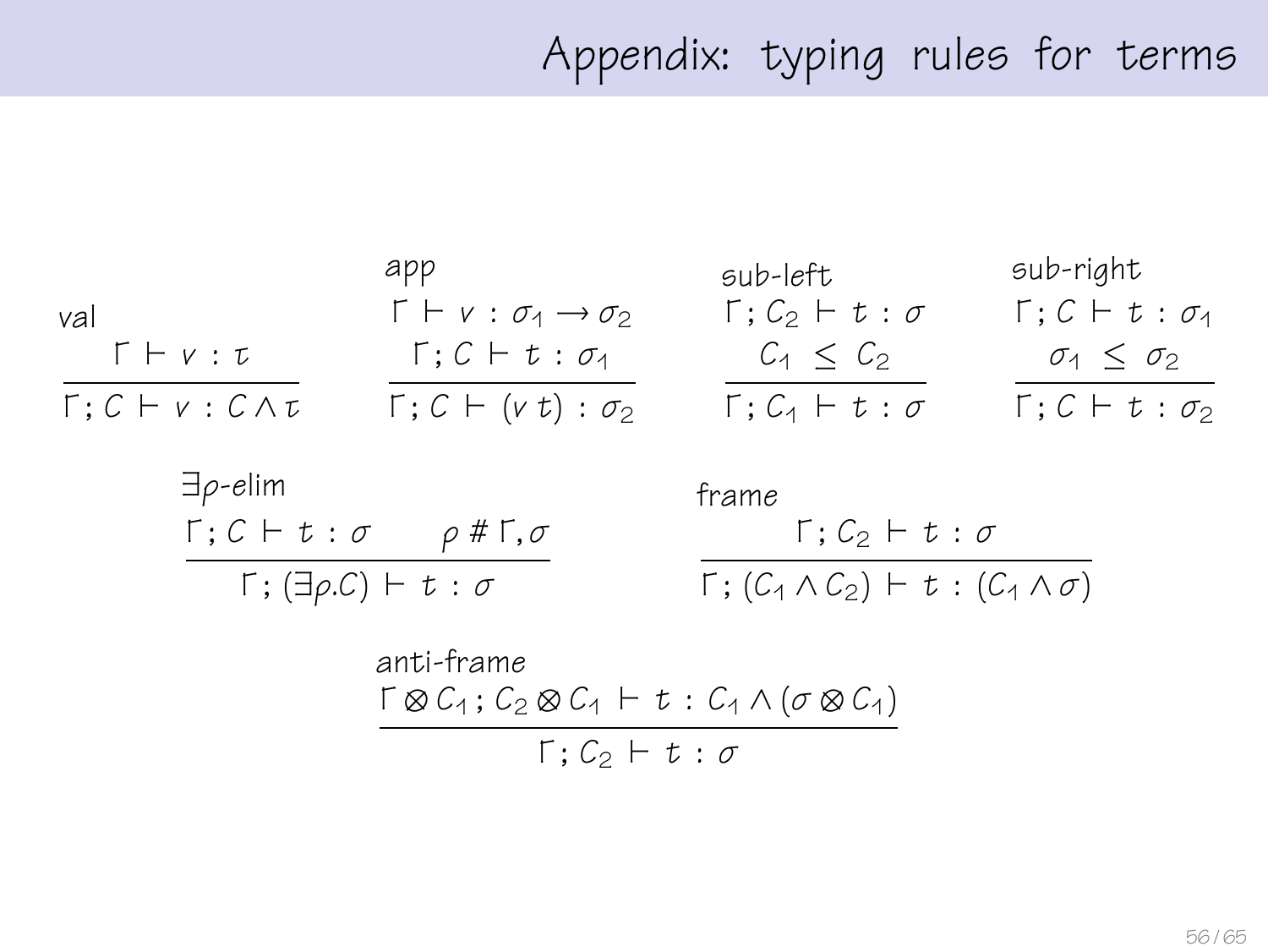## Appendix: some subtyping rules

func :  $\tau \equiv \exists \rho . \{\rho : \tau\} [\rho]$ free :  $C < \emptyset$ embed-rgn :  $\{\rho_1 : \exists \rho_2 \theta\} \equiv \exists \rho_2 \cdot \{\rho_1 : \theta\}$ embed-cap :  $\{\rho_1 : C \wedge \theta\} \equiv C \wedge \{\rho_1 : \theta\}$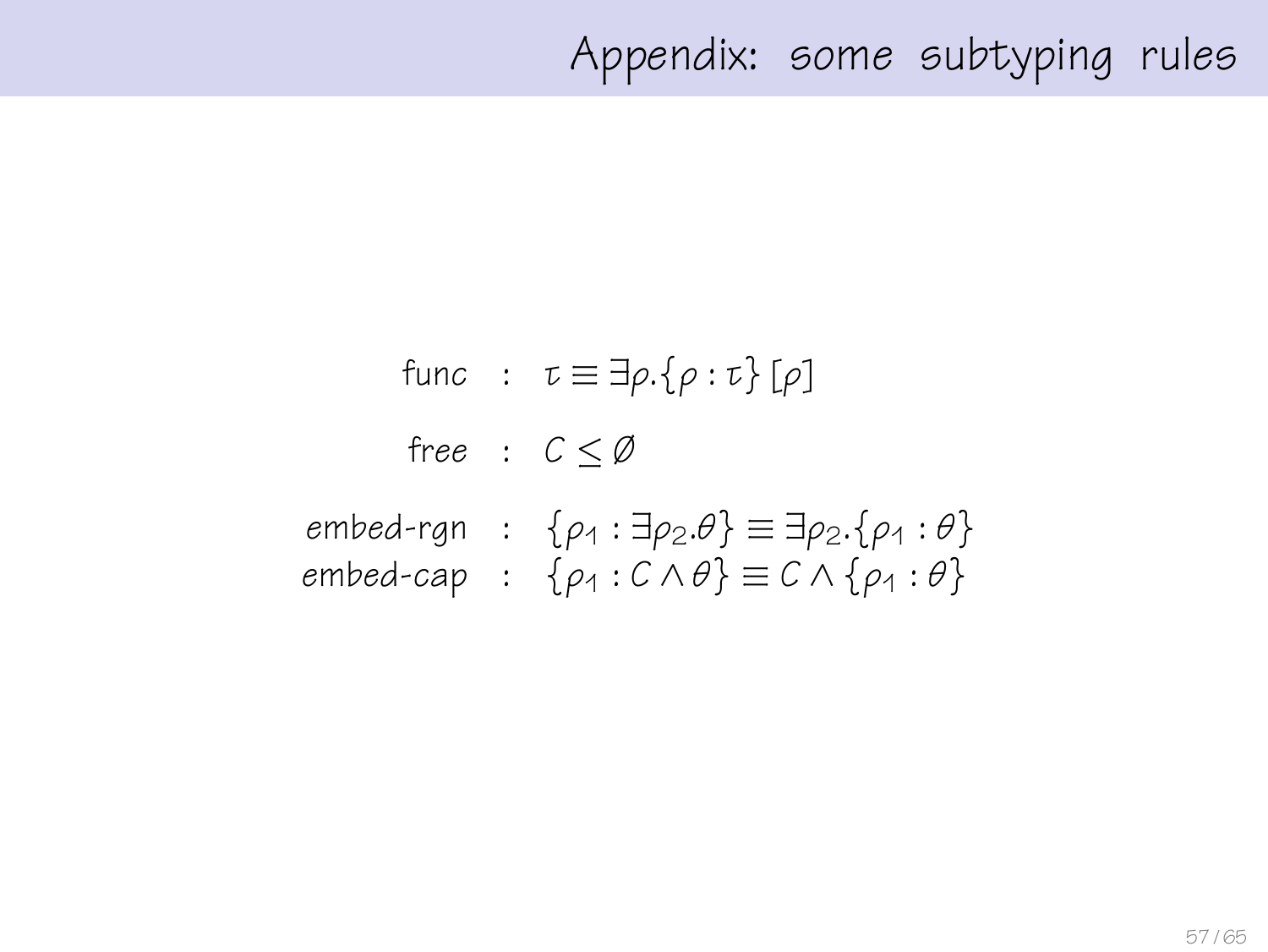# Appendix: pairs

# proj $1$  :  $\{\rho : \tau_1 \times \theta_2\}$  [ $\rho$ ]  $\rightarrow \{\rho : \tau_1 \times \theta_2\}$   $\tau_1$ focus-pair<sup>1</sup> :  $\{\rho : \theta_1 \times \theta_2\} \equiv \exists \rho_1.\{\rho : [\rho_1] \times \theta_2\} \{\rho_1 : \theta_1\}$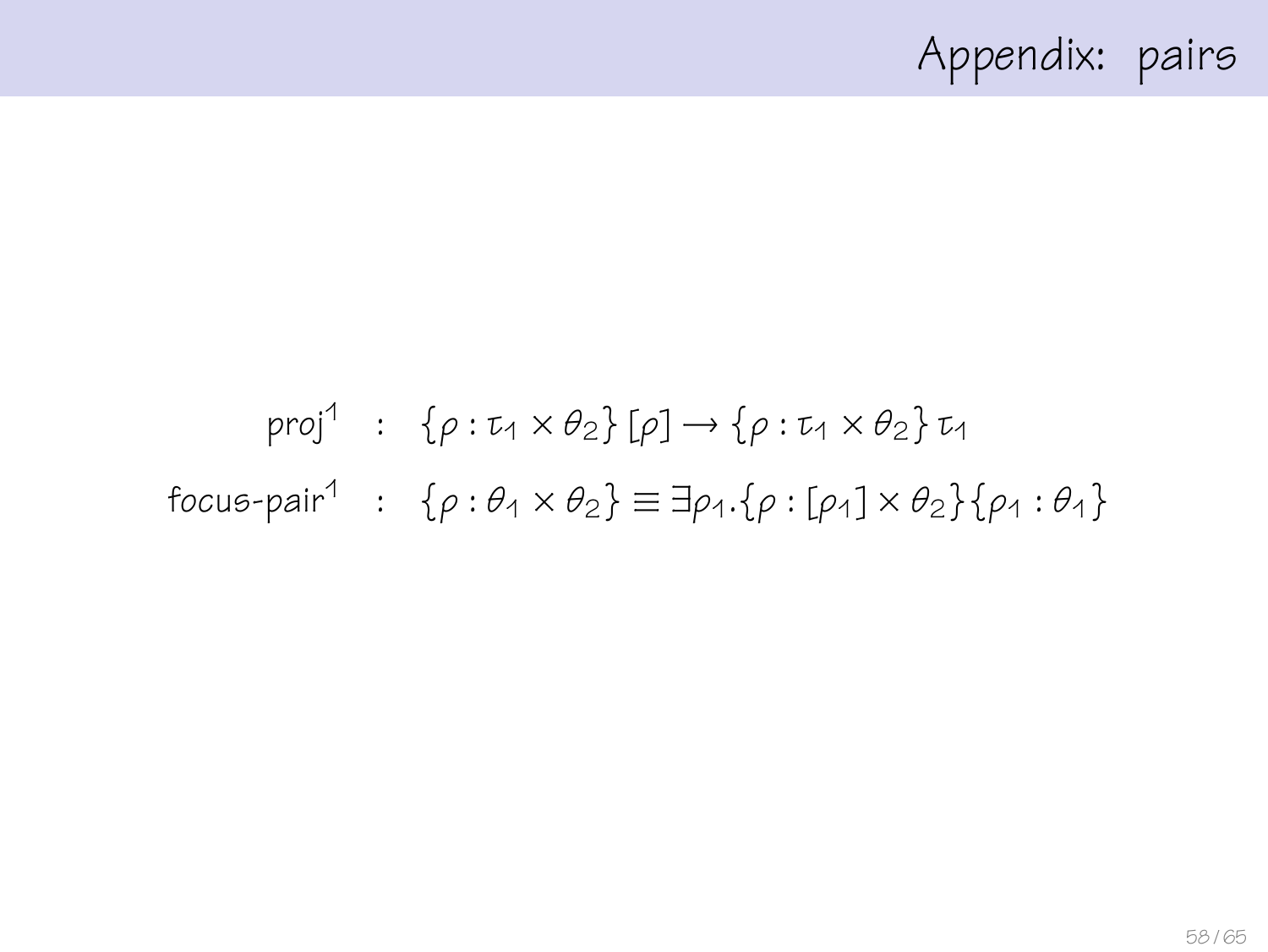# Appendix: sums

case : 
$$
\{\rho : \theta_1 + \theta_2\}
$$
 ([p]  
\n $\times$  (( $\exists \rho_1 \cdot \{\rho : [\rho_1] + \bot\}$  { $\rho_1 : \theta_1\}$  [ $\rho_1$ ])  $\rightarrow \sigma$ )  
\n $\times$  (( $\exists \rho_2 \cdot \{\rho : \bot + [\rho_2]\}$  { $\{\rho_2 : \theta_2\}$  [ $\rho_2$ ])  $\rightarrow \sigma$ >)  $\rightarrow \sigma$   
\nsub-sum<sup>1</sup> : { $\rho : \theta_1 + \bot\}$   $\leq \{\rho : \theta_1 + \theta_2\}$   
\nfocus-sum<sup>1</sup> : { $\rho : \theta_1 + \bot\}$   $\equiv \exists \rho_1 \cdot \{\rho : [\rho_1] + \bot\}$  { $\rho_1 : \theta_1$ }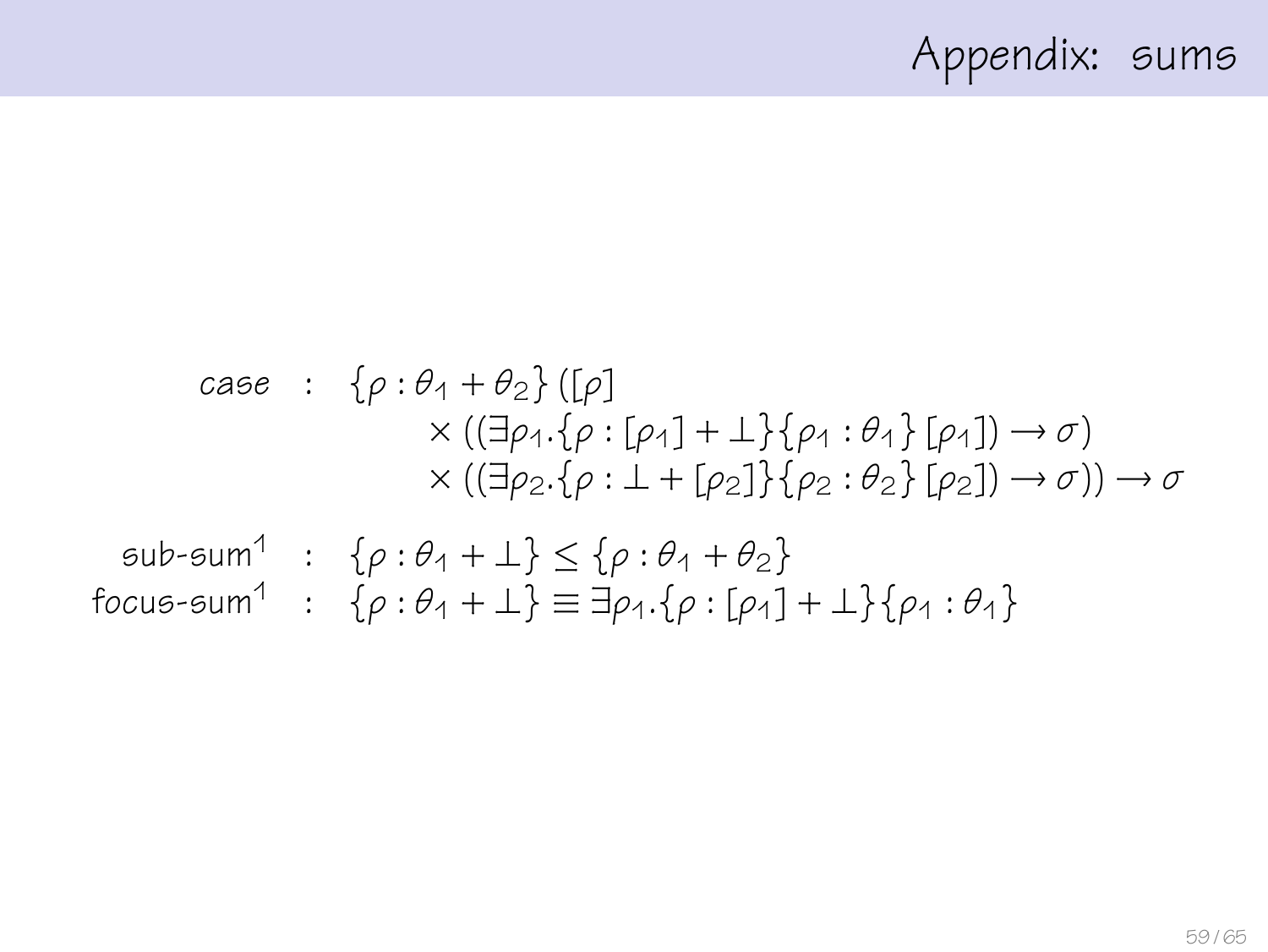Here is the case of an application:

 $\Gamma \vdash v : \sigma_1 \rightarrow \sigma_2$  $Γ$ ;  $C ⊢ t : σ<sub>1</sub>$  $Γ$ ;  $C$   $\vdash$  ( $v$  t) : σ<sub>2</sub> becomes  $\Gamma \otimes R \vdash v : (\sigma_1 \rightarrow \sigma_2) \otimes R$  $\Gamma \otimes R$ ;  $R \wedge (C \otimes R)$   $\vdash t : R \wedge (\sigma_1 \otimes R)$  $\Gamma \otimes R$ ;  $R \wedge (C \otimes R)$   $\vdash$  (v t) :  $R \wedge (\sigma_2 \otimes R)$ 

This is still a valid application, thanks to the equality:

 $(\sigma_1 \rightarrow \sigma_2) \otimes R = (R \wedge (\sigma_1 \otimes R)) \rightarrow (R \wedge (\sigma_2 \otimes R))$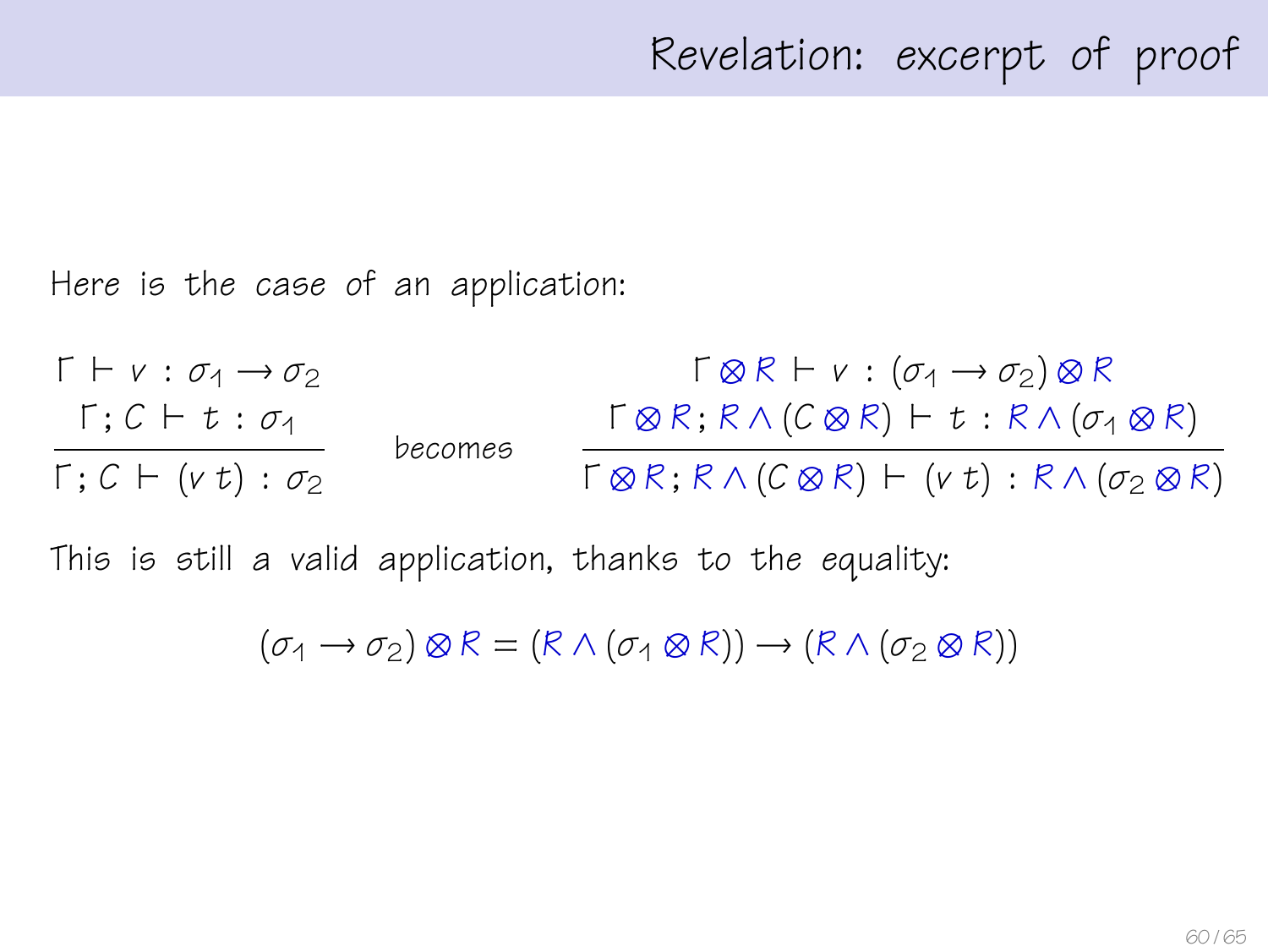The gist of the subject reduction proof is that anti-frame extrudes up through evaluation contexts:



The proof is immediate: apply Revelation to (the type derivation for) the evaluation context E[·].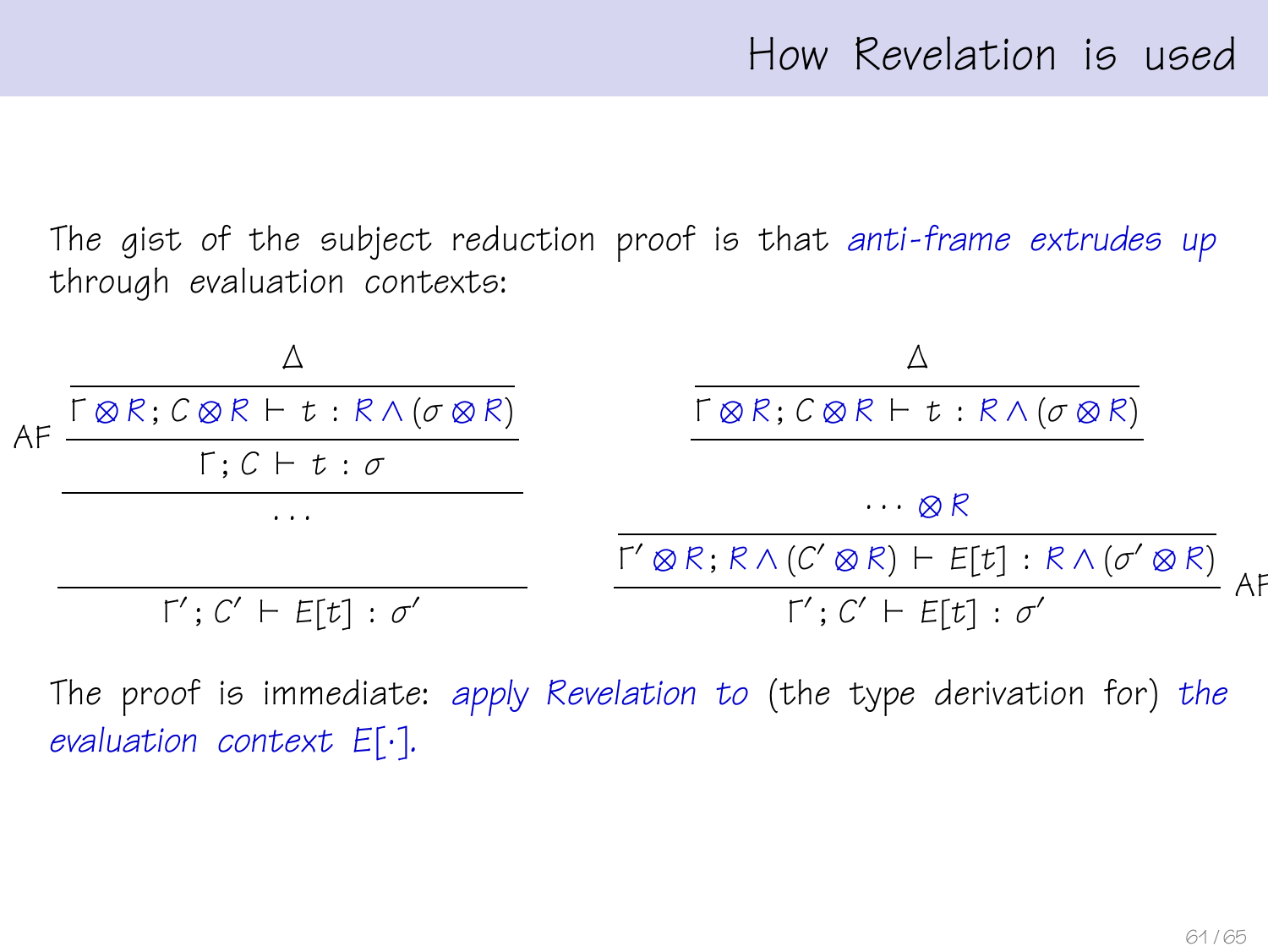This proof technique backs up the intuition that an application of the anti-frame rule amounts to an application of the higher-order frame rule to the evaluation context.

Note: I am quite confident that the type system is sound, but am not done writing the proof yet.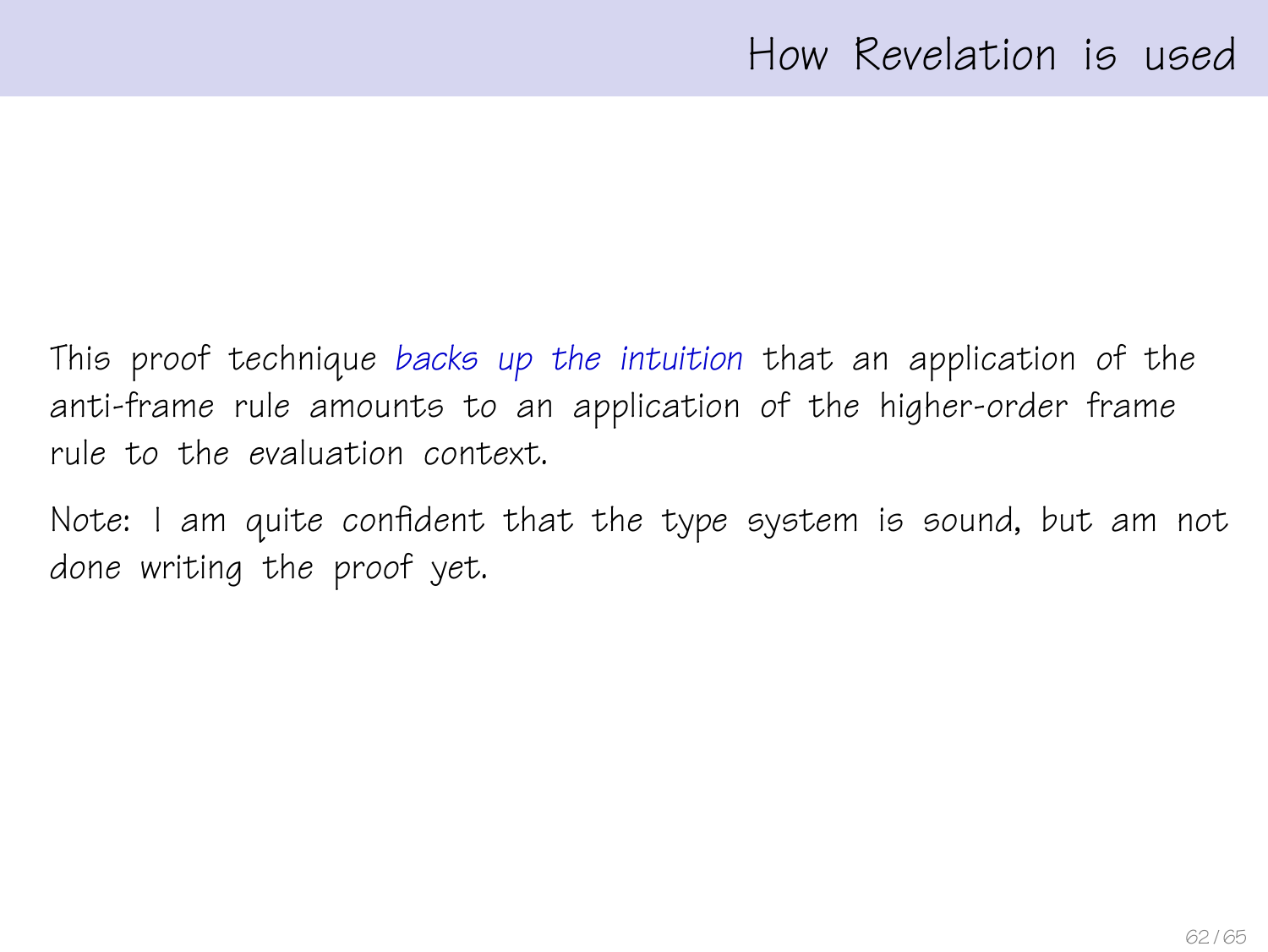### <span id="page-62-0"></span>Contents

#### • [Introduction](#page-1-0)

- **•** [Basics of the type system](#page-11-0)
- [A higher-order anti-frame rule](#page-21-0)
- **•** [Applications](#page-39-0)
- **•** [Conclusion](#page-51-0)
- **•** [Bibliography](#page-62-0)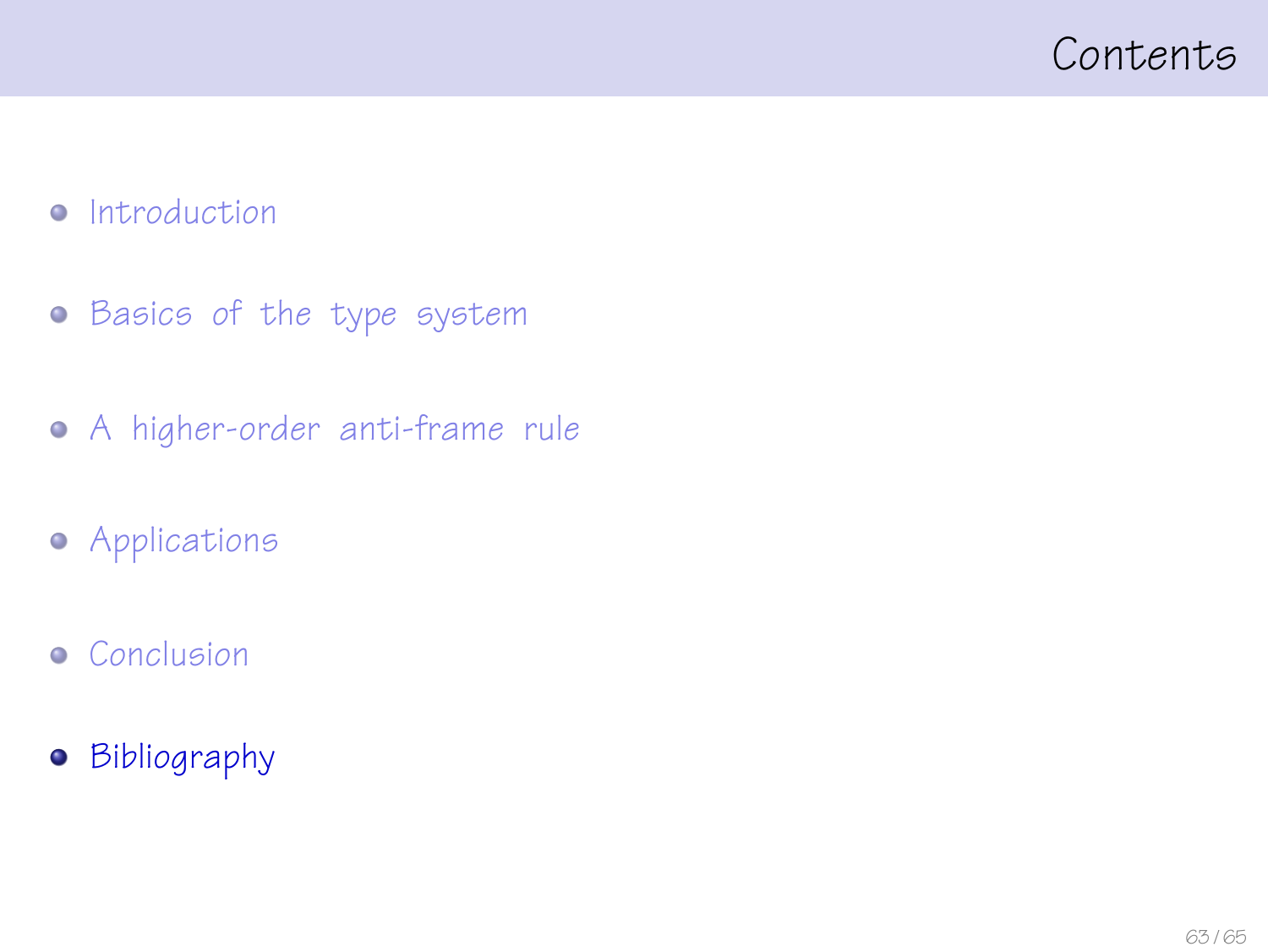# Bibliography I

(Most titles are clickable links to online versions.)

- <span id="page-63-1"></span>量 Birkedal, L., Torp-Smith, N., and Yang, H. 2006. [Semantics of separation-logic typing and higher-order frame rules](http://arxiv.org/pdf/cs.LO/0610081) [for Algol-like languages.](http://arxiv.org/pdf/cs.LO/0610081) Logical Methods in Computer Science 2, 5 (Nov.).
- <span id="page-63-0"></span>

**Charguéraud, A. and Pottier, F. 2007.** [Functional translation of a calculus of capabilities.](http://cristal.inria.fr/~fpottier/publis/chargueraud-pottier-capabilities.pdf) Submitted.

<span id="page-63-2"></span>O'Hearn, P., Yang, H., and Reynolds, J. C. 2004. [Separation and information hiding.](http://www.dcs.qmul.ac.uk/~ohearn/papers/separation-and-hiding.pdf) In ACM Symposium on Principles of Programming Languages (POPL). 268–280.